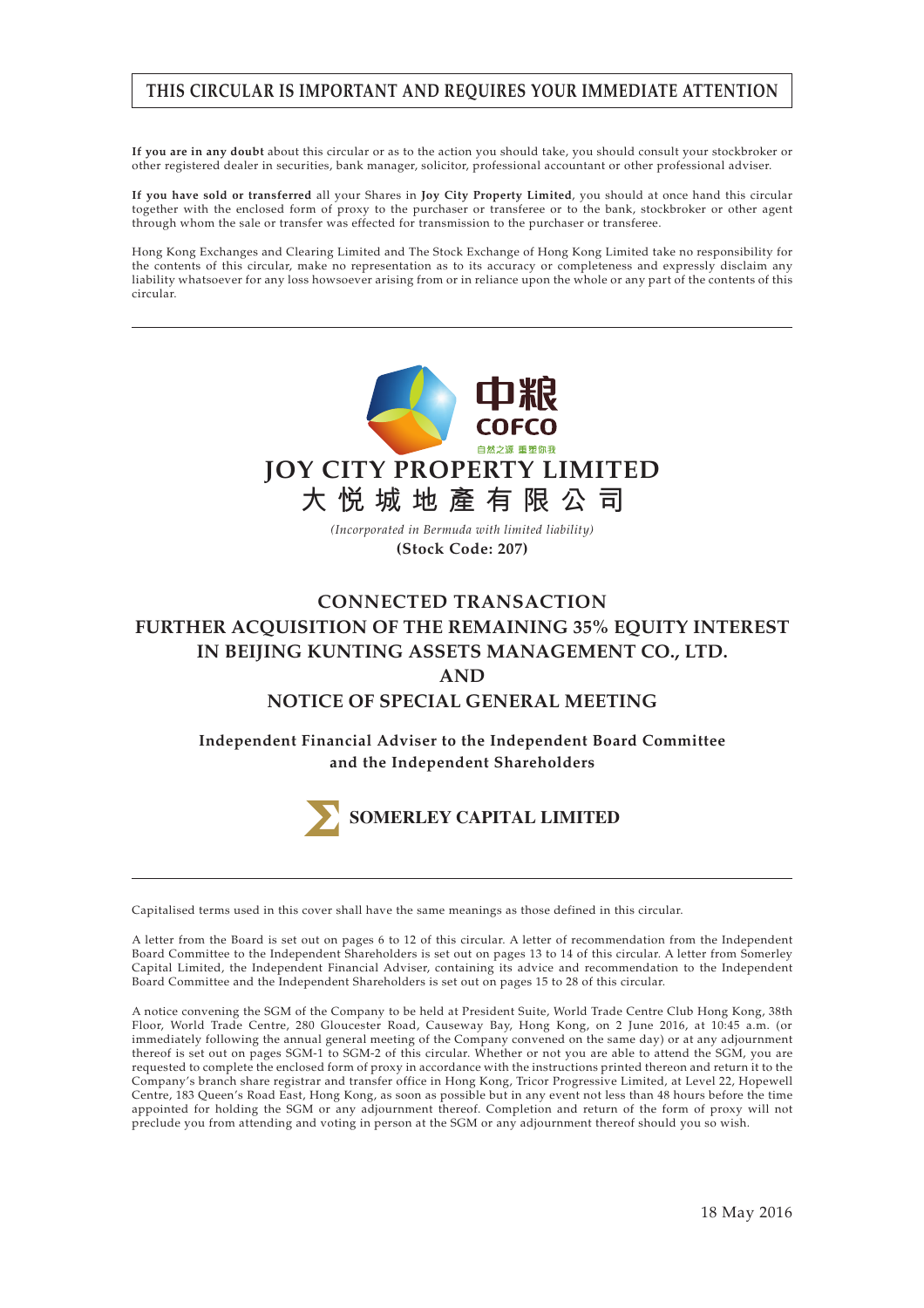# **CONTENTS**

# *Page*

|                                             | 6  |
|---------------------------------------------|----|
| LETTER FROM THE INDEPENDENT BOARD COMMITTEE | 13 |
|                                             | 15 |
| PROPERTY VALUATION REPORT<br>$APPENDIXI$ –  | 29 |
| APPENDIX II - GENERAL INFORMATION           | 34 |
|                                             |    |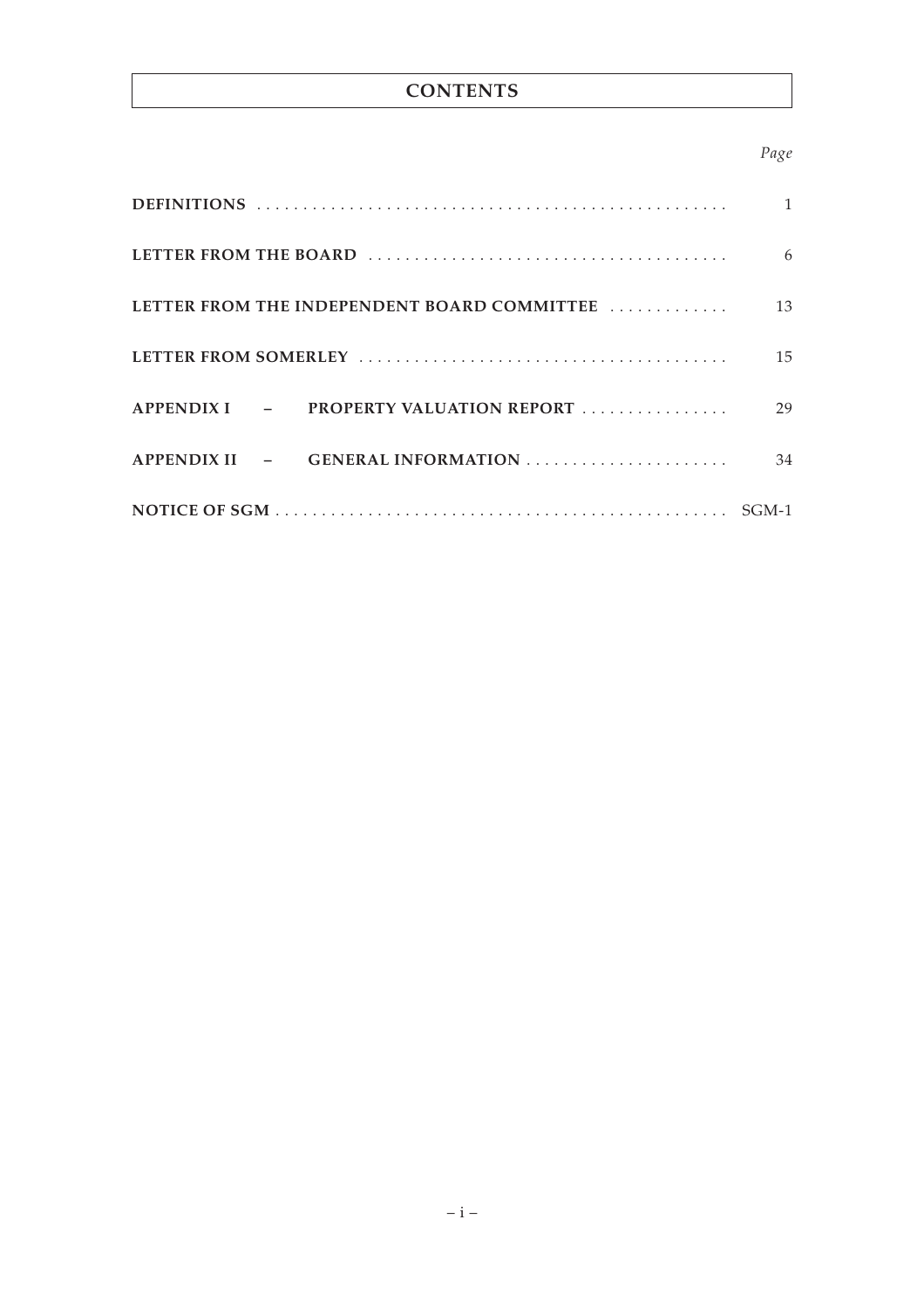*In this circular, unless the context otherwise requires, the following expressions shall have the following meanings:*

| "2015 Acquisition"                               | the acquisition of 35% equity interest in the Target<br>Company by Xidan Joy City for a consideration of<br>RMB569,870,000 pursuant to an equity transfer<br>agreement dated 1 December 2015 entered into<br>between Xidan Joy City and China Native Produce<br>and Animal By-products                |
|--------------------------------------------------|-------------------------------------------------------------------------------------------------------------------------------------------------------------------------------------------------------------------------------------------------------------------------------------------------------|
| "Achieve Bloom"                                  | 得茂有限公司 (Achieve Bloom Limited), a company<br>incorporated in the British Virgin Islands with limited<br>liability, a controlling shareholder of the Company<br>which as at the Latest Practicable Date held<br>approximately 66.83% of the issued share capital of<br>the Company (excluding the CPS) |
| "Acquisition"                                    | the acquisition of the remaining 35% equity interest in<br>the Target Company not already owned by Xidan Joy<br>City from China Native Produce and Animal<br>By-products as contemplated under the Equity<br><b>Transfer Agreement</b>                                                                |
| "Andingmen Project"                              | the commercial project to be developed on the<br>Property with a total site area of 13,030.28 sq.m.                                                                                                                                                                                                   |
| "Announcement"                                   | the announcement of the Company dated 26 April<br>2016 in relation to, among other things, the<br>Acquisition                                                                                                                                                                                         |
| "Board"                                          | the board of Directors                                                                                                                                                                                                                                                                                |
| "China Native Produce and<br>Animal By-products" | 中國土產畜產進出口總公司 (China National Native<br>Produce and Animal By-Products Import & Export<br>Corporation*), a company incorporated in the PRC, a<br>wholly-owned subsidiary of COFCO Corporation                                                                                                          |
| "COFCO (HK)"                                     | 中糧集團(香港)有限公司 (COFCO (Hong Kong)<br>Limited), a company incorporated in Hong Kong with<br>limited liability and wholly owned by COFCO<br>Corporation, the controlling shareholder of the<br>Company                                                                                                    |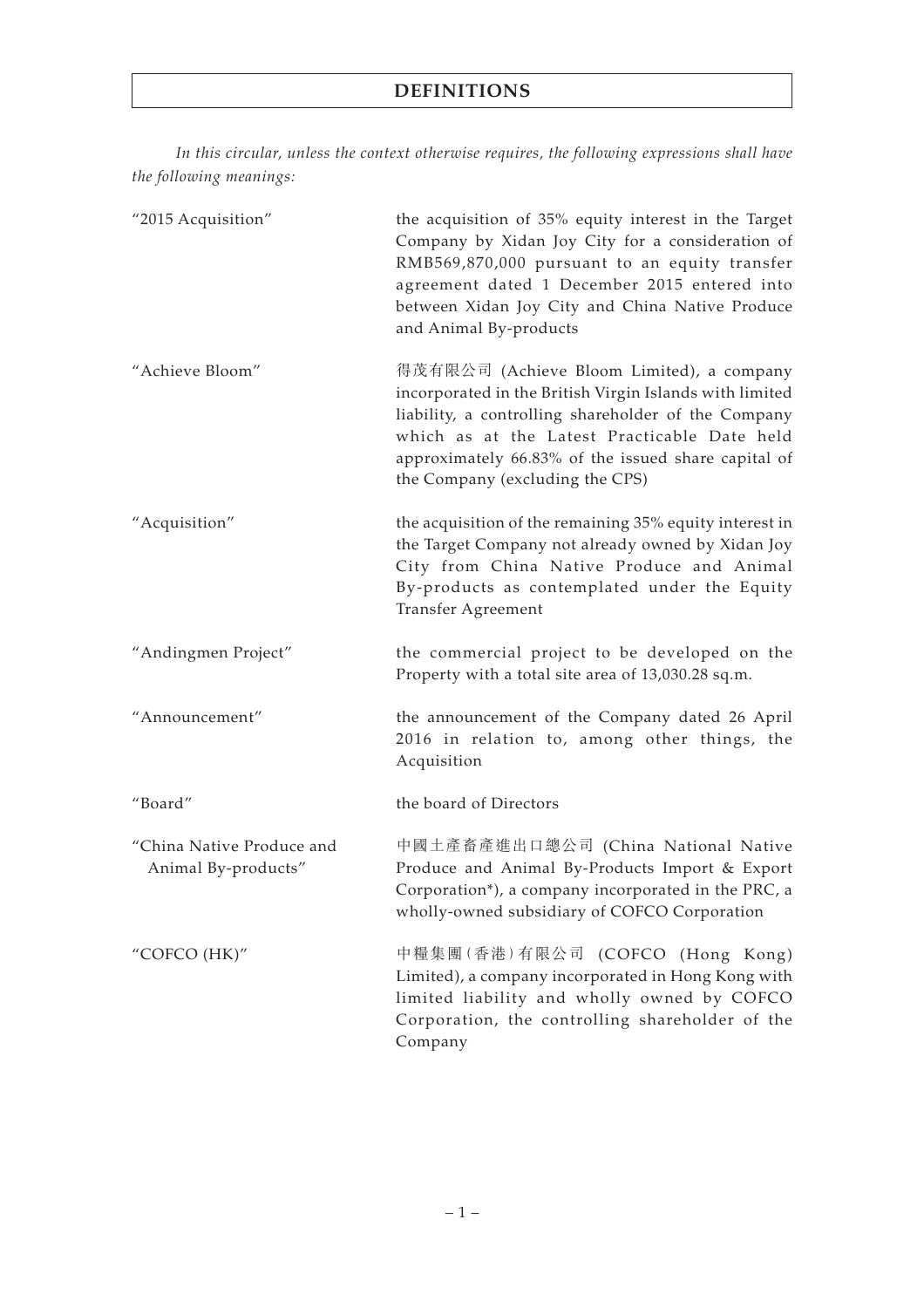| "COFCO Corporation"          | 中糧集團有限公司 (COFCO Corporation), a state-owned<br>enterprise incorporated in the PRC in September 1952<br>under the purview of the State-owned Assets<br>Supervision and Administration Commission of the State<br>Council (國務院國有資產監督管理委員會), the controlling<br>shareholder of the Company |
|------------------------------|-----------------------------------------------------------------------------------------------------------------------------------------------------------------------------------------------------------------------------------------------------------------------------------------|
| "Company"                    | Joy City Property Limited (大悦城地產有限公司), a<br>company incorporated under the laws of Bermuda<br>with limited liability, the ordinary shares of which are<br>listed on the Main Board of the Stock Exchange (stock<br>code: 00207)                                                         |
| "Completion"                 | the completion of the Acquisition in accordance with<br>the terms and conditions of the Equity Transfer<br>Agreement                                                                                                                                                                    |
| "Completion Date"            | the date on which Completion occurs                                                                                                                                                                                                                                                     |
| "Consideration"              | the consideration of RMB533,130,000 for the<br>Acquisition                                                                                                                                                                                                                              |
| "controlling shareholder(s)" | has the meaning given to it under the Listing Rules<br>and in the context of the Company, means Achieve<br>Bloom, COFCO (Hong Kong) Limited and COFCO<br>Corporation                                                                                                                    |
| "CPS"                        | the non-redeemable convertible preference shares of<br>HK\$0.10 each in the share capital of the Company                                                                                                                                                                                |
| "Director(s)"                | the director(s) of the Company                                                                                                                                                                                                                                                          |
| "Equity Transfer Agreement"  | an equity transfer agreement dated 26 April 2016<br>entered into between Xidan Joy City and China<br>Native Produce and Animal By-products in relation to<br>the Acquisition                                                                                                            |
| "Group"                      | the Company and its subsidiaries                                                                                                                                                                                                                                                        |
| "HK\$"                       | Hong Kong dollars, the lawful currency of Hong<br>Kong                                                                                                                                                                                                                                  |
| "Hong Kong"                  | the Hong Kong Special Administrative Region of the<br>PRC                                                                                                                                                                                                                               |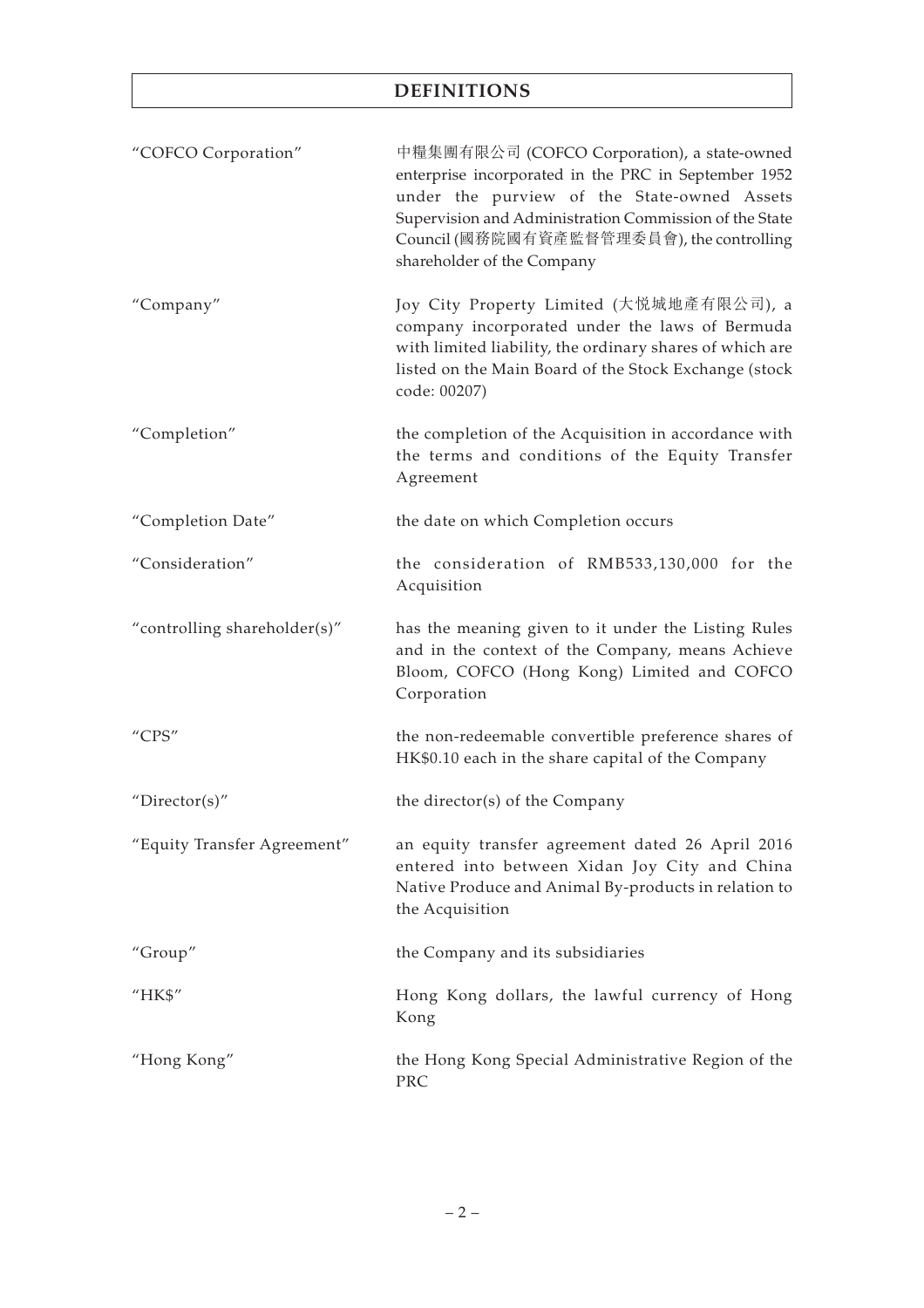| "Independent Board<br>Committee"                 | an independent committee of the Board, comprising<br>all the independent non-executive Directors, namely<br>Mr. Lau Hon Chuen, Ambrose, GBS, JP, Mr. Lam Kin<br>Ming, Lawrence and Mr. Wu Kwok Cheung, MH,<br>formed for the purpose of advising the Independent<br>Shareholders in respect of the Equity Transfer<br>Agreement and the Acquisition                    |
|--------------------------------------------------|------------------------------------------------------------------------------------------------------------------------------------------------------------------------------------------------------------------------------------------------------------------------------------------------------------------------------------------------------------------------|
| "Independent Financial<br>Adviser" or "Somerley" | Somerley Capital Limited, a corporation licensed to<br>conduct Type 1 (dealing in securities) and Type 6<br>(advising on corporate finance) regulated activities as<br>defined under the SFO, being the independent<br>financial adviser to the Independent Board<br>Committee and the Shareholders in respect of the<br>Equity Transfer Agreement and the Acquisition |
| "Independent Shareholder(s)"                     | the Shareholder(s), other than (i) COFCO Corporation<br>and its associates, including Achieve Bloom; (ii) those<br>who are connected, interested or involved in the<br>Acquisition; and (iii) those who are required to<br>abstain from voting at the SGM to be convened to<br>approve the Equity Transfer Agreement and the<br>Acquisition                            |
| "Latest Practicable Date"                        | 12 May 2016, being the latest practicable date prior to<br>the printing of this circular for the purpose of<br>ascertaining certain information for inclusion in this<br>circular                                                                                                                                                                                      |
| "Listing Rules"                                  | the Rules Governing the Listing of Securities on The<br>Stock Exchange of Hong Kong Limited                                                                                                                                                                                                                                                                            |
| "PRC"                                            | the People's Republic of China, which shall, for the<br>purpose of this circular, exclude Hong Kong, the<br>Macau Special Administrative Region of the PRC and<br>Taiwan                                                                                                                                                                                               |
| "Property"                                       | a parcel of land located at No. 208 Andingmenwai<br>Main Street, Dongcheng District, Beijing, the PRC<br>which is held by the Target Company for the<br>development of the Andingmen Project                                                                                                                                                                           |
| " $RMB"$                                         | Renminbi, the lawful currency of the PRC                                                                                                                                                                                                                                                                                                                               |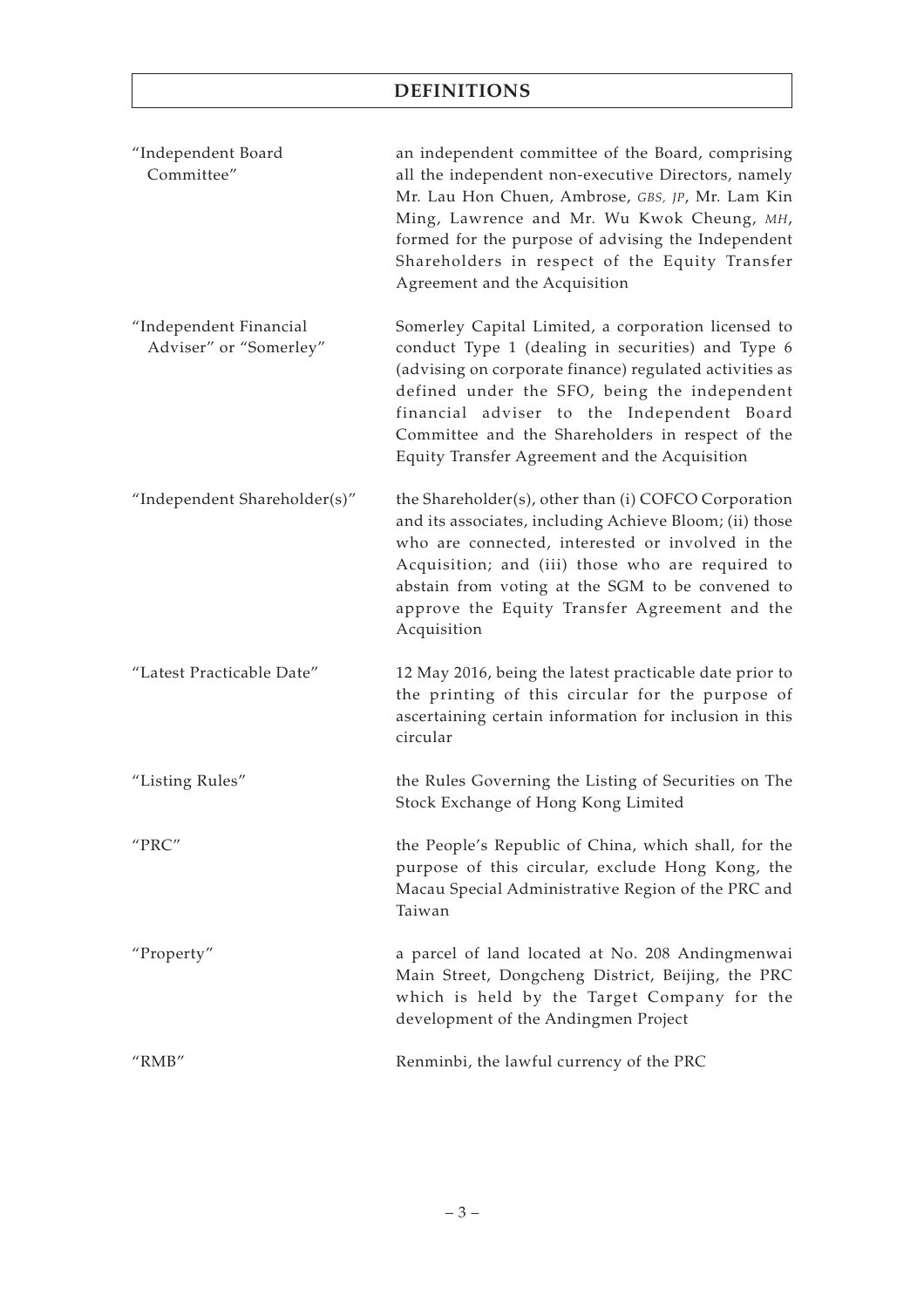| "Savills"                     | Savills Valuation and Professional Services Limited,<br>an independent property valuer appointed by the<br>Company                                                                                                                                                                                                                                                                                                                                                             |
|-------------------------------|--------------------------------------------------------------------------------------------------------------------------------------------------------------------------------------------------------------------------------------------------------------------------------------------------------------------------------------------------------------------------------------------------------------------------------------------------------------------------------|
| "SFO"                         | the Securities and Futures Ordinance (Chapter 571 of<br>the Laws of Hong Kong)                                                                                                                                                                                                                                                                                                                                                                                                 |
| "SGM"                         | the special general meeting of the Company to be<br>convened at President Suite, World Trade Centre Club<br>Hong Kong, 38th Floor, World Trade Centre, 280<br>Gloucester Road, Causeway Bay, Hong Kong, on 2<br>June 2016, at 10:45 a.m. (or immediately following the<br>annual general meeting of the Company convened on<br>the same day) for the Independent Shareholders to<br>consider and, if thought fit, approve the Equity<br>Transfer Agreement and the Acquisition |
| "Share $(s)$ "                | ordinary share(s) of HK\$0.10 each in the share capital<br>of the Company                                                                                                                                                                                                                                                                                                                                                                                                      |
| "Shareholder(s)"              | the holder(s) of the Shares and the CPS                                                                                                                                                                                                                                                                                                                                                                                                                                        |
| "sq.m."                       | square metre(s)                                                                                                                                                                                                                                                                                                                                                                                                                                                                |
| "Stock Exchange"              | The Stock Exchange of Hong Kong Limited                                                                                                                                                                                                                                                                                                                                                                                                                                        |
| "Target Company"              | 北京昆庭資產管理有限公司 (Beijing Kunting Assets<br>Management Co., Ltd.*), a company incorporated in<br>the PRC with limited liability and an indirect non<br>wholly-owned subsidiary of the Company which, as<br>at the date of this circular, is owned as to 65% by<br>Xidan Joy City and 35% by China Native Produce and<br>Animal By-products, respectively, and manages and<br>develops the Andingmen Project                                                                        |
| "Xidan Joy City"              | 西單大悦城有限公司 (Xidan Joy City Co., Ltd.*), a<br>company incorporated in the PRC with limited<br>liability, and an indirect wholly owned subsidiary of<br>the Company                                                                                                                                                                                                                                                                                                               |
| $\frac{1}{10}$ $\frac{1}{10}$ | per cent.                                                                                                                                                                                                                                                                                                                                                                                                                                                                      |

*The shareholding of the respective Shareholder in the Company as disclosed in this circular refers to the percentage shareholding of such Shareholder to the issued share capital of the Company, without taking into account of the CPS issued by the Company or the potential effect on the shareholding upon conversion of the CPS.*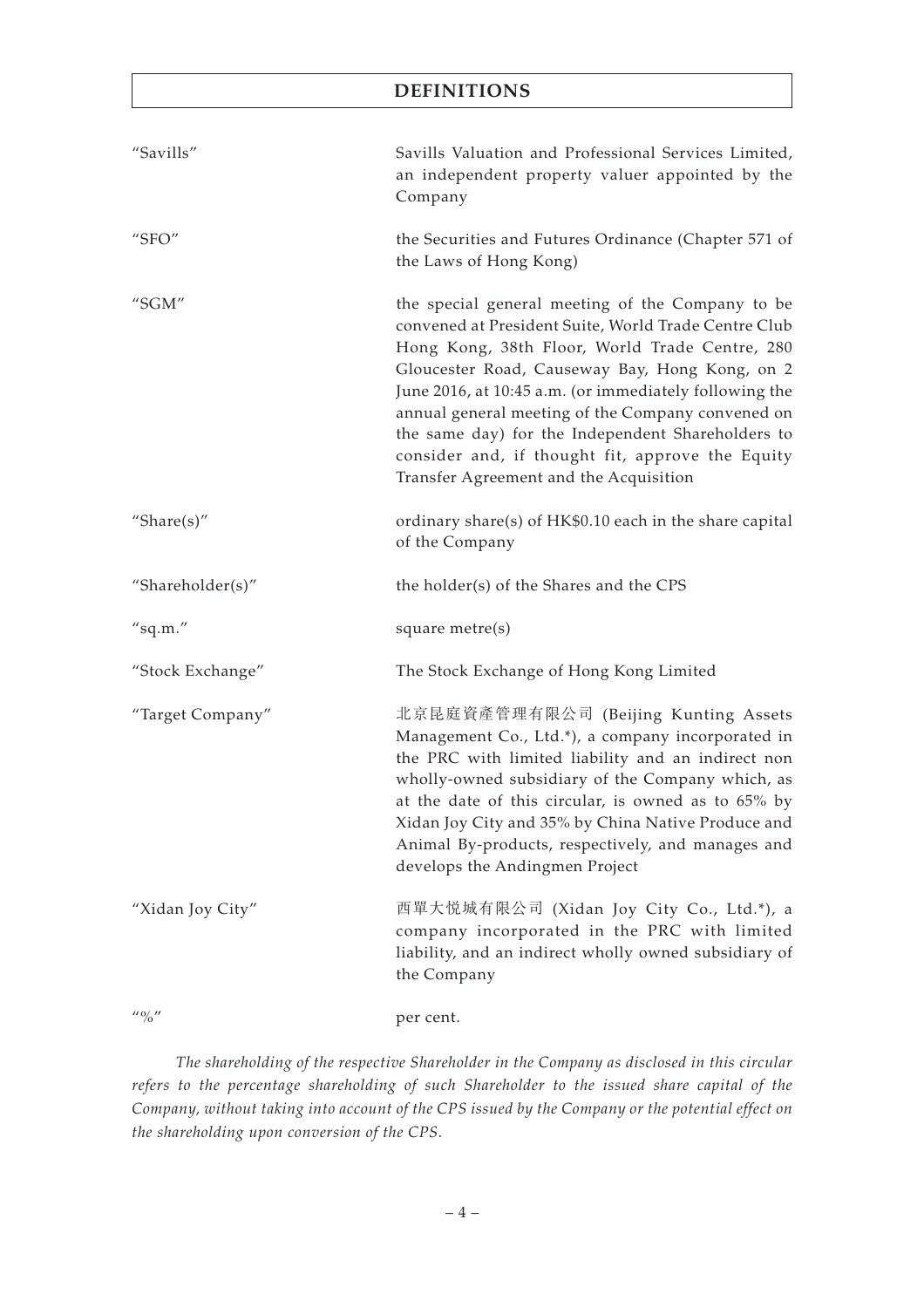*In this circular, unless the context otherwise requires, the terms "associate(s)", "connected person(s)", "connected transaction(s)", "percentage ratio(s)", "subsidiary(ies)" and "substantial shareholder(s)" shall have the meanings given to such terms in the Listing Rules, as modified by the Stock Exchange from time to time.*

*For the purpose of this circular, unless the context otherwise requires, conversion of Renminbi into Hong Kong dollars is based on the approximate exchange rate of RMB1.00 to HK\$1.19547. Such exchange rate is for the purpose of illustration only and does not constitute a representation that any amounts in Hong Kong dollars or Renminbi have been, could have been or may be converted at such or any other rate or at all.*

*Certain amounts and percentage figures set out in this circular have been subject to rounding adjustments. Accordingly, figures shown as totals in certain tables and the currency conversion or percentage equivalents may not be an arithmetic sum of such figures.*

*The English names of Chinese entities marked with "\*" are translations of their Chinese names and are included in this circular for identification purpose only, and should not be regarded as their official English translation. In the event of any inconsistency, the Chinese name prevails.*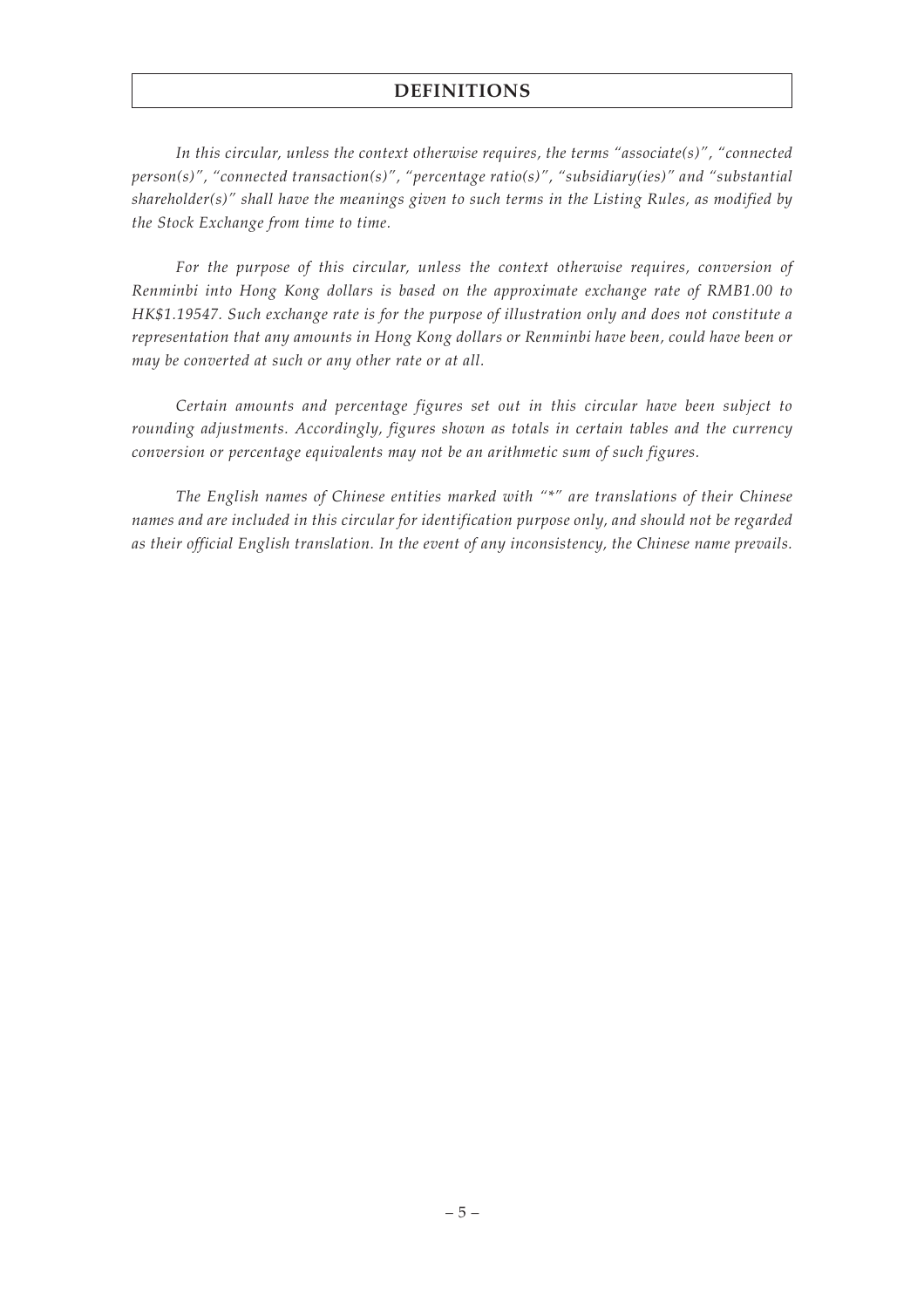

**(Stock Code: 207)**

*Executive Director:* Mr. ZHOU Zheng *(Chairman)*

*Non-executive Directors:* Mr. MA Jianping Mr. MA Wangjun Ms. JIANG Hua Ms. WU Xiaohui

*Independent non-executive Directors:* Mr. LAU Hon Chuen, Ambrose, *GBS, JP* Mr. LAM Kin Ming, Lawrence Mr. WU Kwok Cheung, *MH*

*Registered office:* Clarendon House 2 Church Street Hamilton HM 11 Bermuda

*Principal place of business in Hong Kong:* 33/F, COFCO Tower 262 Gloucester Road Causeway Bay Hong Kong

18 May 2016

*To the Shareholders*

Dear Sir or Madam,

# **CONNECTED TRANSACTION FURTHER ACQUISITION OF THE REMAINING 35% EQUITY INTEREST IN BEIJING KUNTING ASSETS MANAGEMENT CO., LTD.**

Reference is made to the announcement of the Company dated 26 April 2016, in which the Company announced that the Group has entered into the Equity Transfer Agreement, pursuant to which the Group has conditionally agreed to acquire the remaining 35% equity interest in the Target Company not already owned by Xidan Joy City at the Consideration of RMB533,130,000 in accordance with the terms and conditions of the Equity Transfer Agreement.

The purpose of this circular is to provide you, among other things, (i) further details of the Acquisition; (ii) the letter of recommendation from the Independent Board Committee; (iii) a letter from the Independent Financial Adviser containing its advice and recommendation to the Independent Board Committee and the Independent Shareholders; (iv) the valuation report of the Property; and (v) the notice of the SGM.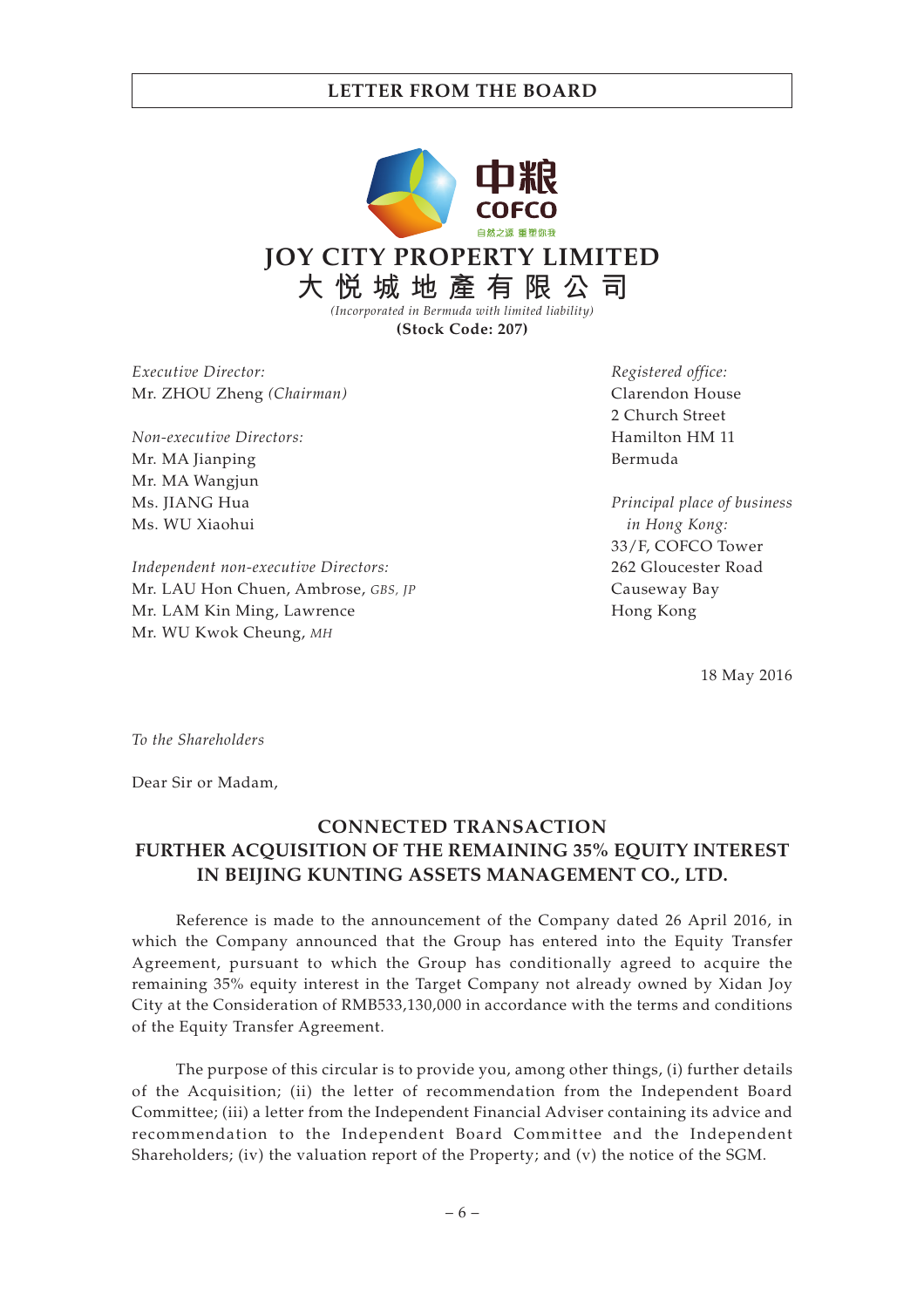#### **EQUITY TRANSFER AGREEMENT**

Major terms of the Equity Transfer Agreement are set out below:

#### **Date**

26 April 2016

### **Parties**

- (i) Xidan Joy City; and
- (ii) China Native Produce and Animal By-products.

### **Interests to be acquired**

The remaining 35% equity interest in the Target Company not already owned by Xidan Joy City.

### **Consideration**

The Consideration is RMB533,130,000 (equivalent to approximately HK\$637,340,921) payable before 31 December 2016 and upon Xidan Joy City and China Native Produce and Animal By-products having completed their relevant obligations under the Equity Transfer Agreement.

The Consideration was determined after arm's length negotiations between the parties of the Equity Transfer Agreement and with reference to the appraised value of the Property held by the Target Company by Savills, an independent property valuer appointed by the Company, and the prospects and expected return of the Target Company and the Andingmen Project. Notwithstanding that Savills has assigned no commercial value to the Property based on the relevant valuation methodology given the transfer of the Property is subject to approval of the relevant PRC government authority, Savills has determined the market value of the Property at an amount of RMB1,450,000,000, after deductions of the estimated outstanding premium in an amount of approximately RMB355,000,000 and on the assumption that the relevant PRC government approval has been obtained at no additional charges. Please refer to Notes 5 and 6 to the valuation report of the Property set out in Appendix I to this circular. Since the aforesaid appraised value of the Property as provided by Savills is net of the estimated outstanding land premium, such land premium shall be borne and paid by internal resources of the Target Company and the parties to the Equity Transfer Agreement had not made further adjustments to the Consideration in this regard. Although the Target Company had not generated any revenue during the past two years and had therefore recorded a net loss as the Andingmen Project is still at the construction stage, it is expected to generate income after the project is completed. Please refer to the paragraph headed "Reasons and benefit for the Acquisition" for further details.

The Consideration will be funded by internal resources of Xidan Joy City.

## **Completion**

Completion of the transfer of the remaining 35% equity interest in the Target Company not already owned by Xidan Joy City, being the subject of the Acquisition, shall be subject to all the conditions precedent as set out below are fulfilled and the Equity Transfer Agreement having come into effect, and shall take place upon the procedure of changes in industry and commercial registration of the Acquisition having completed.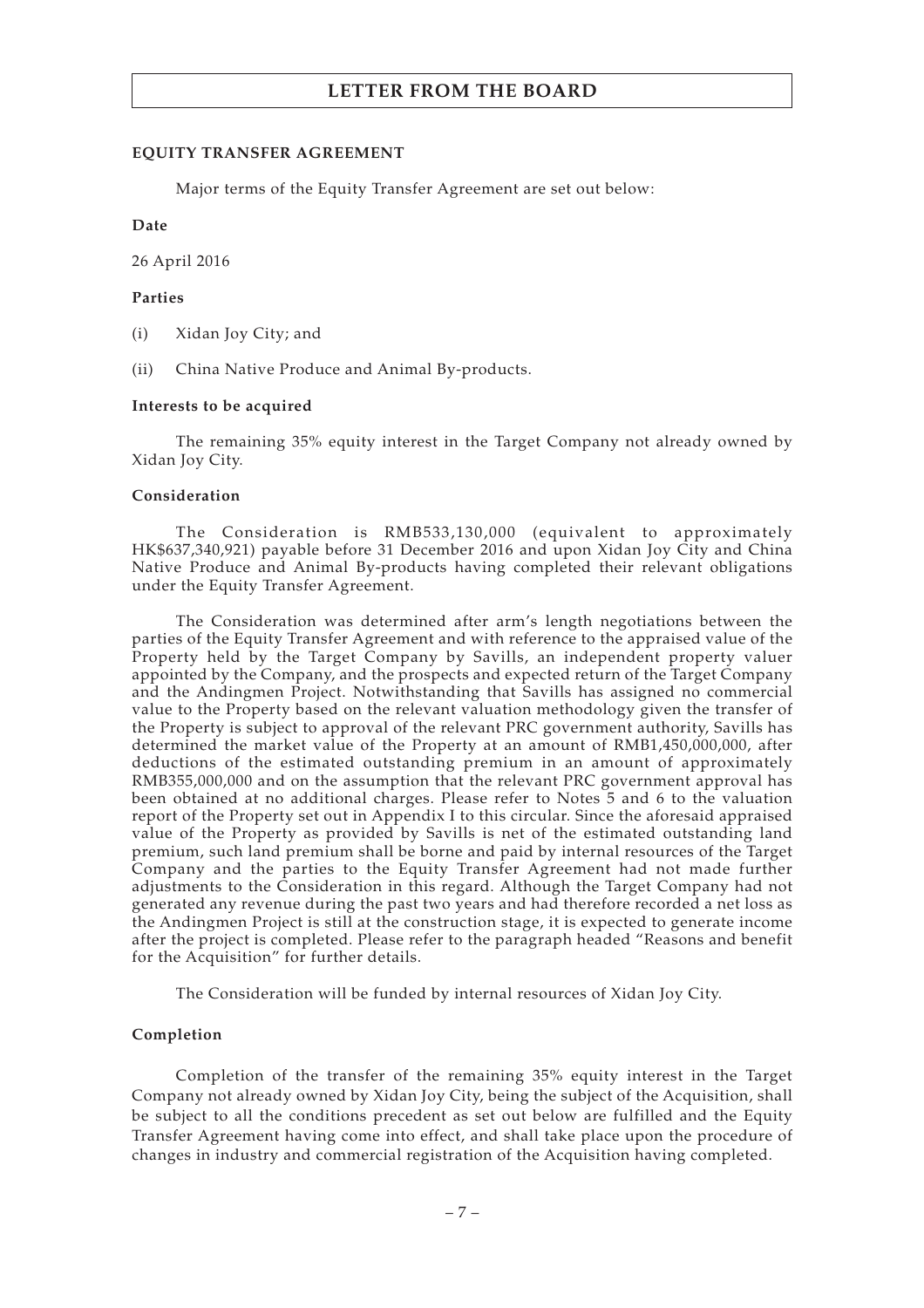## **Conditions Precedent**

The Equity Transfer Agreement shall become effective upon the fulfilment of the following conditions precedent:

- (i) the Equity Transfer Agreement being signed or stamped by both parties;
- (ii) the Acquisition having been approved by the Independent Shareholders of the Company in the SGM; and
- (iii) the Acquisition having been approved by COFCO Corporation.

## **INFORMATION ON THE TARGET COMPANY**

The Target Company, a company incorporated in the PRC with limited liability, is an indirect non wholly-owned subsidiary of the Company. As at the date of this circular, the Target Company is owned as to 65% and 35% by Xidan Joy City and China Native Produce and Animal By-products, respectively. The Company first acquired 30% of equity interest in the Target Company in its acquisition of property portfolio from COFCO Corporation in December 2014 (with an intention of acquiring the remaining 70% equity interest), and acquired additional 35% equity interest from China Native Produce and Animal By-products in December 2015. At the request of China Native Produce and Animal By-products having considered its intended schedule of receiving the sales proceeds for its disposal of 70% equity interest of the Target Company, the remaining 70% equity interest was transferred to the Company in two stages. The Target Company engages in the management and development of the Andingmen Project.

Set out below is the financial information of the Target Company prepared in accordance with the PRC accounting standards:

Audited net assets as at 31 December 2015 Audited net assets as at 31 December 2014 Audited total assets as at 31 December 2015 Audited total assets as at 31 December 2014 Audited net loss (before taxation) for the year ended 31 December 2015 Audited net loss (before taxation) for the year ended 31 December 2014 Audited net loss (after taxation) for the year ended 31 December 2015 Audited net loss (after taxation) for the year ended 31 December 2014

RMB1,062,529,084.69 (equivalent to approximately HK\$1,270,221,644.87) RMB959,609,979.25 (equivalent to approximately HK\$1,147,184,941.89) RMB1,065,012,247.81 (equivalent to approximately HK\$1,273,190,191.89) RMB961,621,488.18 (equivalent to approximately HK\$1,149,589,640.47) RMB4,512,774.56 (equivalent to approximately HK\$5,394,886.60) RMB6,152,309.73 (equivalent to approximately HK\$7,354,901.71) RMB4,512,774.56 (equivalent to approximately HK\$5,394,886.60) RMB6,152,309.73 (equivalent to approximately HK\$7,354,901.71)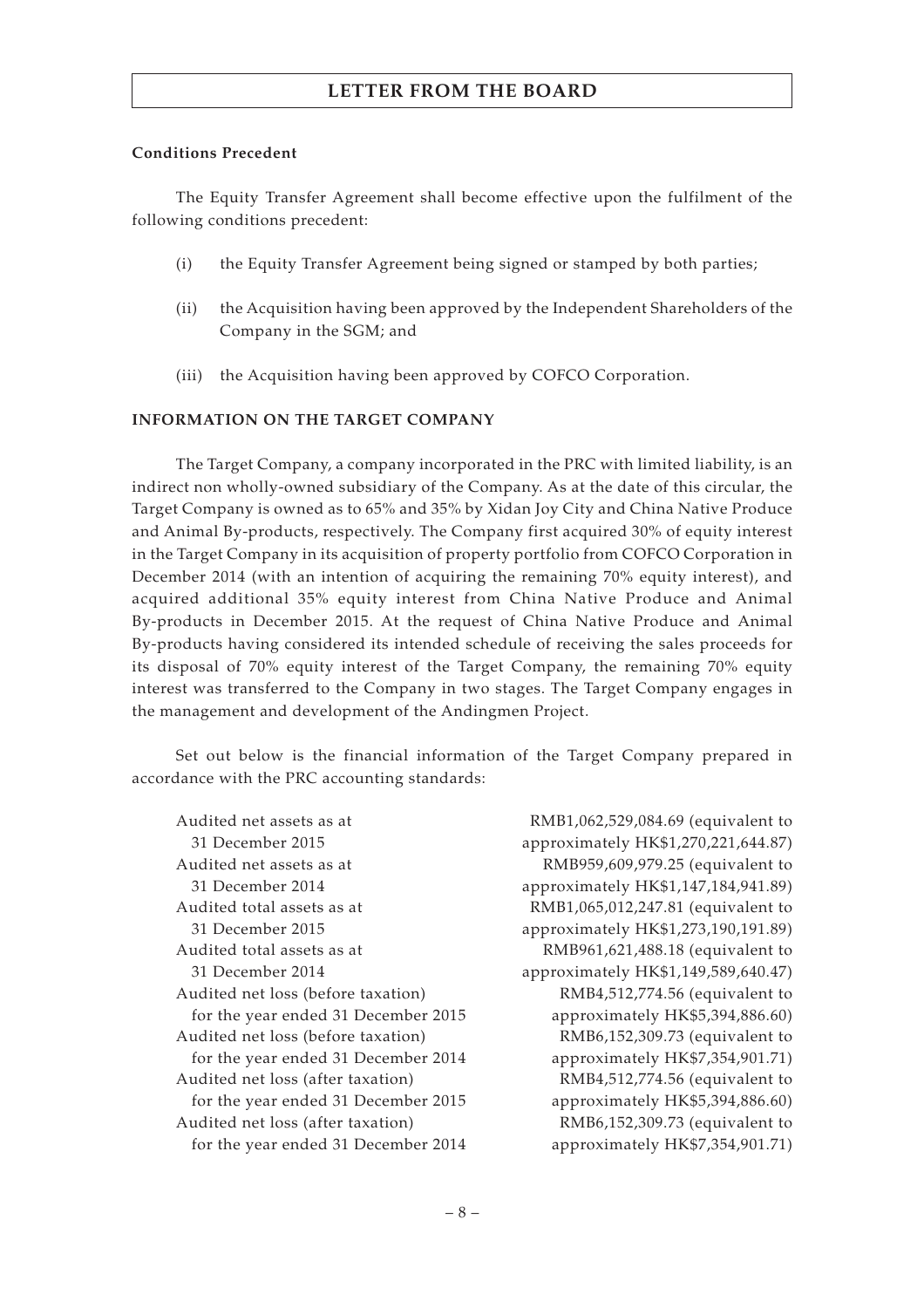The Target Company has become a subsidiary of the Company since the Company acquired its 30% equity interest in December 2014, and therefore the Target Company adopted accounting standards consistent with that of the Company since then.

The investment cost of the 35% equity interest in the Target Company by China Native Produce and Animal By-products was approximately RMB376,011,500 (equivalent to approximately HK\$449,510,468).

#### **INFORMATION ON THE PARTIES**

The Group is principally engaged in development, operation, sales, leasing and management of mixed-use complexes and commercial properties in the PRC. The Group develops, holds and operates various property projects in the PRC, including Beijing, Shanghai, Tianjin, Sanya, Chengdu and Hong Kong. The Company is an investment holding company incorporated in Bermuda.

COFCO Corporation, as the controlling shareholder of the Company, is a state-owned enterprise incorporated in the PRC in September 1952 under the purview of State-owned Assets Supervision and Administration Commission of the State Council (國 務院國有資產監督管理委員會) and is a world's leading supplier of diversified products and services in the agricultural products and food industry.

Xidan Joy City, a company incorporated in the PRC with limited liability, is an indirect wholly-owned subsidiary of the Company and is principally engaged in operation and leasing of property.

China Native Produce and Animal By-products, a wholly-owned subsidiary of COFCO Corporation, is a large scale state-level enterprise dealing with native produce, animal by-products and tea in China at the moment which is principally engaged in production and sales of native produce, animal by-products and tea in the field of agricultural products trade.

### **REASONS AND BENEFIT FOR THE ACQUISITION**

The Target Company holds the Property and is principally engaged in the development and operation of the Andingmen Project, which is a commercial project comprising office building with retail space. The Andingmen Project is located in the prime area adjacent to the Second Ring Road in Dongcheng District of Beijing which is in close proximity to the entrance of Andingmen subway station of No. 2 subway line of the Beijing metro system. Andingmen Project is at its preliminary stage of construction and is expected to complete construction at the end of June 2018.

As the Andingmen Project is at its preliminary construction stage, it may be held as an investment property or property for sale depending on the then market conditions after the development is completed and subject to obtaining the necessary PRC government approval. In any event, in consideration of the strategic location and enormous potential of the Andingmen Project, it is expected to generate stable rental income or significant sales proceeds to the Group (as the case may be) after the completion of the construction. The Board will re-assess the planned use of the Andingmen Project with reference to the then market conditions at the time of completion of its construction.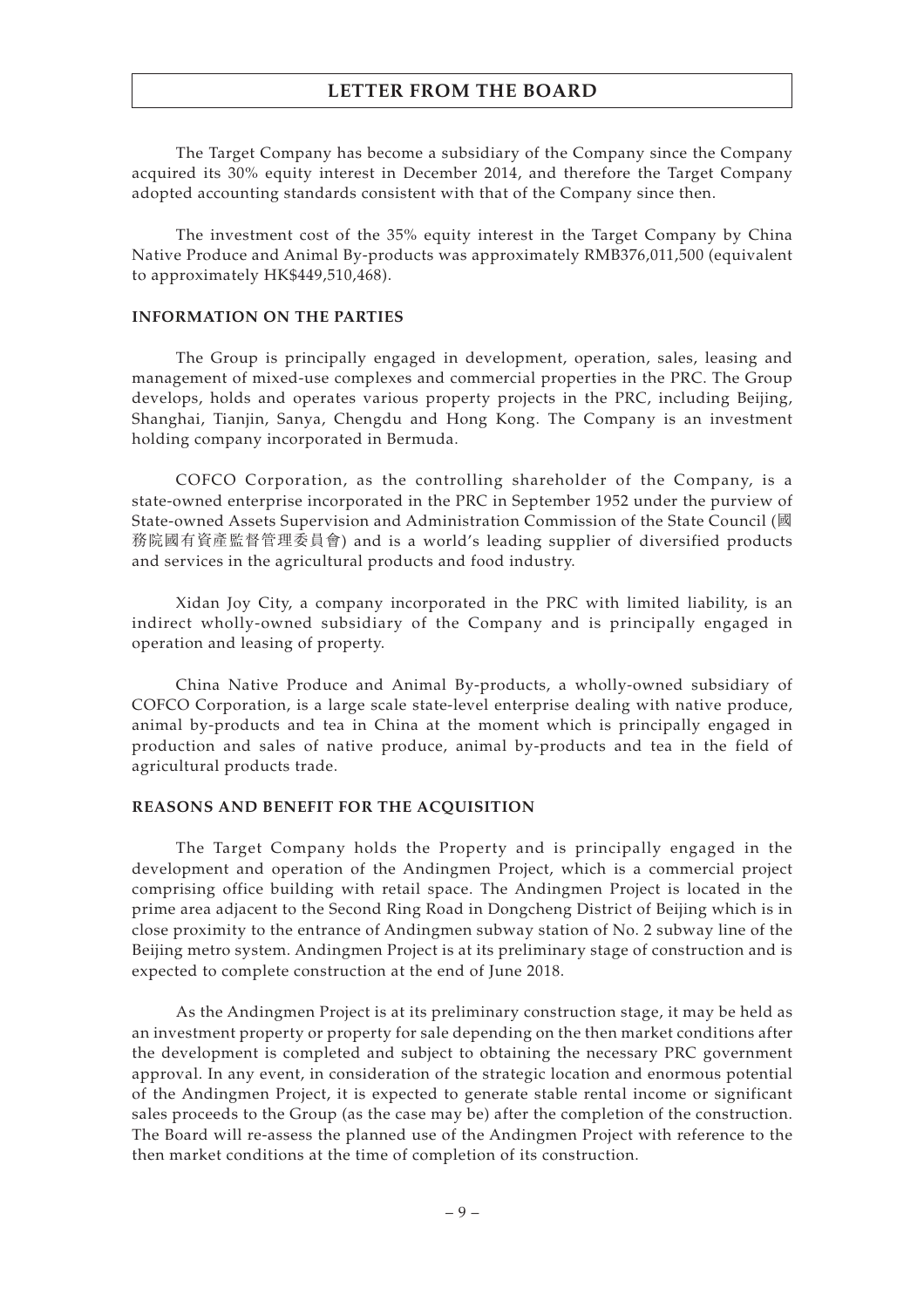The Directors consider that the Acquisition will allow the Group to have full control of the construction and development of the Andingmen Project, which will also maximize the ownership of the assets and expected return from the Andingmen Project, strengthen the future financial performance of the Group by generating stable and sustainable returns.

## **LISTING RULES IMPLICATIONS**

As at the date of this circular, COFCO Corporation, the ultimate controlling shareholder of the Company, owns 100% equity interest in China Native Produce and Animal By-products. China Native Produce and Animal By-products is therefore an associate of a connected person of the Company under Chapter 14A of the Listing Rules, and the Acquisition constitutes a connected transaction of the Company.

As the 2015 Acquisition was completed on 17 December 2015, which was within the past 12 months from the date of the Acquisition, the 2015 Acquisition and the Acquisition are aggregated in computing the applicable percentage ratios pursuant to Rule 14.22 of the Listing Rules. As one or more of the applicable percentage ratios in respect of the 2015 Acquisition and the Acquisition, when aggregated, exceed 5% but are all less than 25%, the Acquisition constitutes a discloseable transaction and a connected transaction of the Company, and is therefore subject to the annual reporting, announcement and Independent Shareholders' approval requirements under Chapter 14 and Chapter 14A of the Listing Rules.

## **THE SGM**

A SGM will be convened by the Company with a view to seek your approval of the Equity Transfer Agreement and the Acquisition in accordance with the requirements of the Listing Rules.

A notice of the SGM to be held at President Suite, World Trade Centre Club Hong Kong, 38th Floor, World Trade Centre, 280 Gloucester Road, Causeway Bay, Hong Kong, on 2 June 2016, at 10:45 a.m. (or immediately following the annual general meeting of the Company convened on the same day) is set out on pages SGM-1 to SGM-2 of this circular for the Independent Shareholders to consider and, if thought fit, approve the Equity Transfer Agreement and the Acquisition.

A form of proxy for use at the SGM is enclosed with this circular. Whether or not you are able to attend the meeting, you are requested to complete and return the enclosed form of proxy in accordance with the instructions printed thereon as soon as possible and in any event not less than 48 hours before the time appointed for holding the meeting or any adjournment thereof to the office of the Company's branch share registrar and transfer office in Hong Kong, Tricor Progressive Limited, at Level 22, Hopewell Centre, 183 Queen's Road East, Hong Kong. Completion and return of the form of proxy will not preclude you from attending and voting in person at the meeting or any adjournment thereof should you so wish, and in such event, the instrument appointing a proxy shall be deemed to be revoked.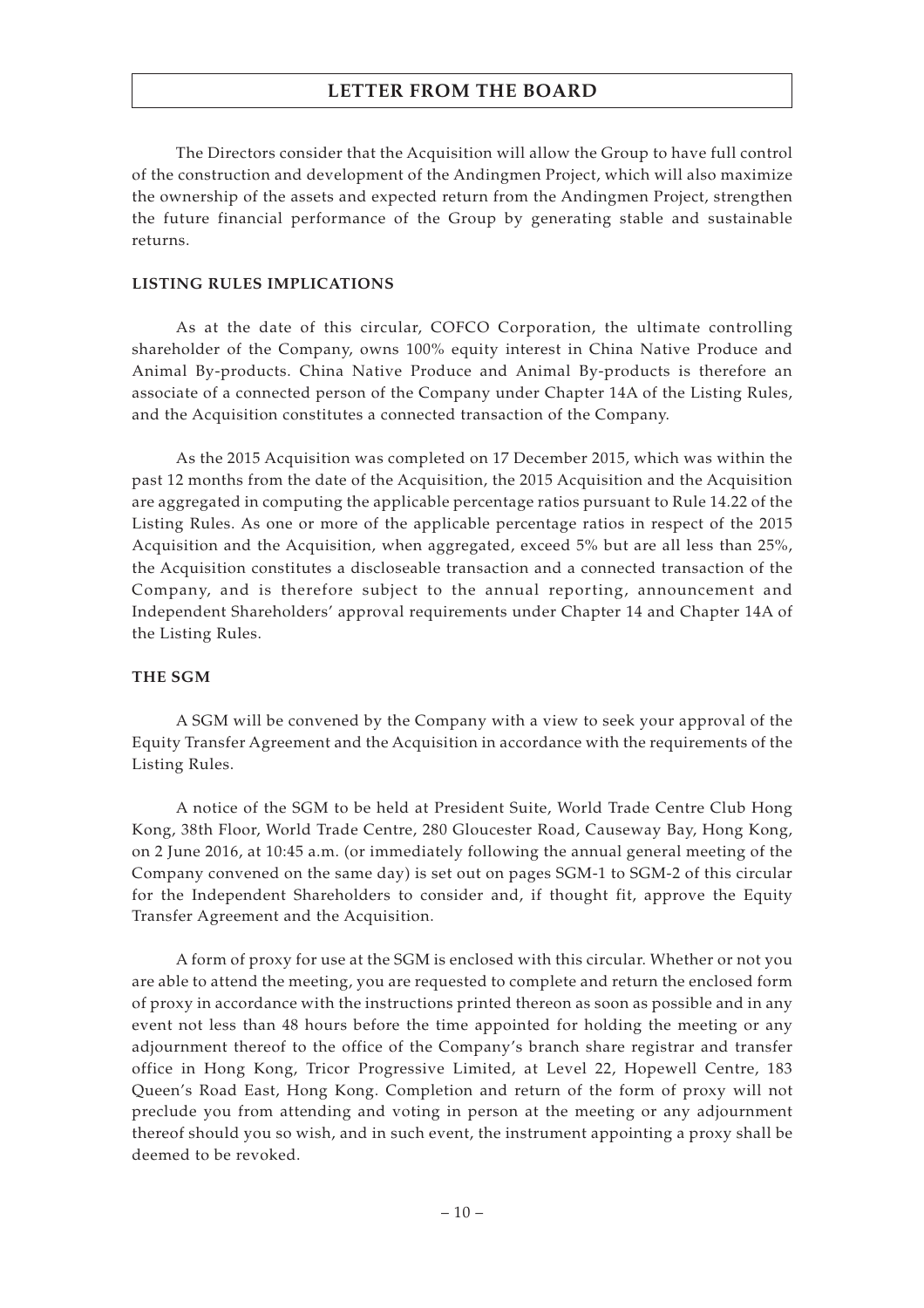In order to determine the list of Shareholders who will be entitled to attend and vote at the SGM, the register of members of the Company will be closed for registration of transfer of Shares from 31 May 2016 (Tuesday) to 2 June 2016 (Thursday) (both days inclusive) during which period no transfer of Shares will be effected. Shareholders whose names appear on the register of members of the Company on 2 June 2016 (Thursday) shall be entitled to attend and vote at the SGM. In order for the Shareholders to qualify for attending and voting at the SGM, all transfer documents, accompanied by the relevant Share certificates, should be lodged for registration with Tricor Progressive Limited, the Company's branch share registrar and transfer office in Hong Kong, at Level 22, Hopewell Centre, 183 Queen's Road East, Wanchai, Hong Kong on or before 4:30 p.m., 30 May 2016 (Monday).

### **VOTING AT THE SGM AND THE BOARD MEETINGS**

Achieve Bloom (being the controlling shareholder of the Company and a wholly-owned subsidiary of COFCO Corporation), which held approximately 66.83% of the issued share capital of the Company as at the Latest Practicable Date, is considered to be materially interested in the Equity Transfer Agreement. Achieve Bloom is thus required to abstain from voting on the relevant resolution to be proposed at the SGM to approve the Equity Transfer Agreement and the Acquisition. Save as disclosed, so far as the Company is aware having made all reasonable enquiries, no Shareholder is required to abstain from voting on the resolution to approve the Equity Transfer Agreement and the Acquisition.

In compliance with the Listing Rules, the resolution will be voted by way of a poll at the SGM.

None of the Directors was considered to have a material interest in the Equity Transfer Agreement and the Acquisition under the Listing Rules, therefore no Director was required to abstain from voting on the resolution proposed in the meeting of the Board approving the Equity Transfer Agreement and the Acquisition.

#### **RECOMMENDATION**

Somerley Capital Limited has been appointed as the Independent Financial Adviser to advise the Independent Board Committee and the Independent Shareholders in connection with the Equity Transfer Agreement and the Acquisition.

Your attention is drawn to the letter of recommendation from the Independent Board Committee set out on pages 13 to 14 of this circular and the letter from the Independent Financial Adviser set out on pages 15 to 28 of this circular, which contains, among other matters, its advice and recommendation to the Independent Board Committee and the Independent Shareholders in connection with the Equity Transfer Agreement and the Acquisition and the principal factors considered by it in arriving at its advice and recommendation.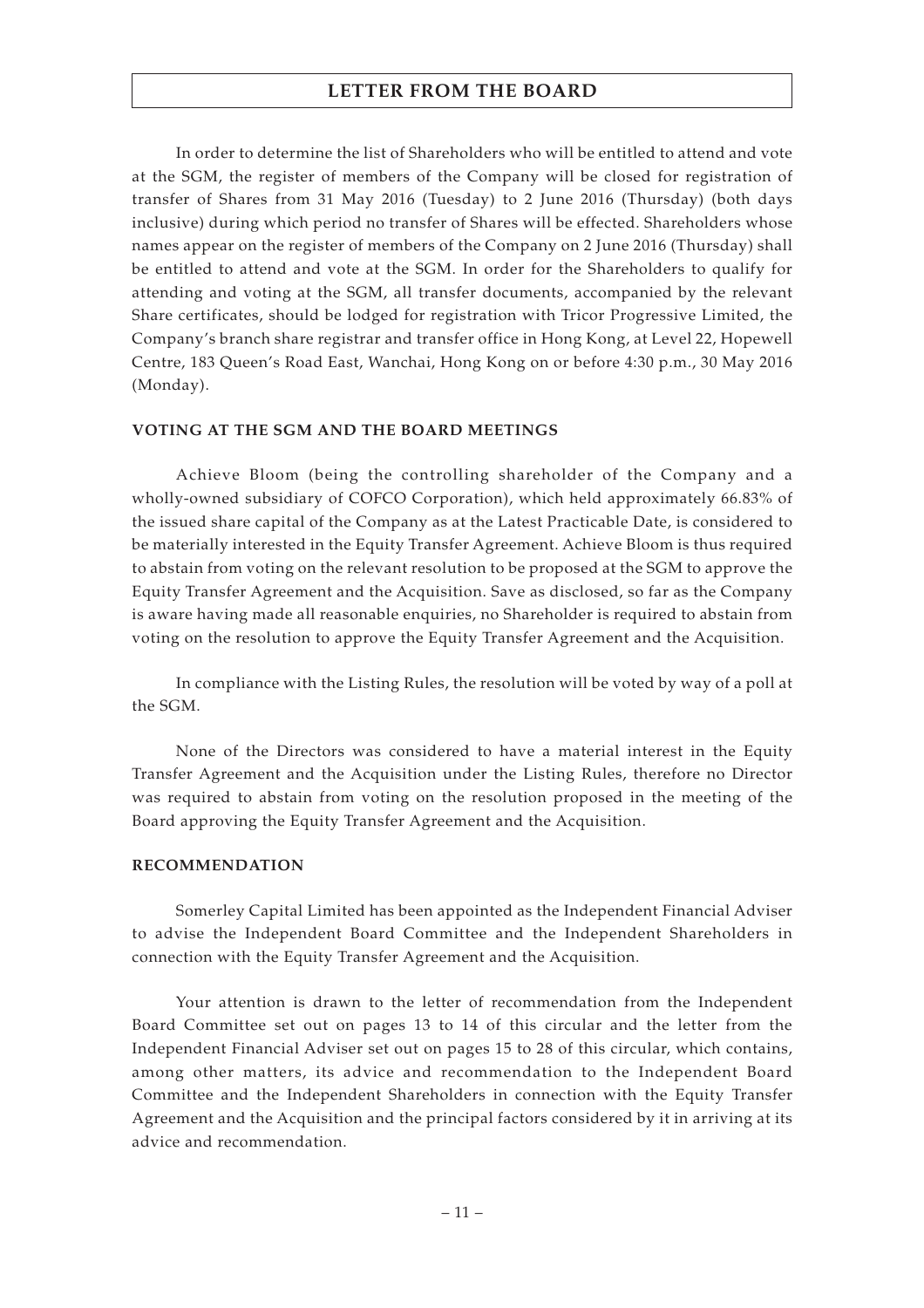The Independent Board Committee, having taken into account the advice and recommendation of the Independent Financial Adviser, is of the opinion that the terms and conditions of the Equity Transfer Agreement and the Acquisition are in the ordinary and usual course of business of the Group, on normal commercial terms, fair and reasonable and in the interests of the Company and its Shareholders as a whole and recommend the Independent Shareholders to vote in favour of the relevant resolution to be proposed at the SGM.

The Directors (including the independent non-executive Directors) consider that the terms and conditions of the Equity Transfer Agreement and the Acquisition are in the ordinary and usual course of business of the Group, on normal commercial terms, fair and reasonable and in the interests of the Company and its Shareholders as a whole. Accordingly, the Directors (including the independent non-executive Directors) recommend the Independent Shareholders to vote in favour of the relevant resolution to be proposed at the SGM approving the Equity Transfer Agreement and the Acquisition.

## **ADDITIONAL INFORMATION**

Your attention is drawn to the additional information set out in the appendices to this circular.

> Yours faithfully, For and on behalf of the Board of **Joy City Property Limited ZHOU Zheng** *Chairman*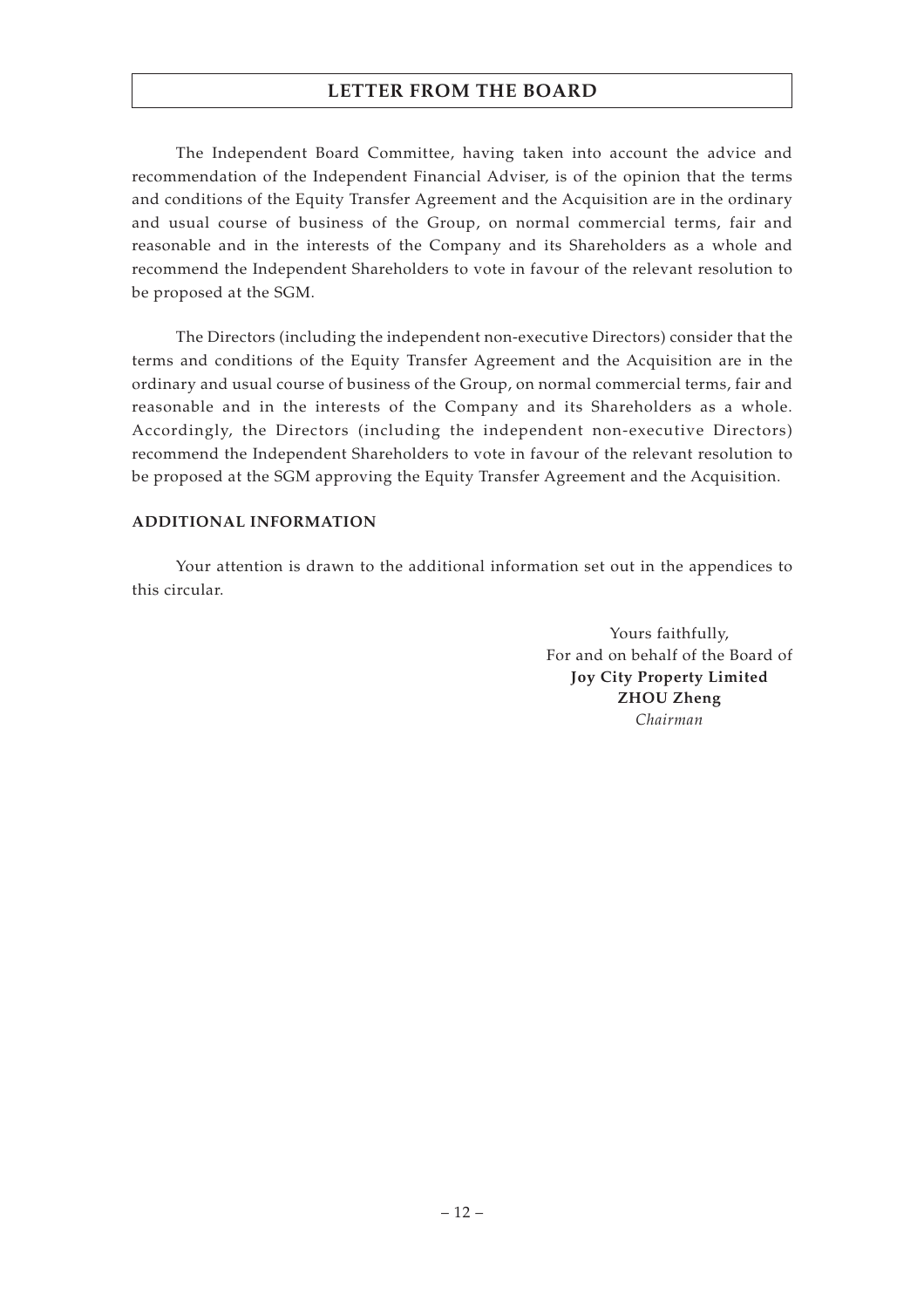# **LETTER FROM THE INDEPENDENT BOARD COMMITTEE**



**大悅城地產有限公司**

*(Incorporated in Bermuda with limited liability)* **(Stock Code: 207)**

*Executive Directors:* Mr. ZHOU Zheng *(Chairman)*

*Non-executive Directors:* Mr. MA Jianping Mr. MA Wangjun Ms. JIANG Hua Ms. WU Xiaohui

*Independent non-executive Directors:* Mr. LAU Hon Chuen, Ambrose, *GBS, JP* Mr. LAM Kin Ming, Lawrence Mr. WU Kwok Cheung, *MH*

*Registered office:* Clarendon House 2 Church Street Hamilton HM 11 Bermuda

*Principal place of business in Hong Kong:* 33/F, COFCO Tower 262 Gloucester Road Causeway Bay Hong Kong

18 May 2016

*To the Independent Shareholders*

Dear Sir or Madam,

# **CONNECTED TRANSACTION FURTHER ACQUISITION OF THE REMAINING 35% EQUITY INTEREST IN BEIJING KUNTING ASSETS MANAGEMENT CO., LTD.**

We refer to the circular dated 18 May 2016 issued by the Company of which this letter forms part of (the "**Circular**"). Capitalised terms used in this letter shall have the same meaning as those defined in the Circular unless otherwise specified.

We have been authorized by the Board to form the Independent Board Committee to consider and advise the Independent Shareholders in respect of the Equity Transfer Agreement and the Acquisition, details of which are set out in the section headed "Letter from the Board" contained in the Circular.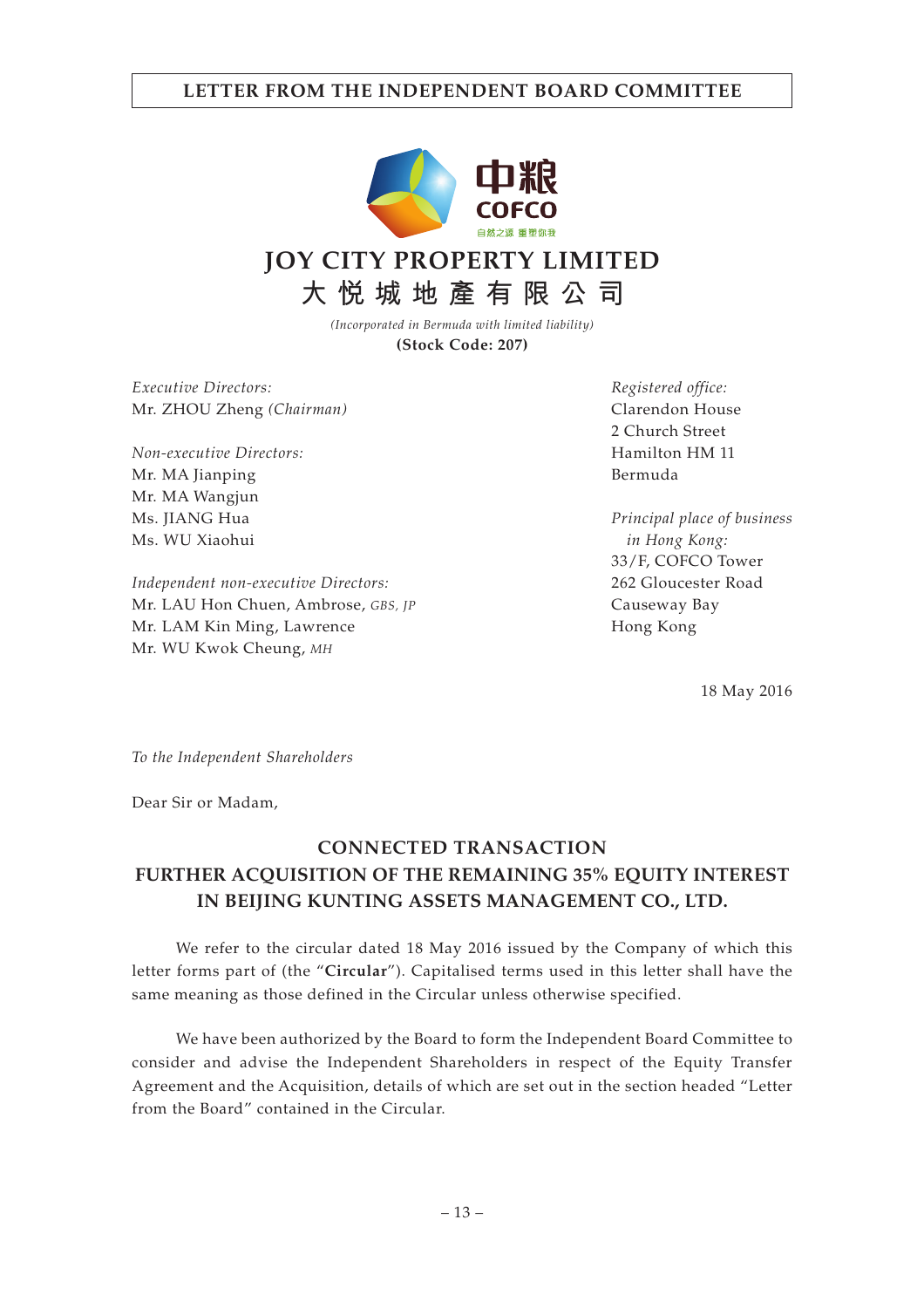# **LETTER FROM THE INDEPENDENT BOARD COMMITTEE**

We wish to draw your attention to the letter from the Board set out on pages 6 to 12 of the Circular and the letter from the Independent Financial Adviser set out on pages 15 to 28 of the Circular, which contains, among other matters, its advice and recommendation to the Independent Board Committee and the Independent Shareholders in connection with the Equity Transfer Agreement and the Acquisition and the principal factors considered by it in arriving at its advice and recommendation.

Having considered, among other matters, the factors and reasons considered by, and the opinion of Somerley as stated in its letter of advice and recommendation, we consider that the terms and conditions of the Equity Transfer Agreement and the Acquisition are in the ordinary and usual course of business of the Group, on normal commercial terms, fair and reasonable and in the interests of the Company and its Shareholders as a whole.

Accordingly, we recommend the Independent Shareholders to vote in favour of the ordinary resolution to be proposed at the SGM approving the Equity Transfer Agreement and the Acquisition.

> Yours faithfully, for and on behalf of the Independent Board Committee **Joy City Property Limited**

**Mr. LAU Hon Chuen, Ambrose,** *GBS, JP* **Mr. LAM Kin Ming, Lawrence Mr. WU Kwok Cheung,** *MH Independent non-executive Directors*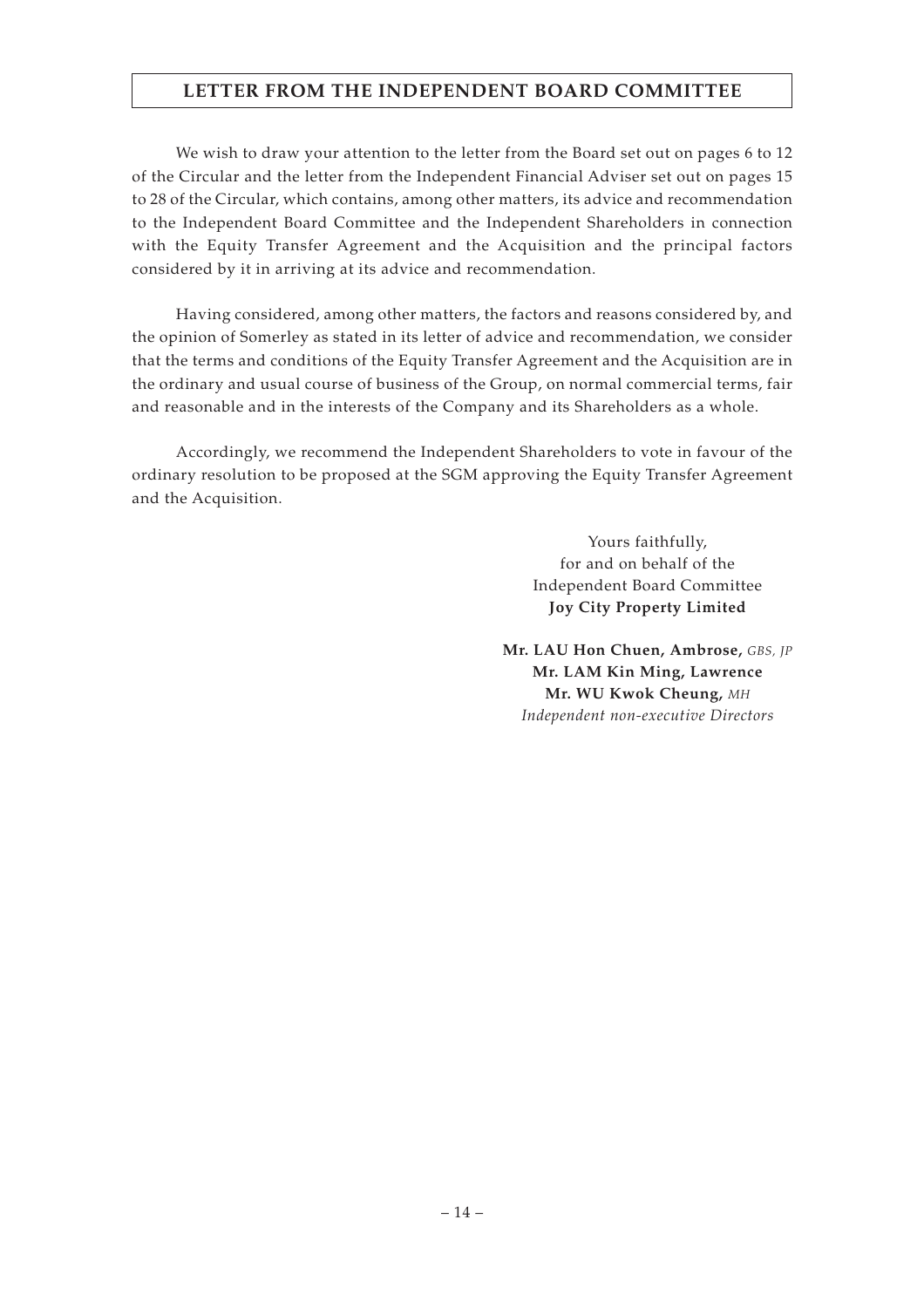*Set out below is the letter of advice from the Independent Financial Adviser, Somerley Capital Limited, to the Independent Board Committee and the Independent Shareholders, which has been prepared for the purpose of inclusion in this circular.*



**SOMERLEY CAPITAL LIMITED** 20th Floor China Building 29 Queen's Road Central Hong Kong

18 May 2016

*To: The Independent Board Committee and the Independent Shareholders of Joy City Property Limited*

Dear Sirs,

# **CONNECTED TRANSACTION FURTHER ACQUISITION OF THE REMAINING 35% EQUITY INTEREST IN BEIJING KUNTING ASSETS MANAGEMENT CO., LTD.**

## **INTRODUCTION**

We refer to our appointment as the independent financial adviser to advise the Independent Board Committee and the Independent Shareholders in relation to the Acquisition and the Equity Transfer Agreement. Details of the Acquisition and the Equity Transfer Agreement are set out in the circular issued by the Company to the Shareholders dated 18 May 2016 (the "**Circular**"), of which this letter forms part. Unless the context otherwise requires, capitalised terms used in this letter shall have the same meanings as those defined in the Circular.

On 26 April 2016, Xidan Joy City, an indirect wholly-owned subsidiary of the Company, entered into the Equity Transfer Agreement with China Native Produce and Animal By-products, pursuant to which Xidan Joy City agreed to acquire and China Native Produce and Animal By-products agreed to sell the remaining 35% equity interest in the Target Company not already owned by Xidan Joy City at a Consideration of RMB533,130,000, subject to the terms and conditions of the Equity Transfer Agreement. Upon Completion, the Target Company will become a wholly-owned subsidiary of Xidan Joy City.

As the 2015 Acquisition was completed on 17 December 2015, which was within the past 12 months from the date of the Acquisition, the 2015 Acquisition and the Acquisition are aggregated in computing the applicable percentage ratios pursuant to the Listing Rules. As one or more of the applicable percentage ratios in respect of the 2015 Acquisition and the Acquisition, when aggregated, exceed 5% but are all less than 25%, the Acquisition constitutes a discloseable transaction for the Company under Chapter 14 of the Listing Rules and is subject to reporting and announcement requirements under the Listing Rules.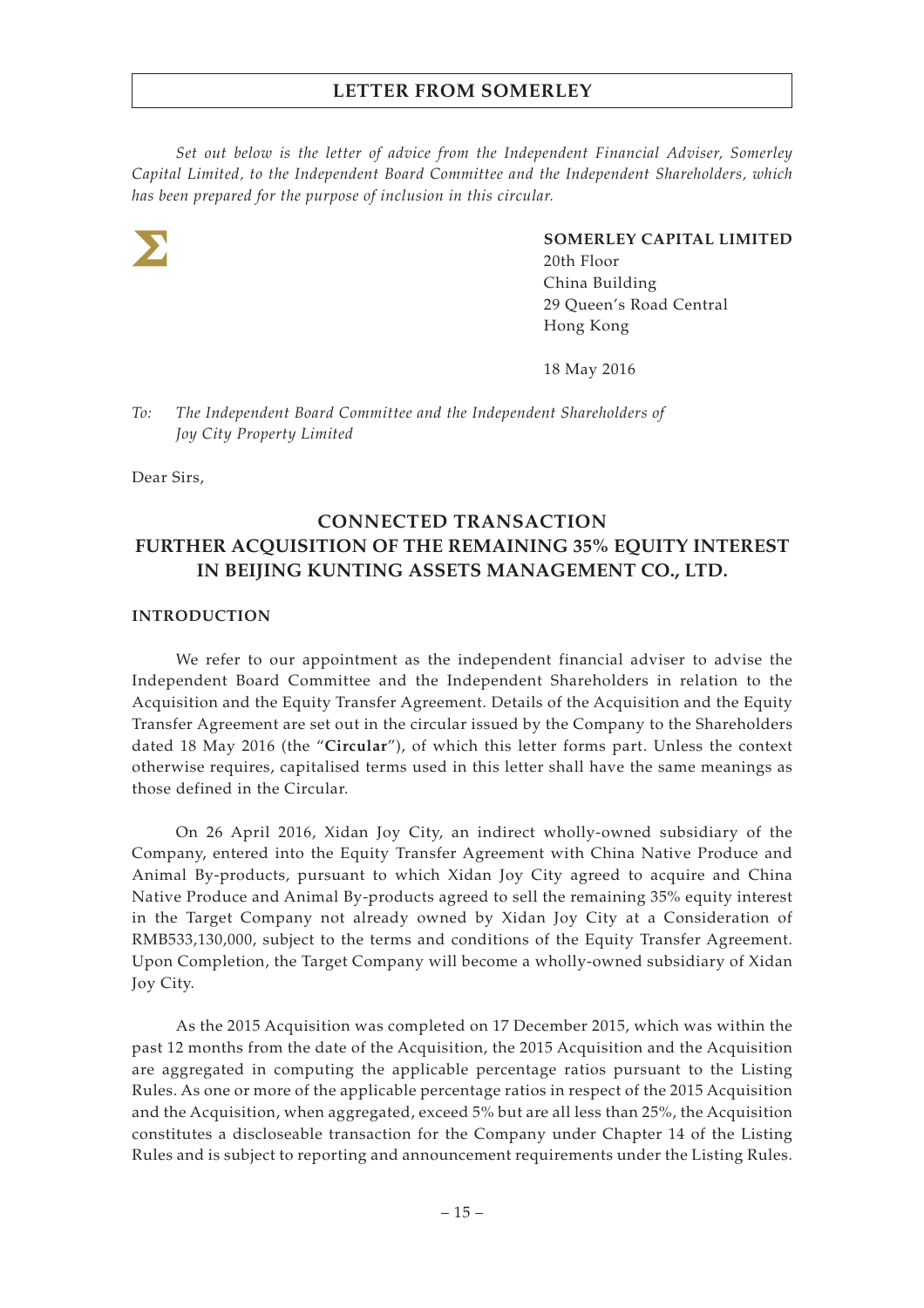COFCO Corporation, the ultimate controlling shareholder of the Company, owns 100% equity interest in China Native Produce and Animal By-products. China Native Produce and Animal By-products is therefore an associate of a connected person of the Company under Chapter 14A of the Listing Rules. The Acquisition therefore constitutes a connected transaction for the Company under the Listing Rules and is subject to the requirements of reporting, announcement and approval of the Independent Shareholders under the Listing Rules.

The Independent Board Committee, comprising all of the independent non-executive Directors, namely Mr. Lau Hon Chuen, Ambrose, *GBS, JP*, Mr. Lam Kin Ming, Lawrence and Mr. Wu Kwok Cheung, *MH*, has been established to advise the Independent Shareholders in respect of the Acquisition. We, Somerley, have been appointed as the Independent Financial Adviser to advise the Independent Board Committee and the Independent Shareholders in the same regard.

We are not associated with the Company, Xidan Joy City, China Native Produce and Animal By-products, the Target Company or their respective core connected persons, close associates or associates and accordingly are considered eligible to give independent advice on the above matters. Apart from normal professional fees payable to us in connection with this and similar appointments, no arrangement exists whereby we will receive any fees or benefits from the Company, Xidan Joy City, China Native Produce and Animal By-products, the Target Company or their respective core connected persons, close associates or associates.

In formulating our opinion, we have reviewed, among other things, the Equity Transfer Agreement, the annual reports of the Company for the year ended 31 December 2015 (the "**2015 Annual Report**") and 31 December 2014 (the "**2014 Annual Report**"), the audited financial statements of the Target Company for the year ended 31 December 2015, the valuation report on the Andingmen Project (the "**Valuation Report**") prepared by Savills Valuation and Professional Services Limited ("**Savills**"), an independent property valuer appointed by the Company, as set out in appendix I to the Circular and the information as set out in the Circular. We have also discussed with the management of the Group the Target Company and the future prospects of the Group as enlarged by the Acquisition. We have also discussed with Savills the valuation of the Andingmen Project.

We have relied on the information and facts supplied, and the opinions expressed, by the Directors and management of the Group and have assumed that they are true, accurate and complete. We have also sought and received confirmation from the Directors that no material facts have been omitted from the information supplied and opinions expressed to us. We have no reason to believe that any material information has been withheld from us, or to doubt the truth or accuracy of the information provided. We have relied on such information and consider that the information we have received is sufficient for us to reach an informed view. We have not, however, conducted any independent investigation into the business and affairs of the Group or the Target Company, nor have we carried out any independent verification of the information supplied.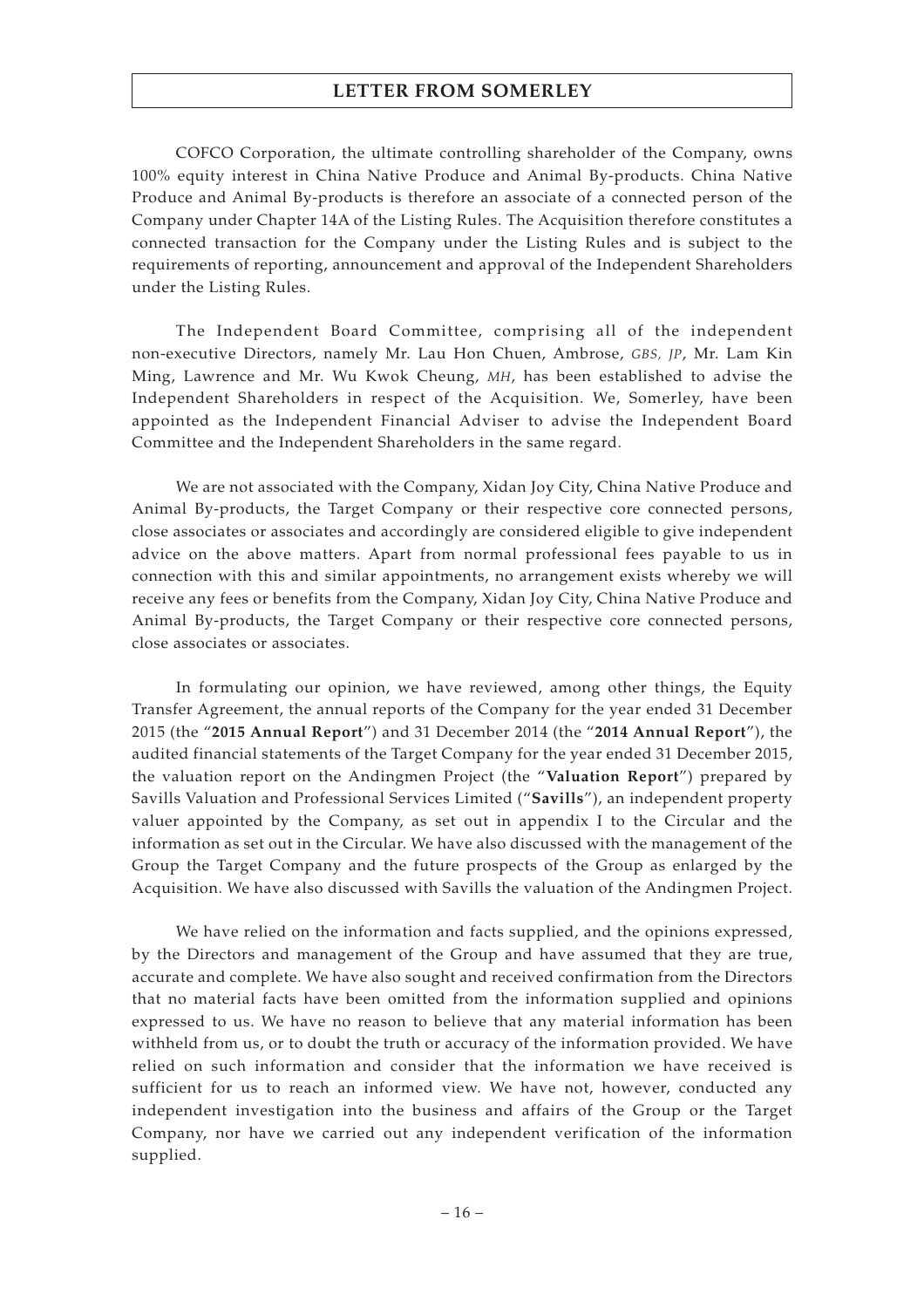### **PRINCIPAL FACTORS AND REASONS CONSIDERED**

In arriving at our opinion and recommendation, we have taken into account the principal factors and reasons set out below.

## **1. Principal business activities of the Group**

The Group is principally engaged in development, operation, sales, leasing and management of mixed-use complexes and commercial properties in the PRC. The Group develops, holds and operates property projects in various cities in the PRC, including Beijing, Shanghai, Tianjin, Sanya, Chengdu and Hong Kong. It acts as the overseas listed platform of COFCO Corporation for its mixed-used complexes developed under the flagship brand "Joy City (大悅城)". Set out below is certain of the Group's audited financial information for the years ended 31 December 2015, 2014 and 2013 as extracted from the 2015 Annual Report and the 2014 Annual Report:

|                                                 | Year ended 31 December |                    |                    |
|-------------------------------------------------|------------------------|--------------------|--------------------|
|                                                 | 2015                   | 2014               | 2013               |
|                                                 | RMB                    | <b>RMB</b>         | RMB                |
|                                                 | (million)              | ( <i>million</i> ) | ( <i>million</i> ) |
|                                                 |                        | (restated)         | (restated)         |
| Revenue                                         | 5,374.2                | 5,712.8            | 6,809.1            |
| Gross profit                                    | 2,894.6                | 3,394.8            | 3,670.7            |
| Profit before tax                               | 1,650.7                | 3,235.7            | 5,598.6            |
| Profit attributable to owners of<br>the Company | 725.7                  | 1,710.2            | 3,117.7            |

The Group recorded decreases in revenue in both 2014 and 2015. Revenue reduced by approximately 16.1% to approximately RMB5,712.8 million in 2014 and further dropped by approximately 5.9% to approximately RMB5,374.2 million in 2015. The decreases in revenue in 2014 and 2015 were mainly due to the continuing decline in contribution from property and land development segment, which suffered from decrease in saleable area in 2014 and reduction in average selling price of delivered properties in 2015. Profit attributable to owners of the Company shrank by approximately 45.1% to approximately RMB1,710.2 million in 2014 and further dropped by approximately 57.6% to approximately RMB725.7 million in 2015. The significant drop in profit attributable to owners of the Company in 2014 and 2015 was mainly due to (i) the decrease in revenue as mentioned above; (ii) the reduction in fair value gain on revaluation of investment properties of the Group; and (iii) the foreign exchange loss triggered by the depreciation in Renminbi during 2015.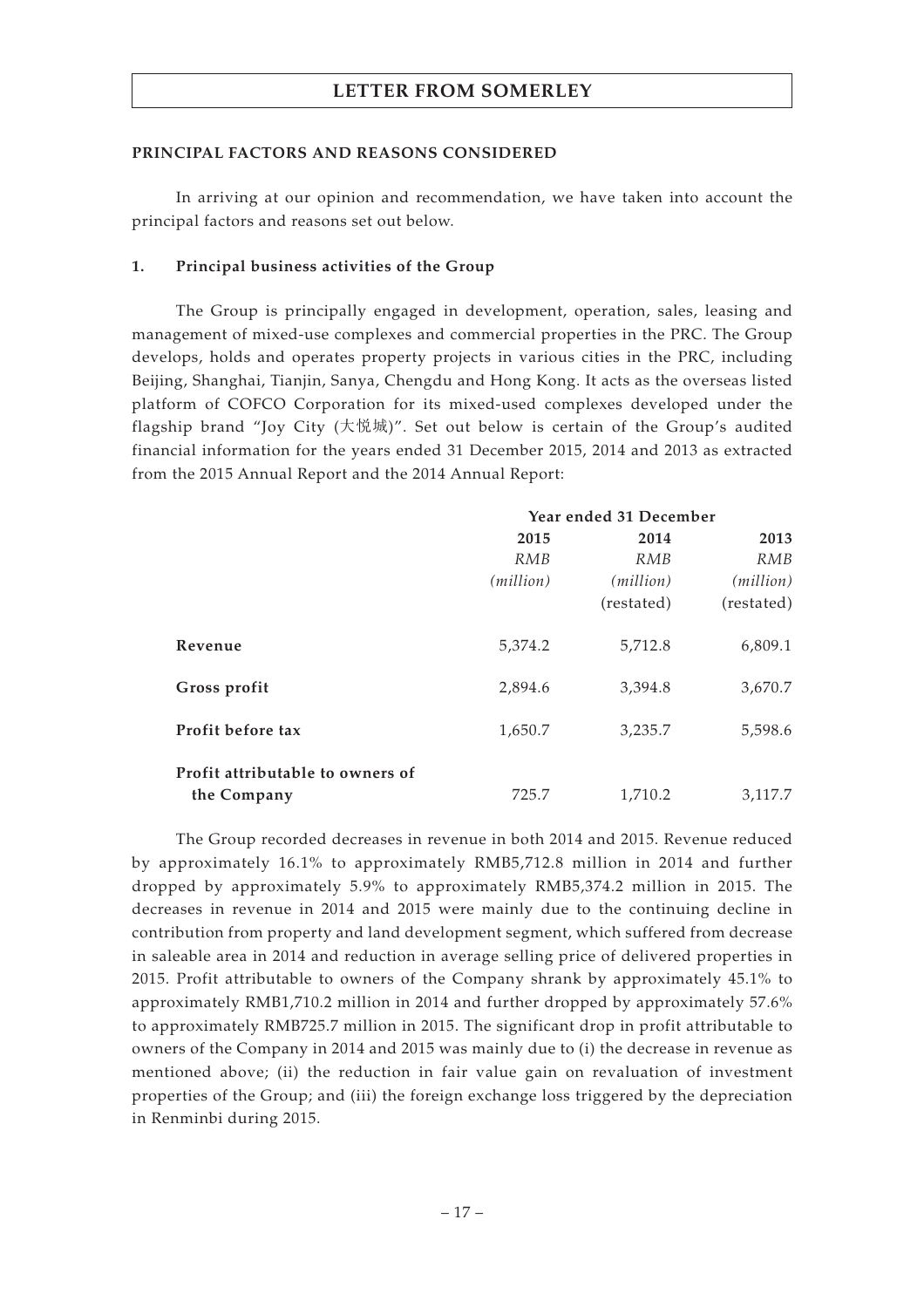| 2014<br>2015<br>RMB<br>RMB<br>(million)<br>(million)<br>(restated)<br>Non-current assets<br>46,022.4<br>41,859.9<br>Investment properties<br>6,401.2<br>Other non-current assets<br>7,226.2<br>52,423.6<br>49,086.1<br><b>Current assets</b><br>Properties held for sale<br>2,789.0<br>533.9<br>Properties under development<br>for sale<br>11,070.4<br>12,342.1<br>5,399.4<br>Other current assets<br>7,347.8<br>20,530.5<br>18,952.1<br><b>Current liabilities</b><br>Bank borrowings - due within<br>2,330.5<br>5,574.2<br>one year<br>Other current liabilities<br>10,536.8<br>15,284.0<br>12,867.3<br>20,858.2<br>Net current assets/(liabilities)<br>7,663.2<br>(1,906.1)<br>Non-current liabilities<br>Bank borrowings - due after<br>15,003.9<br>9,160.7<br>one year<br>Other current liabilities<br>11,805.7<br>11,018.4<br>26,809.6<br>20,179.1 |  | As at 31 December |            |
|-----------------------------------------------------------------------------------------------------------------------------------------------------------------------------------------------------------------------------------------------------------------------------------------------------------------------------------------------------------------------------------------------------------------------------------------------------------------------------------------------------------------------------------------------------------------------------------------------------------------------------------------------------------------------------------------------------------------------------------------------------------------------------------------------------------------------------------------------------------|--|-------------------|------------|
|                                                                                                                                                                                                                                                                                                                                                                                                                                                                                                                                                                                                                                                                                                                                                                                                                                                           |  |                   | 2013       |
|                                                                                                                                                                                                                                                                                                                                                                                                                                                                                                                                                                                                                                                                                                                                                                                                                                                           |  |                   | RMB        |
|                                                                                                                                                                                                                                                                                                                                                                                                                                                                                                                                                                                                                                                                                                                                                                                                                                                           |  |                   | (million)  |
|                                                                                                                                                                                                                                                                                                                                                                                                                                                                                                                                                                                                                                                                                                                                                                                                                                                           |  |                   | (restated) |
|                                                                                                                                                                                                                                                                                                                                                                                                                                                                                                                                                                                                                                                                                                                                                                                                                                                           |  |                   |            |
|                                                                                                                                                                                                                                                                                                                                                                                                                                                                                                                                                                                                                                                                                                                                                                                                                                                           |  |                   | 37,116.9   |
|                                                                                                                                                                                                                                                                                                                                                                                                                                                                                                                                                                                                                                                                                                                                                                                                                                                           |  |                   | 6,919.1    |
|                                                                                                                                                                                                                                                                                                                                                                                                                                                                                                                                                                                                                                                                                                                                                                                                                                                           |  |                   |            |
|                                                                                                                                                                                                                                                                                                                                                                                                                                                                                                                                                                                                                                                                                                                                                                                                                                                           |  |                   | 44,036.0   |
|                                                                                                                                                                                                                                                                                                                                                                                                                                                                                                                                                                                                                                                                                                                                                                                                                                                           |  |                   |            |
|                                                                                                                                                                                                                                                                                                                                                                                                                                                                                                                                                                                                                                                                                                                                                                                                                                                           |  |                   | 1,372.6    |
|                                                                                                                                                                                                                                                                                                                                                                                                                                                                                                                                                                                                                                                                                                                                                                                                                                                           |  |                   |            |
|                                                                                                                                                                                                                                                                                                                                                                                                                                                                                                                                                                                                                                                                                                                                                                                                                                                           |  |                   | 6,326.2    |
|                                                                                                                                                                                                                                                                                                                                                                                                                                                                                                                                                                                                                                                                                                                                                                                                                                                           |  |                   | 10,037.2   |
|                                                                                                                                                                                                                                                                                                                                                                                                                                                                                                                                                                                                                                                                                                                                                                                                                                                           |  |                   | 17,736.0   |
|                                                                                                                                                                                                                                                                                                                                                                                                                                                                                                                                                                                                                                                                                                                                                                                                                                                           |  |                   |            |
|                                                                                                                                                                                                                                                                                                                                                                                                                                                                                                                                                                                                                                                                                                                                                                                                                                                           |  |                   |            |
|                                                                                                                                                                                                                                                                                                                                                                                                                                                                                                                                                                                                                                                                                                                                                                                                                                                           |  |                   | 2,841.8    |
|                                                                                                                                                                                                                                                                                                                                                                                                                                                                                                                                                                                                                                                                                                                                                                                                                                                           |  |                   | 12,880.0   |
|                                                                                                                                                                                                                                                                                                                                                                                                                                                                                                                                                                                                                                                                                                                                                                                                                                                           |  |                   |            |
|                                                                                                                                                                                                                                                                                                                                                                                                                                                                                                                                                                                                                                                                                                                                                                                                                                                           |  |                   | 15,721.8   |
|                                                                                                                                                                                                                                                                                                                                                                                                                                                                                                                                                                                                                                                                                                                                                                                                                                                           |  |                   | 2,014.2    |
|                                                                                                                                                                                                                                                                                                                                                                                                                                                                                                                                                                                                                                                                                                                                                                                                                                                           |  |                   |            |
|                                                                                                                                                                                                                                                                                                                                                                                                                                                                                                                                                                                                                                                                                                                                                                                                                                                           |  |                   |            |
|                                                                                                                                                                                                                                                                                                                                                                                                                                                                                                                                                                                                                                                                                                                                                                                                                                                           |  |                   | 10,823.0   |
|                                                                                                                                                                                                                                                                                                                                                                                                                                                                                                                                                                                                                                                                                                                                                                                                                                                           |  |                   | 5,684.2    |
|                                                                                                                                                                                                                                                                                                                                                                                                                                                                                                                                                                                                                                                                                                                                                                                                                                                           |  |                   | 16,507.2   |
|                                                                                                                                                                                                                                                                                                                                                                                                                                                                                                                                                                                                                                                                                                                                                                                                                                                           |  |                   |            |
| Capital and reserves                                                                                                                                                                                                                                                                                                                                                                                                                                                                                                                                                                                                                                                                                                                                                                                                                                      |  |                   |            |
| Equity attributable to owners of                                                                                                                                                                                                                                                                                                                                                                                                                                                                                                                                                                                                                                                                                                                                                                                                                          |  |                   |            |
| the Company<br>25,040.1<br>19,763.8                                                                                                                                                                                                                                                                                                                                                                                                                                                                                                                                                                                                                                                                                                                                                                                                                       |  |                   | 25,588.9   |
| Perpetual capital instruments<br>4,012.6<br>3,767.6                                                                                                                                                                                                                                                                                                                                                                                                                                                                                                                                                                                                                                                                                                                                                                                                       |  |                   |            |
| Non-controlling interests<br>4,224.5<br>3,469.5                                                                                                                                                                                                                                                                                                                                                                                                                                                                                                                                                                                                                                                                                                                                                                                                           |  |                   | 3,954.1    |
| 33,277.2<br>27,000.9                                                                                                                                                                                                                                                                                                                                                                                                                                                                                                                                                                                                                                                                                                                                                                                                                                      |  |                   | 29,543.0   |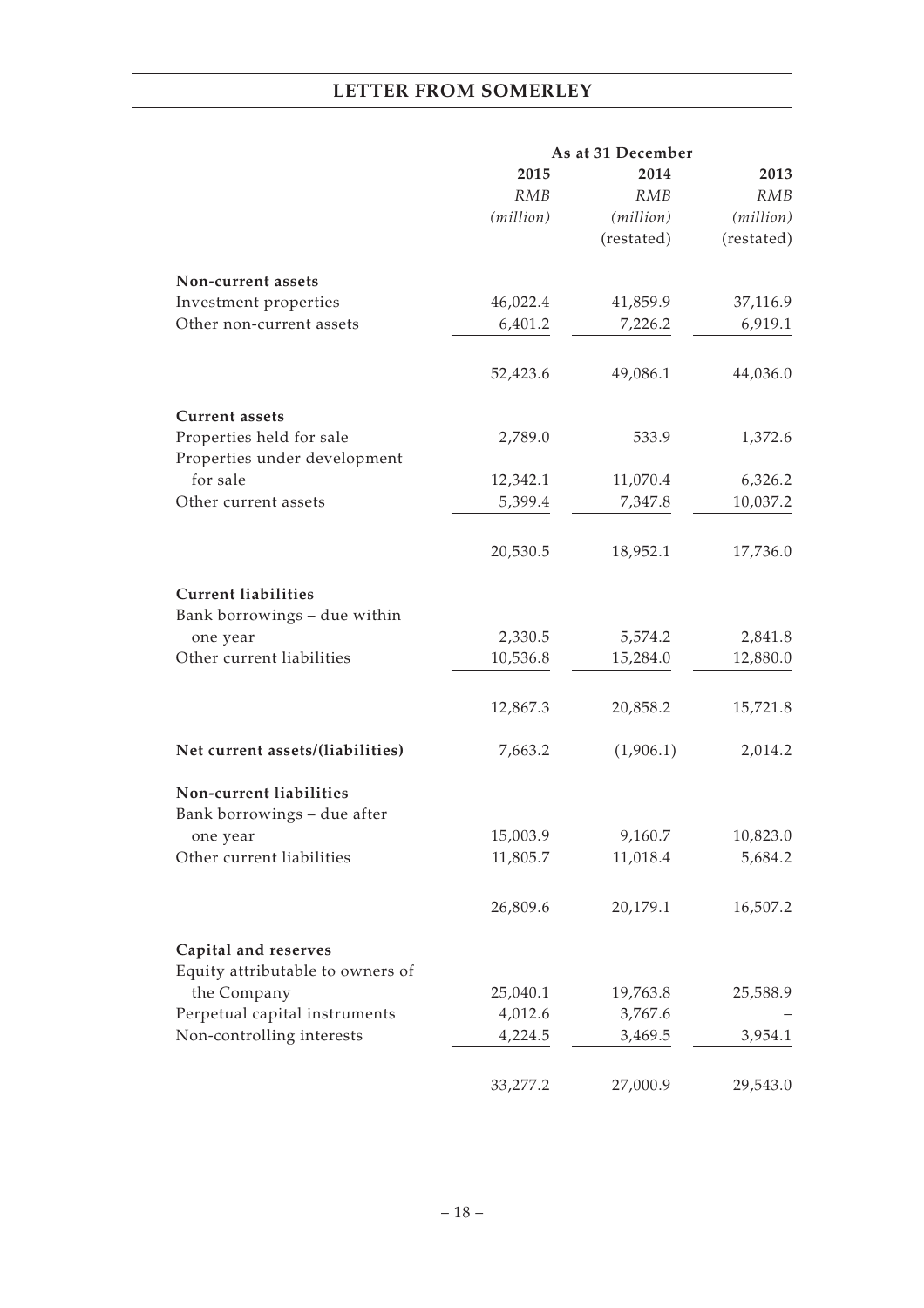The Group has a significant property asset base, which comprises investment properties, properties held for sale and properties under development for sale. The significant property asset position reflects the nature of the business of the Group.

The Group had net current assets of approximately RMB7,663.2 million as at 31 December 2015, which was significantly improved from net current liabilities of approximately RMB1,906.1 million as at 31 December 2014, primarily as a result of the repayments of amounts due to and loans from fellow subsidiaries.

The equity attributable to owners of the Company increased by approximately 26.7% from approximately RMB19,763.8 million as at 31 December 2014 to approximately RMB25,040.1 million as at 31 December 2015. The increase was mainly attributable to the rights issue conducted by the Company in the first half of 2015 with net proceeds of approximately HK\$6,383.2 million (equivalent to approximately RMB5,037.6 million).

## **2. Information on the Andingmen Project and the Target Company**

## *(i) Location and details of the Andingmen Project*

The Property comprises a parcel of land with a site area of approximately 13,030 sq.m. located at No. 208 Andingmenwai Main Street, Dongcheng District, Beijing, the PRC for development of the Andingmen Project, which is a commercial project comprising office building with retail space and with a total gross floor area of approximately 81,698 sq.m.. The Andingmen Project is located in the prime area adjacent to the Second Ring Road in Dongcheng District of Beijing which is in close proximity to the entrance of Andingmen subway station of No. 2 subway line of the Beijing metro system. Upon completion, the proposed development will comprise a 13-storey office and commercial building over a 3-storey basement (commercial/car park uses). The management of the Group currently expect the construction of the Andingmen Project will be completed at the end of June 2018.

The development of the Andingmen Project is currently in early stage, the land leveling of the Andingmen Project was completed and the construction of foundation work of the Andingmen Project was in progress as at the Latest Practicable Date. The total construction cost expended as at 31 March 2016 was approximately RMB83.0 million and the estimated outstanding construction cost for completion of the Andingmen Project would be approximately RMB861.9 million. The total construction and land costs of the Andingmen Project were estimated after taking into account the land cost and the preliminary design and the construction standards of the Andingmen Project, which was reviewed by an external design firm and an external mechanical and electrical consultant as well as the project marketing, engineering and purchasing departments of the Andingmen Project. The Target Company also engaged an independent engineering management consultant in Beijing to further review the aforesaid total estimated construction and land costs. We note that the aforesaid total estimated construction and land costs of the Andingmen Project were not significantly deviated from that estimated by the aforesaid engineering management consultant in the consultant's report.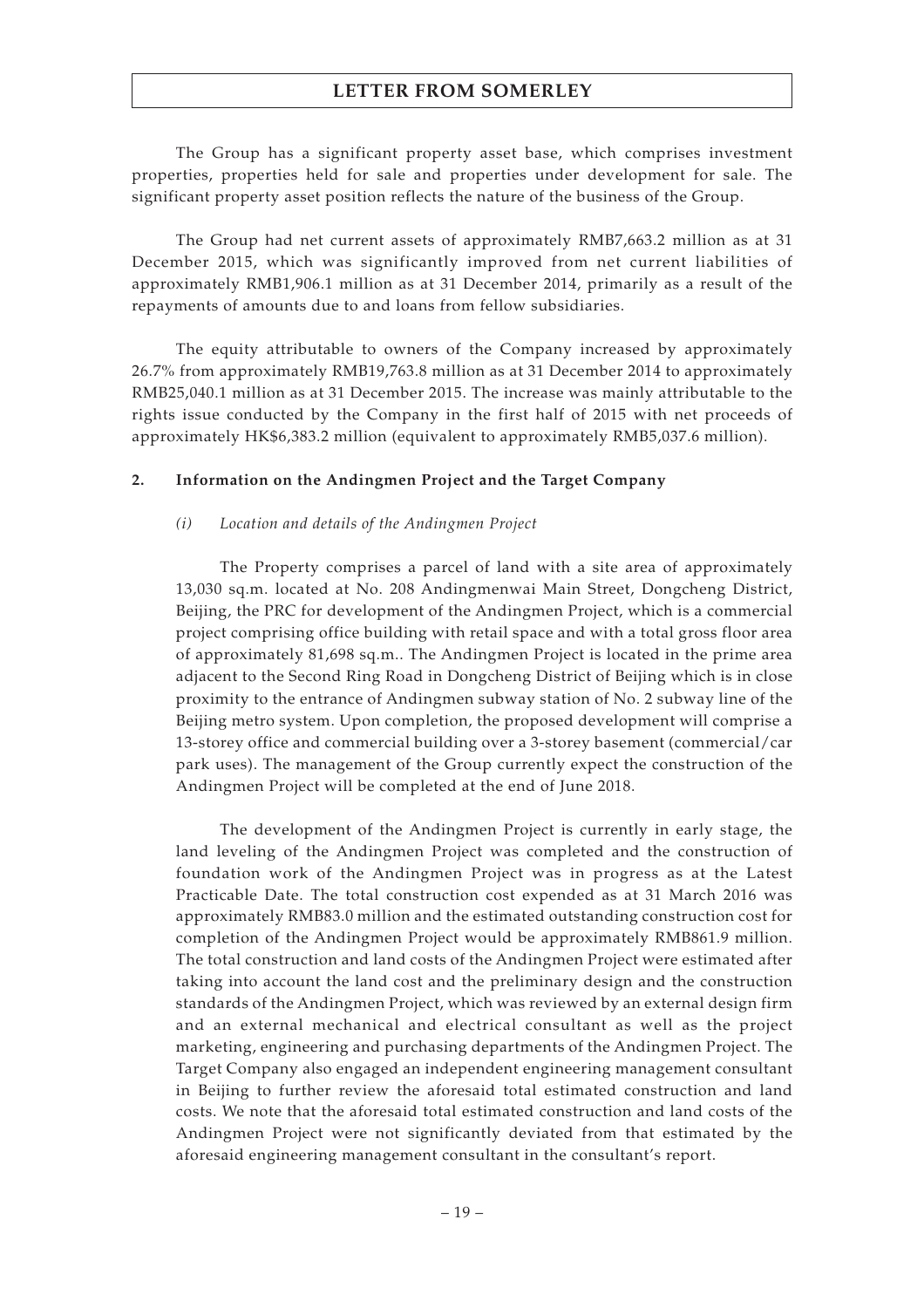## *(ii) Information on the Target Company*

The Target Company, a company established in the PRC with limited liability, is an indirect non wholly-owned subsidiary of the Company. As at the Latest Practicable Date, the Target Company is owned as to 65% and 35% by Xidan Joy City and China Native Produce and Animal By-products, respectively. The Company first acquired 30% of equity interest in the Target Company in its acquisition of property portfolio from COFCO Corporation in December 2014, and acquired additional 35% equity interest from China Native Produce and Animal in December 2015. The Target Company engages in the management and development of the Andingmen Project.

Set out below is certain audited financial information on the Target Company for the year ended 31 December 2015 and 31 December 2014 prepared according to the PRC accounting standards:

|                          | For the year ended<br>31 December 2015<br>RMB (million) | For the year ended<br>31 December 2014<br>RMB (million) |
|--------------------------|---------------------------------------------------------|---------------------------------------------------------|
| Net loss before taxation | 4.5                                                     | 6.2                                                     |
| Net loss after taxation  | 45                                                      | 62                                                      |

Since the Andingmen Project has been under development, the Target Company recorded no revenue but net losses during the years ended 31 December 2015 and 2014. The losses were mainly due to the expenses incurred for the construction of the Andingmen Project and such related administrative and management expenses.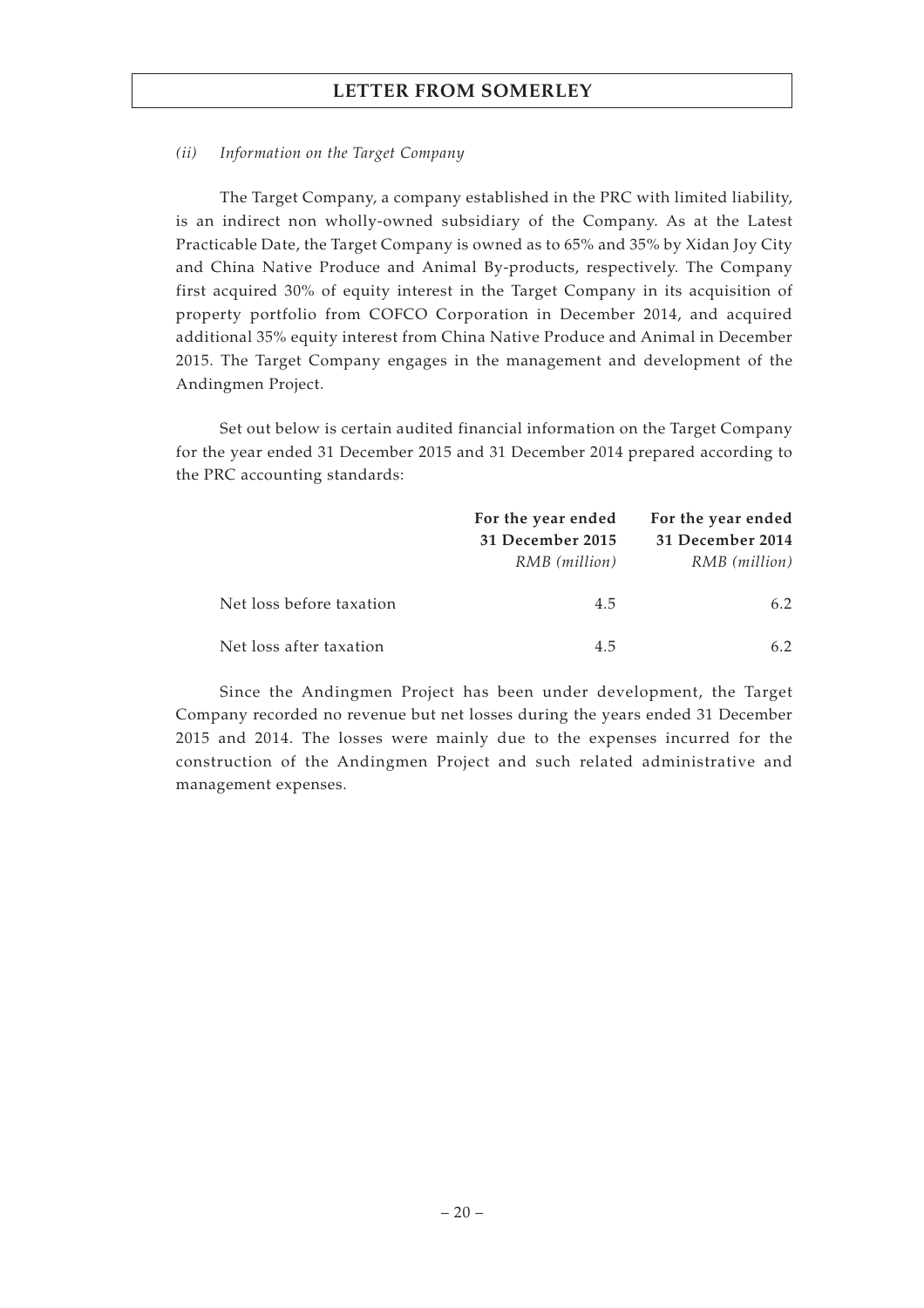|                           | As at 31 December<br>2015 | As at 31 December<br>2014 |
|---------------------------|---------------------------|---------------------------|
|                           | RMB (million)             | RMB (million)             |
| Non-current assets        |                           |                           |
| Construction in progress  | 824.2                     | 793.1                     |
| Other non-current assets  | 1.6                       | 2.3                       |
|                           | 825.8                     | 795.4                     |
| <b>Current assets</b>     |                           |                           |
| Cash                      | 138.8                     | 165.8                     |
| Other current assets      | 100.4                     | $0.4\,$                   |
|                           |                           |                           |
|                           | 239.2                     | 166.2                     |
| <b>Total assets</b>       | 1,065.0                   | 961.6                     |
| Total current liabilities | 2.5                       | 2.0                       |
| Net asset value ("NAV")   | 1,062.5                   | 959.6                     |

The assets of the Target Company principally comprised the land and the costs incurred for construction of the Andingmen Project (included in the construction in progress in the table above) and cash. The Target Company had no borrowing and its operations were mainly financed by shareholders' equity.

## **3. Reasons for and benefits of the Acquisition**

The Target Company holds the Property and is principally engaged in the development and operation of the Andingmen Project, which is a commercial project comprising office building with retail space. As the Andingmen Project is at its preliminary construction stage, it may be held as an investment property or property for sale depending on the then market conditions after the development is completed and subject to obtaining the necessary PRC government approval. In any event, in consideration of the strategic location and enormous potential of the Andingmen Project, it is expected to generate stable rental income or significant sales proceeds to the Group (as the case may be) after the completion of the construction. The Board will re-assess the planned use of the Andingmen Project with reference to the then market conditions at the time of completion of its construction.

The Directors consider that the Acquisition will allow the Group to have full control of the construction and development of the Andingmen Project, which will also maximise the ownership of the assets and expected return from the Andingmen Project, strengthen the future financial performance of the Group by generating stable and sustainable returns.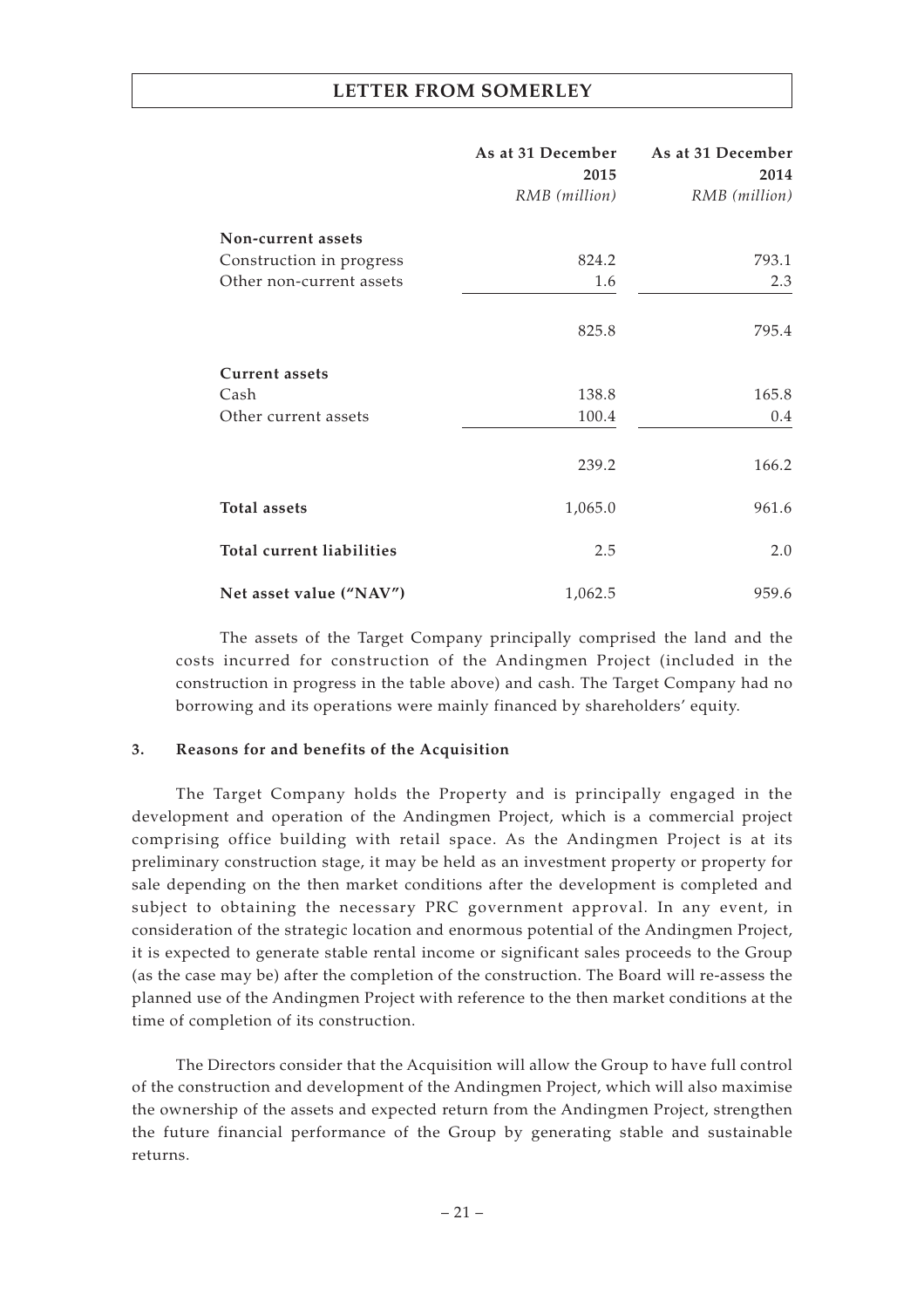The Directors consider that the terms and conditions of the Equity Transfer Agreement and the Acquisition are in the ordinary and usual course of business of the Group, on normal commercial terms, fair and reasonable and in the interests of the Company and its Shareholders as a whole.

As stated in the 2015 Annual Report, it is a mission of the Group to assist in coordination among and development of cities in the PRC and become a leading complex and commercial property developer in the PRC. In fact, the Group has already owned a number of commercial properties in the PRC and Hong Kong, including Beijing COFCO Plaza and Hong Kong COFCO Tower. On the above basis, the Acquisition represents a logical expansion of the Group's existing business and is in line with the Group's strategy. In addition, the Group currently owns 65.0% equity interest in the Target Company. Upon Completion, the Target Company will become a wholly-owned subsidiary of the Company. The Company can therefore benefit from the full control and the entire financial results of the Target Company.

## **4. Principal terms of the Equity Transfer Agreement**

A summary of principal terms of the Equity Transfer Agreement is set out below.

*Date*

26 April 2016

## *Parties*

- (i) Xidan Joy City (as purchaser); and
- (ii) China Native Produce and Animal By-products (as vendor).

#### *Subject matter*

Pursuant to the Equity Transfer Agreement, Xidan Joy City, an indirect wholly-owned subsidiary of the Company, agreed to acquire and China Native Produce and Animal By-products agreed to sell the remaining 35% equity interest in the Target Company not already owned by Xidan Joy City.

#### *Consideration*

The Consideration is RMB533,130,000 payable before 31 December 2016 and upon Xidan Joy City and China Native Produce and Animal By-products having completed their relevant obligations under the Equity Transfer Agreement.

The Consideration was determined after arm's length negotiations between the parties of the Equity Transfer Agreement with reference to the appraised value of the Property held by the Target Company by Savills, an independent property valuer appointed by the Company, and the prospects and expected return of the Target Company and the Andingmen Project. Notwithstanding that Savills has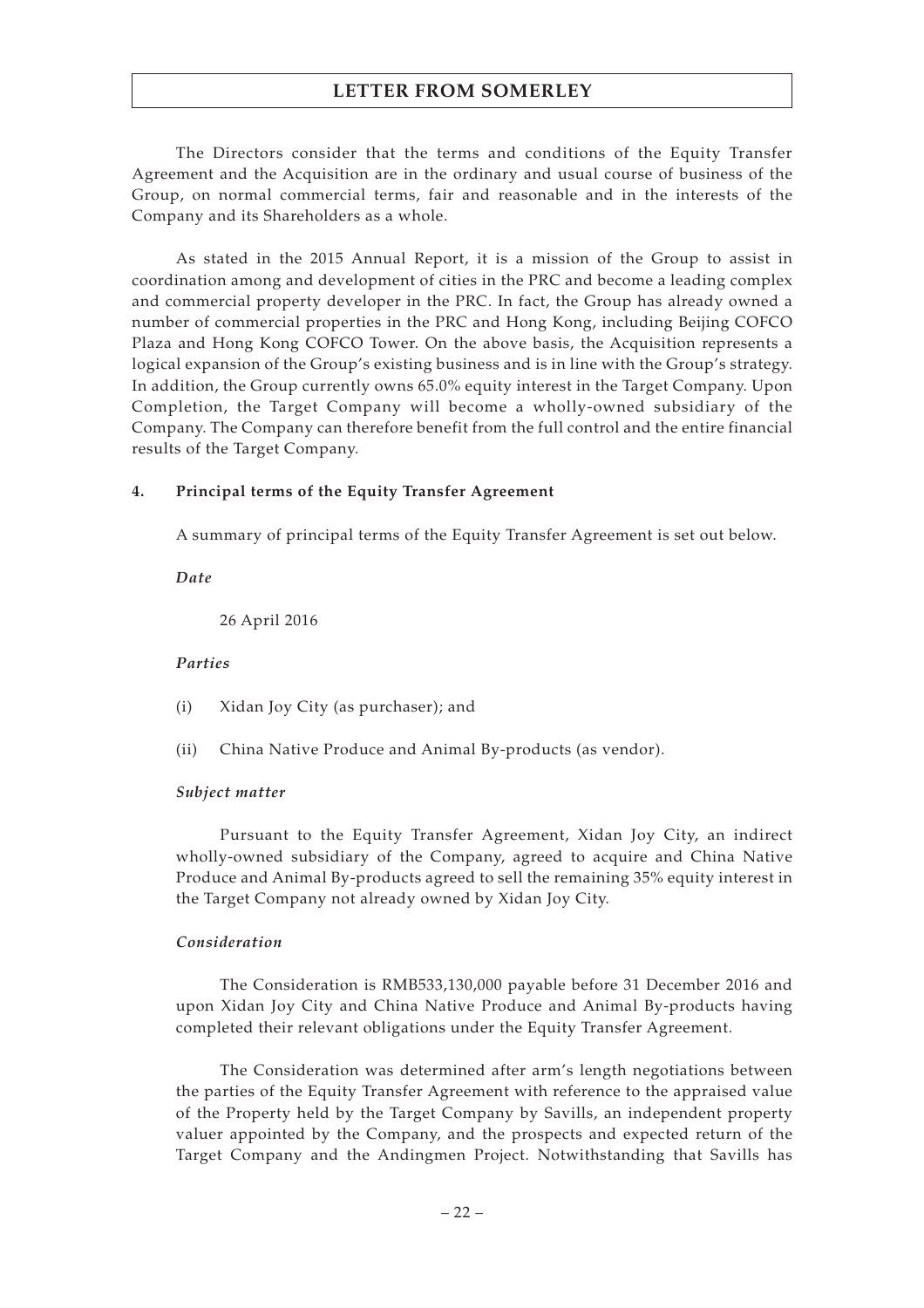assigned no commercial value to the Property based on the relevant valuation methodology given the transfer of the Property is subject to approval of the relevant PRC government authority, Savills has determined the market value of the Property at an amount of RMB1,450.0 million, after deductions of the estimated outstanding premium in an amount of approximately RMB355.0 million and on the assumption that the relevant PRC government approval has been obtained at no additional charges. Although the Target Company had not generated any revenue during the past two years and had therefore recorded a net loss as the Andingmen Project is still at the construction stage, it is expected to generate income after the project is completed.

The Consideration will be funded by internal resources of Xidan Joy City.

## *Conditions precedent*

The Equity Transfer Agreement shall become effective upon the fulfilment of the following conditions precedent:

- (i) the Equity Transfer Agreement being signed or stamped by both parties;
- (ii) the Acquisition having been approved by the Independent Shareholders of the Company in the SGM; and
- (iii) the Acquisition having been approved by COFCO Corporation.

## *Completion*

Completion of the transfer of the remaining 35% equity interest in the Target Company not already owned by Xidan Joy City, being the subject of the Acquisition, shall be subject to all the conditions precedent as set out above are fulfilled and the Equity Transfer Agreement having come into effect, and shall take place upon the procedure of changes in industry and commercial registration of the Acquisition having completed.

## *Other terms*

Pursuant to the Equity Transfer Agreement, the Target Company is responsible for additional cost for construction of heating system due to the change in the heating supply plan. China Native Produce and Animal By-product shall be responsible for RMB35.0 million, being part of the construction cost, which will be offset against the payment of the Consideration.

In addition, the Target Company had a potential liquidated damages of RMB3.0 million payable to an existing tenant of the Property as a result of the early termination of lease agreement of the existing tenant. China Native Produce and Animal By-product agreed to be responsible for half of the potential liquidated damages of RMB1.5 million, which will be offset against the Consideration. In the event that the existing tenant moves back into the Andingmen Project upon the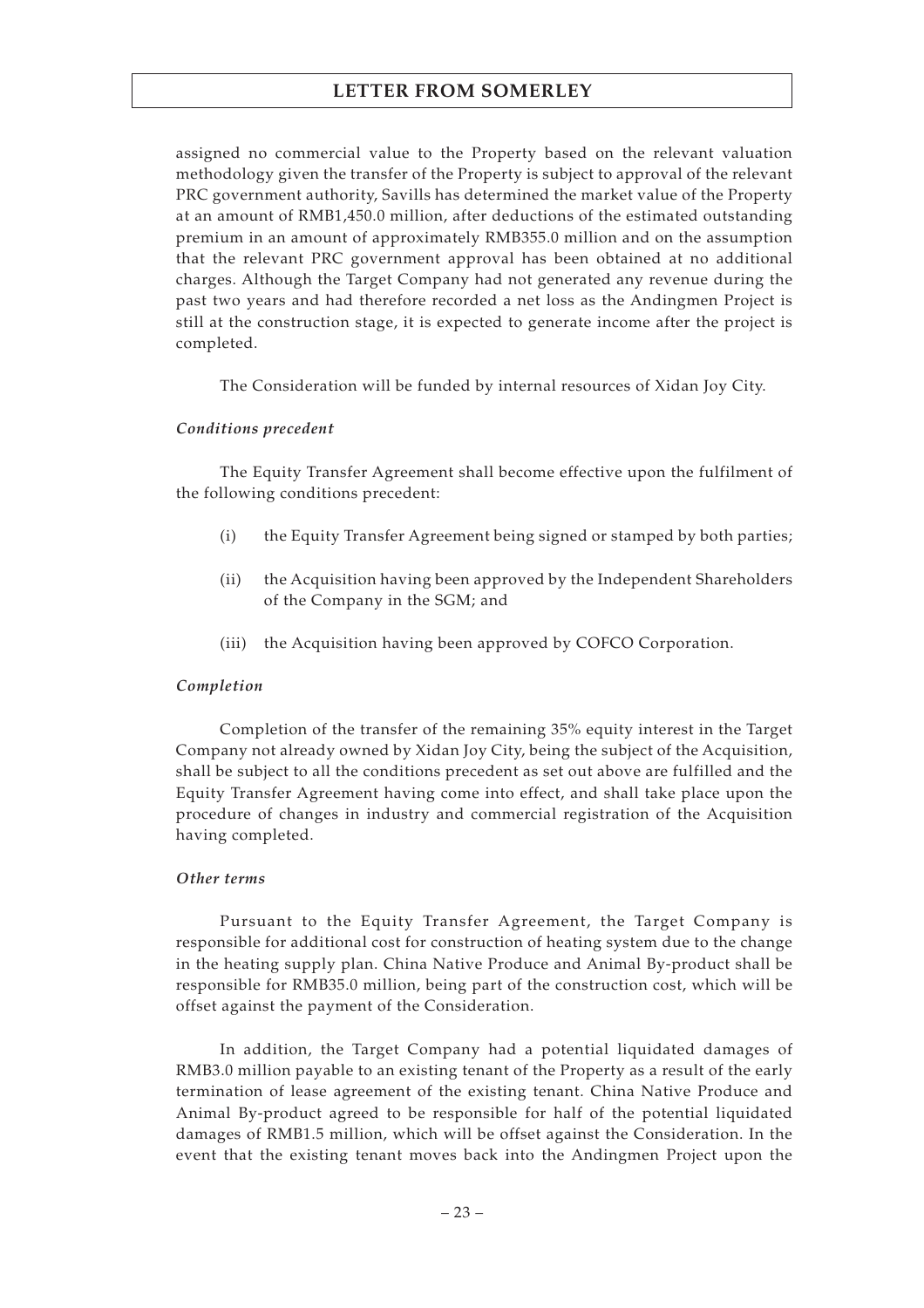re-opening of the Andingmen Project and the aforesaid liquidated damages are no longer required to be paid by the Target Company, Xidan Joy City agrees that the aforesaid potential liquidated damages of RMB1.5 million will be refunded to China Native Produce and Animal By-product.

## **5. Evaluation of the Consideration**

## *(i) Valuation of the Andingmen Project*

As discussed in the letter from the Board in the Circular, the Consideration was determined after arm's length negotiations between the parties of the Equity Transfer Agreement and with reference to, among other things, the appraised value of the Andingmen Project (the "**Valuation**") as at 31 March 2016 (the "**Valuation Date**") by Savills. Details of the Valuation is set out in the Valuation Report enclosed in appendix I to the Circular. The Valuation Report has been prepared in compliance with The HKIS Valuation Standards (2012 Edition) published by The Hong Kong Institute of Surveyors.

We have reviewed the Valuation Report and the relevant valuation workings of Savills and interviewed the relevant staff of Savills with particular attention to (i) Savills's terms of engagement with the Company; (ii) Savills's qualification and experience in relation to the preparation of the Valuation; and (iii) the steps and due diligence measures taken by Savills in performing the Valuation. For our review of the engagement letter between the Company and Savills, we are satisfied that the terms of engagement between the Company and Savills are appropriate to the opinion Savills is required to give. Save for previous valuation exercises in respect of the Andingmen Project, Savills has confirmed that it is independent from the Company, the Seller, the Purchaser and the Target Company and their respective core connected persons, close associates and associates. We further understand that Savills is certified with the relevant professional qualifications required to perform the Valuation and the person in-charge of the Valuation has over 23 years' experience in conducting valuation services to clients in the property industry. We note that Savills mainly carried out its due diligence through management interviews and conducted its own proprietary research and has relied on publicly available information obtained through its own research as well as the financial information provided by the management of the Group. We are advised by Savills that it has assumed such information to be true, complete and accurate and has accepted it without verification.

We note that the Andingmen Project was primarily valued on the basis that the Property will be developed and completed in accordance with the Target Company's latest development proposals and development programme provided to Savills assuming all consents, approvals and licences from relevant government authorities for the development proposals have been obtained without onerous conditions or delays. In arriving at its opinion of value, Savills has valued the Andingmen Project has adopted the direct comparison approach by making reference to comparable market transactions of land parcels as available on the market, and have also taken into account the incurred construction cost and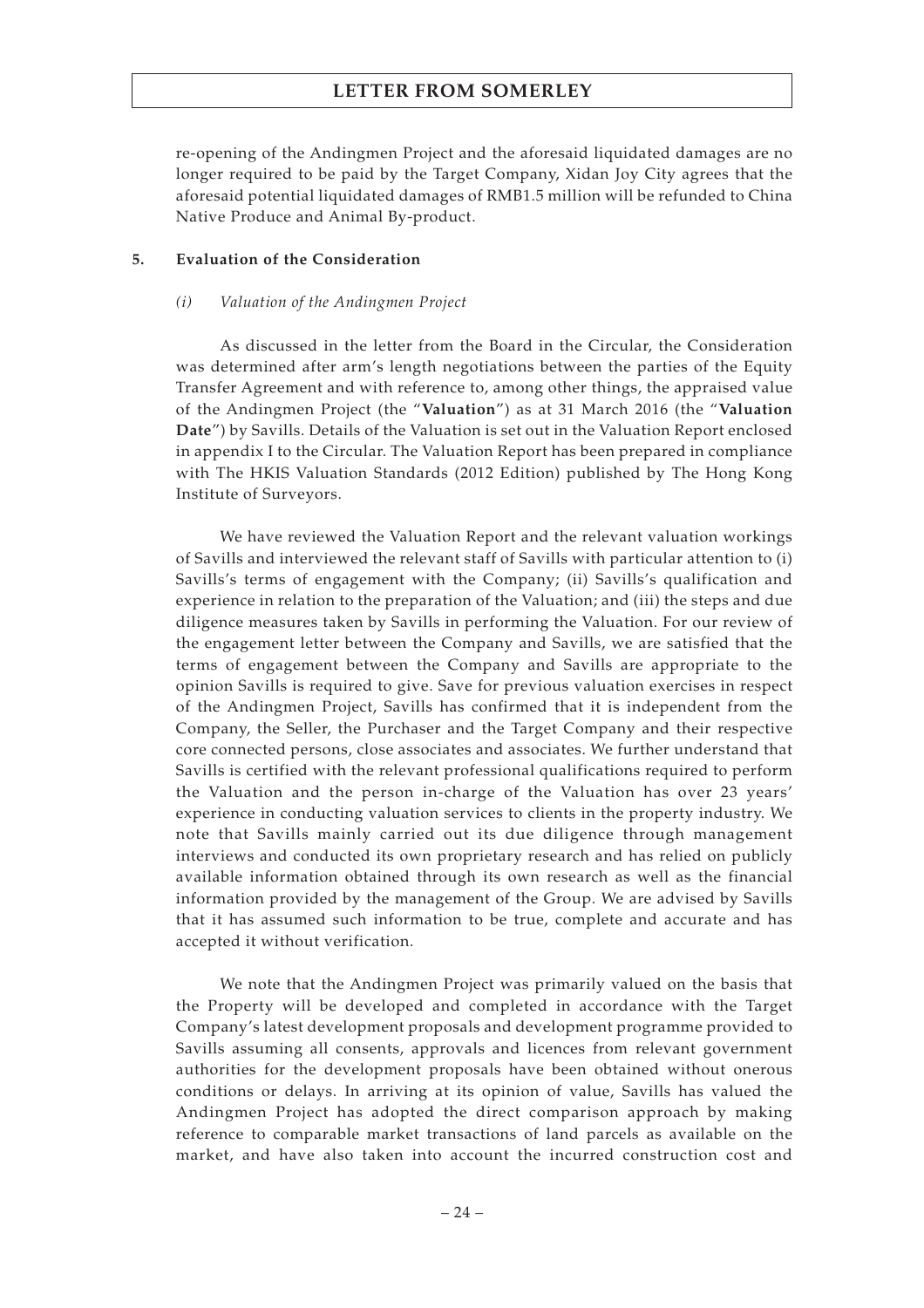estimated outstanding premium of RMB355.0 million. Given the current status of the Andingmen Project, the methodology is, in our opinion, a reasonable approach in establishing the open market value of the Property, which is under construction in progress.

In arriving at the appraised value of the Andingmen Project, Savills generally starts the process by collecting and analysing the recent transactions of the market comparables located in the vicinity of the Andingmen Project. The collected comparables were then adjusted to reflect the difference between the comparables and the Property in terms of, among others, location and date of transaction. The appraised value of the Andingmen Project is then derived from the estimated average unit price and gross floor area of the Andingmen Project after addition of incurred construction cost and deduction of estimated outstanding premium of RMB355.0 million. We have reviewed and discussed Savills' workings on the selection of the market comparables and the relevant adjustments made. We are of the view that the basis of selection of market comparables and the adjustments, including various factors taken into account, made for reflecting the difference between the selected comparables and the Andingmen Project are reasonable and relevant for the purpose of establishing the appraised value of the Andingmen Project.

After taken into account the above, we consider that the valuation methodology, together with its bases and assumptions, adopted by Savills as discussed above are reasonable and in line with market practice.

As mentioned in the Valuation Report, despite the Target Company is in possession of a legal and complete title to the Property, Savills assigned no commercial value to the Andingmen Project on the basis that the transfer of the Andingmen Project requires prior approval from the National Government Offices Administration of the PRC (the "**Government Offices**"). On the assumption that such prior approval has been obtained at no additional charges, the market value of the Andingmen Project as at the Valuation Date, after deducting the estimated outstanding premium of approximately RMB355.0 million, would be RMB1,450.0 million.

On the basis that (i) the Target Company is in possession of a legal and complete title of the Property based on the PRC legal opinion; (ii) the valuation of the Andingmen Project would be RMB1,450.0 million on the assumption that prior approval has been obtained from the Government Offices based on the Valuation Report; (iii) there will be no material legal impediment for the Target Company to obtain the prior approval from the Government Offices based on the PRC legal opinion; (iv) we have reviewed the methodology adopted by Savills in arriving at the Valuation and considered that the methodology adopted is reasonable and in line with market practice; and (v) the Company's intention to hold the property, among others, for sale, we are of the view that the estimated market value of the Andingmen Project of RMB1,450.0 million is reasonable.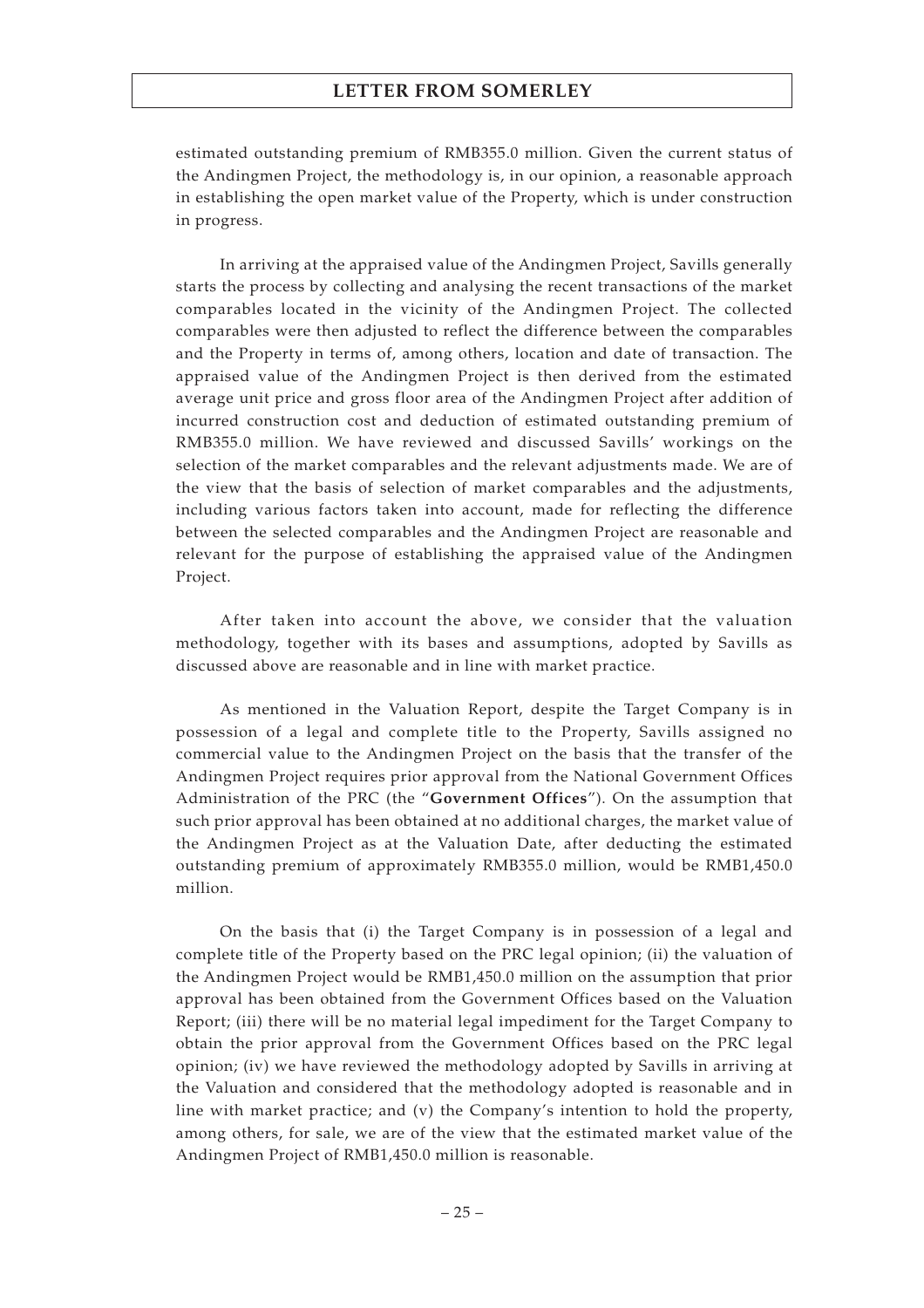## *(ii) Reassessed NAV*

Set out below are the comparison between the Target Company's reassessed NAV and the Consideration:

|                                                                                                                                                                            | RMB (million) |
|----------------------------------------------------------------------------------------------------------------------------------------------------------------------------|---------------|
| The audited NAV attributable to the shareholder of the<br>Target Company as at 31 December 2015 (Note 1)                                                                   | 1,062.5       |
| Appreciation in the value of the Andingmen Project<br>Add:<br>(based on the valuation of the Andingmen Project<br>as estimated by Savills as at 31 March 2016)<br>(Note 2) | 625.8         |
| Liquidated damages payable to the existing tenant<br>Less:<br>of the Property (the "Liquidated Damages")<br>(Note 3)                                                       | (1.5)         |
| Reassessed NAV                                                                                                                                                             | 1,686.8       |
| 35% of the reassessed NAV                                                                                                                                                  | 590.4         |
| The Consideration                                                                                                                                                          | 533.13        |
| Discount of the Consideration to the 35% of<br>the reassessed NAV                                                                                                          | $9.7\%$       |

*Notes:*

- 1. As confirmed by the management of the Group, the NAV attributable to the shareholders of the Target Company as at 31 March 2016 was not materially different from that as at 31 December 2015.
- 2. Based on the Valuation Report, the estimated value of the Andingmen Project was RMB1,450.0 million as at the Valuation Date assuming the approval from the Government Offices is obtained. As compared with the value of the Andingmen Project on the accounts of the Target Company of approximately RMB824.2 million as at 31 December 2015, the unrealised valuation gain of the Andingmen Project was approximately RMB625.8 million.
- 3. Pursuant to the Equity Transfer Agreement, the Target Company had a potential Liquidated Damages of RMB3.0 million payable to an existing tenant of the Property as a result of the early termination of lease agreement of the existing tenant. China Native Produce and Animal By-product agreed to be responsible for half of the potential Liquidated Damages of RMB1.5 million and the Target Company shall be responsible for the remaining balance of the potential Liquidated Damages of RMB1.5 million.

As the principal asset of the Target Company is the Andingmen Project, we consider that the basis of determining the Consideration with reference to the appraised value of the Andingmen Project held by the Target Company to be appropriate.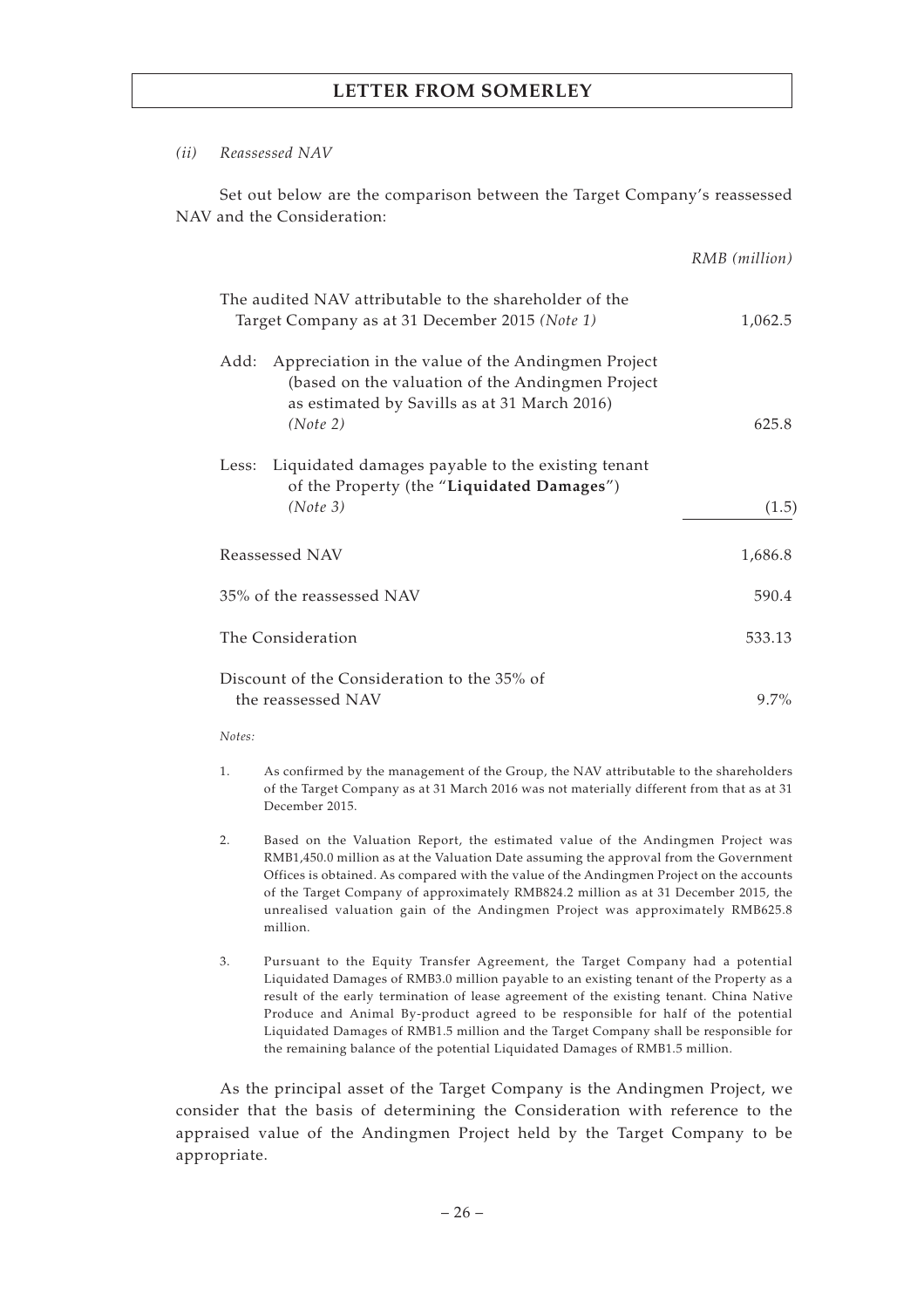The reassessed NAV of the remaining 35% equity interest in the Target Company not already owned by Xidan Joy City is approximately RMB590.4 million. The Consideration of RMB533.13 million represents a discount of approximately 9.7% to the aforesaid 35% reassessed NAV.

Having considered the above, in particular, the Consideration was a discount to the 35% of the reassessed NAV of the Target Company as at 31 December 2015 having adjusted for: (i) the valuation of the Andingmen Project; and (ii) the Liquidated Damages, we are of the view that the terms of the Consideration are fair and reasonable.

## **6. Financial impacts of the Acquisition**

## *(i) Net asset value*

The Target Company is a non wholly-owned subsidiary of the Company and its assets and liabilities have been consolidated into the statement of financial position of the Group. In the event that the Consideration exceeds the book value of the non-controlling interest of the Target Company, the excess amount, if any, will be charged to the Shareholders' equity. The final amount will be determined upon completion of the Acquisition based on the then book value of non-controlling interest of the Target Company, subject to audit. Assuming Completion has taken place on 31 December 2015 and based on the Consideration of approximately RMB533.1 million and the book value of the non-controlling interest of the Target Company of approximately RMB372.0 million as at 31 December 2015, the amount to be charged to the Shareholders' equity would be approximately RMB161.1 million, which is considered not material to the net asset value attributable to the Shareholders of approximately RMB25,040.1 million as at 31 December 2015.

## *(ii) Earnings*

The Target Company is a non wholly-owned subsidiary of the Company and its results had been consolidated into the consolidated financial statements of the Group during the year ended 31 December 2015. Upon completion of the Acquisition, the results of the Target Company will be wholly taken up by the Group and no longer be shared by the non-controlling shareholder of the Target Company. Given the Andingmen Project is still in early development stage and a significant majority of the construction costs will be capitalised, the Acquisition is not expected to bring any significant impact to the financial result of the Group until the completion of the construction of the Andingmen Project in 2018.

## *(iii) Working capital*

The Consideration of approximately RMB533.1 million will be financed by the Group's internal resources. According to the 2015 Annual Report, the Group had cash and bank balances of approximately RMB3,208.8 million and net working capital of approximately RMB7,663.2 million. Given the above, we are of the view that the settlement of the Consideration is not expected to have a material adverse impact on the working capital position of the Group.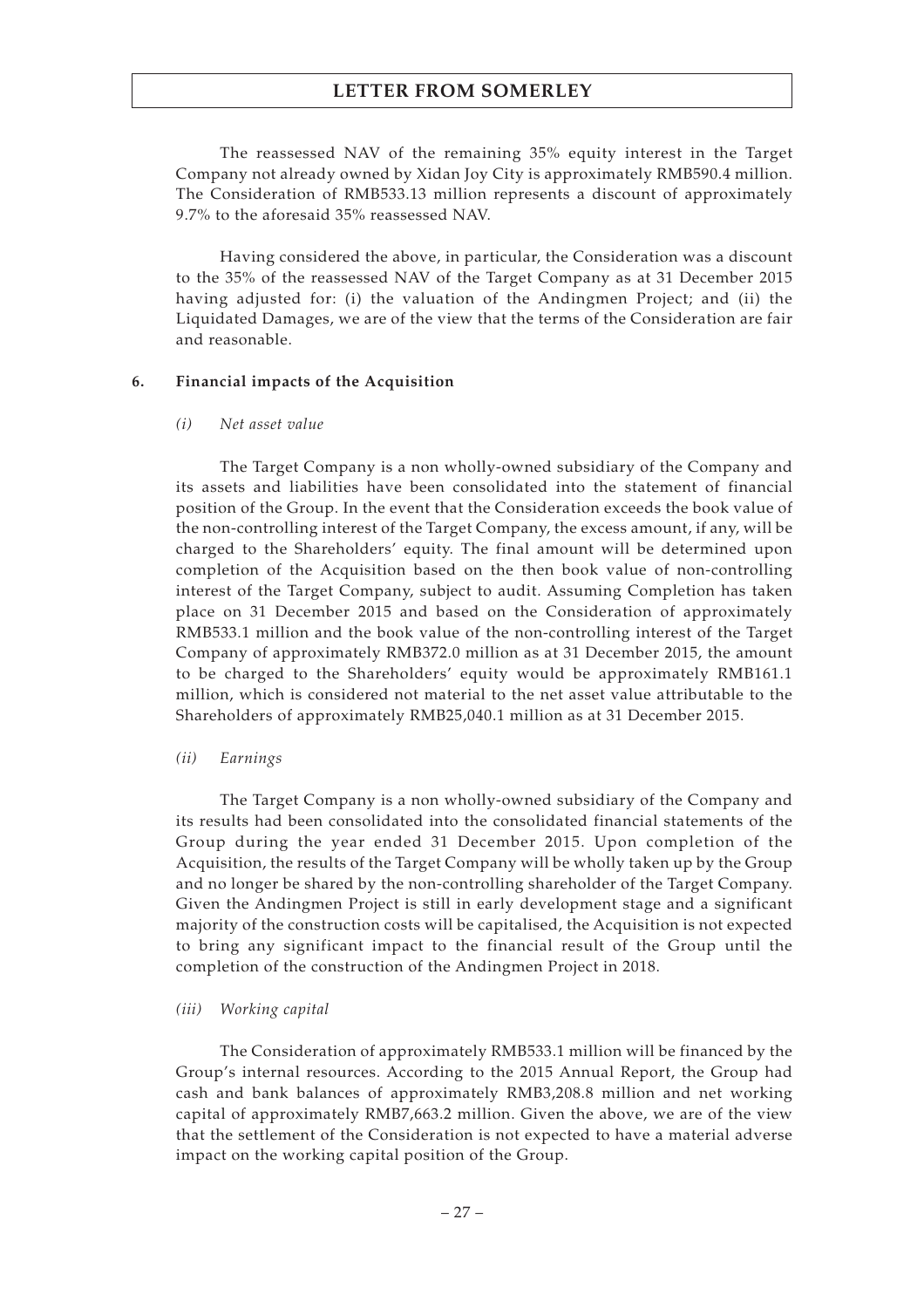### **OPINION AND RECOMMENDATION**

Having taken into account the above principal factors and reasons, we consider that the Acquisition is in the ordinary and usual course of business of the Group, are on normal commercial terms and in the interests of the Company and the Shareholders as a whole and the terms of the Acquisition are fair and reasonable as far as the Independent Shareholders are concerned. We therefore advise the Independent Board Committee to recommend, and we ourselves recommend, the Independent Shareholders to vote in favour of the resolution to be proposed at the EGM to approve the Acquisition.

> Yours faithfully, for and on behalf of **SOMERLEY CAPITAL LIMITED Danny Cheng** *Director*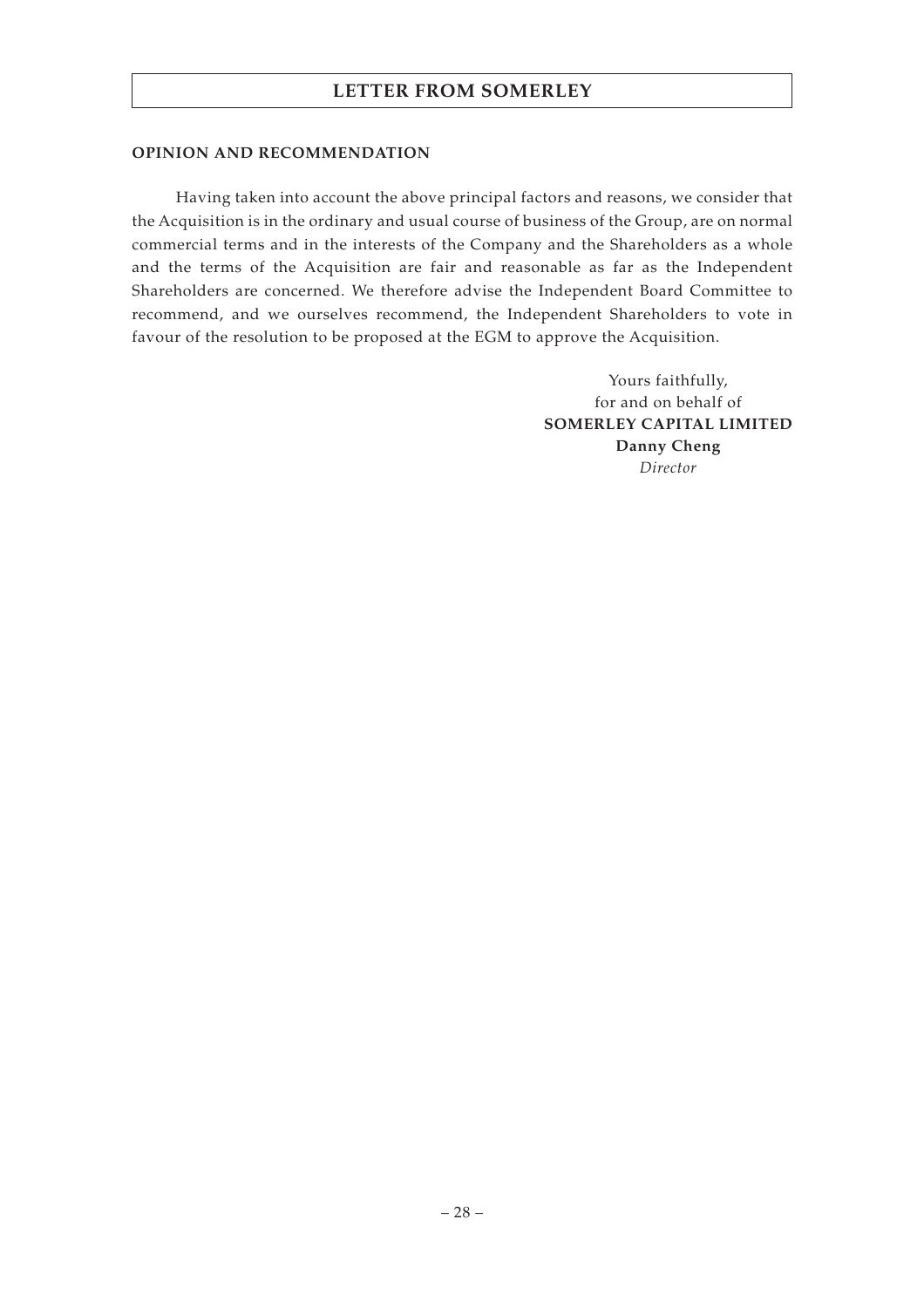## **APPENDIX I PROPERTY VALUATION REPORT**

*The following is the text of a letter and valuation certificate received from Savills in connection with the valuation of the Property as at 31 March 2016, which has been prepared for the purpose of incorporation in this circular.*



Savills Valuation and Professional Services Limited 23/F Two Exchange Square Central, Hong Kong

> T : (852) 2801 6100 F : (852) 2530 0756

EA Licence: C-023750 savills.com

18 May 2016

The Directors

Causeway Bay Hong Kong

33rd Floor COFCO Tower 262 Gloucester Road

Joy City Property Limited

Dear Sirs,

# **RE: VALUATION OF A PARCEL OF LAND LOCATED AT NO. 208 ANDINGMENWAI MAIN STREET, DONGCHENG DISTRICT, BEIJING, THE PEOPLE'S REPUBLIC OF CHINA (THE "PROPERTY")**

In accordance with the instructions from Joy City Property Limited (hereinafter referred to as the "**Company**") to us to value the Property situated in the People's Republic of China (the "**PRC**") which is held by Beijing Kunting Assets Management Co., Ltd. (北京昆庭資產管理有限公司) (hereinafter referred to as the "**Target Company**"), we confirm that we have carried out an inspection, made relevant enquiries and obtained such further information as we consider necessary for the purpose of providing you with our opinion of the market value of the Property as at 31 March 2016 (the "**valuation date**") for circular purpose.

### **BASIS OF VALUATION**

Our valuation of the Property is our opinion of its market value which we would define as intended to mean "the estimated amount for which an asset or liability should exchange on the valuation date between a willing buyer and a willing seller in an arm's-length transaction after proper marketing and where the parties had each acted knowledgeably, prudently and without compulsion".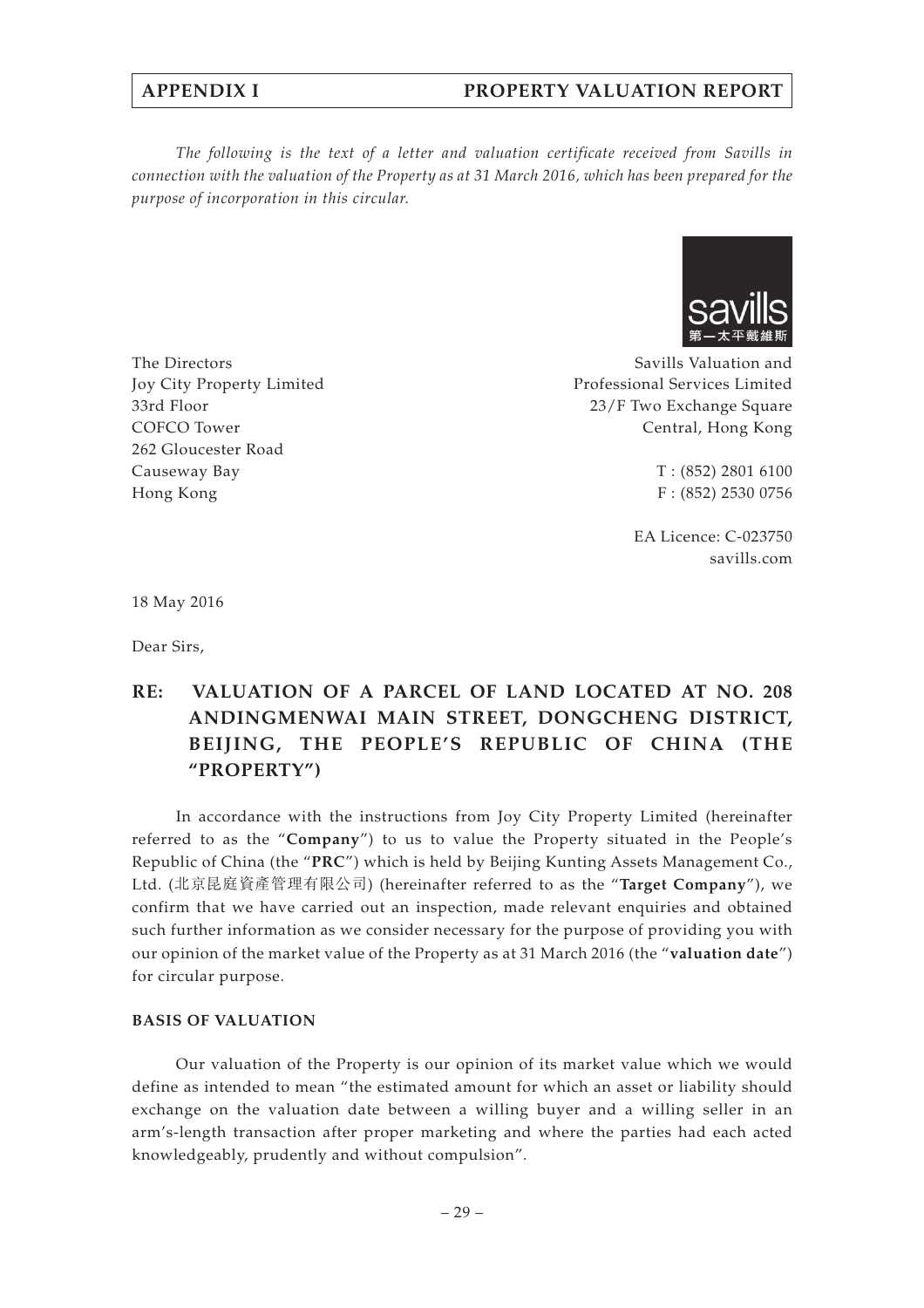Market value is understood as the value of an asset or liability estimated without regard to costs of sale and purchase (or transaction) and without offset for any associated taxes or potential taxes.

Our valuation is prepared in compliance with the requirements set out in Chapter 5 and Practice Note 12 to the Rules Governing the Listing of Securities on The Stock Exchange of Hong Kong Limited and in accordance with The HKIS Valuation Standards (2012 Edition) published by The Hong Kong Institute of Surveyors.

## **PROPERTY CATEGORIZATION**

As advised by the Company, the Property is to be held for sale or investment purpose upon completion of the Property. We have assigned no commercial value to the Property because the transfer of it requires prior approval from the National Government Offices Administration.

## **TITLE INVESTIGATION**

We have been provided with copies of extracts of title documents relating to the Property in the PRC. We have not, however, searched the original documents to verify ownership or to ascertain the existence of any amendments, which may not appear on the copies handed to us. In the course of our valuation, we have relied to a very considerable extent on the information given by the Company and the legal opinion issued by the PRC legal adviser to the Company, Zhong Lun Law Firm, regarding the title to the Property in the PRC.

## **VALUATION CONSIDERATION AND ASSUMPTIONS**

In the course of our valuation, we have relied to a considerable extent on information and advice from the Company on such matters as planning approvals or statutory notices, easements, tenure, particulars of occupancy, development proposals, construction cost incurred, site and floor areas and all other relevant matters. Dimensions, measurements and areas included in the valuation certificate are based on the information contained in the documents provided to us and are therefore only approximations. No on-site measurements have been taken. We have no reason to doubt the truth and accuracy of the information provided to us by the Company, which is material to our valuation. We are also advised by the Company that no material facts have been omitted from the information supplied. We consider that we have been provided with sufficient information to reach an informed view.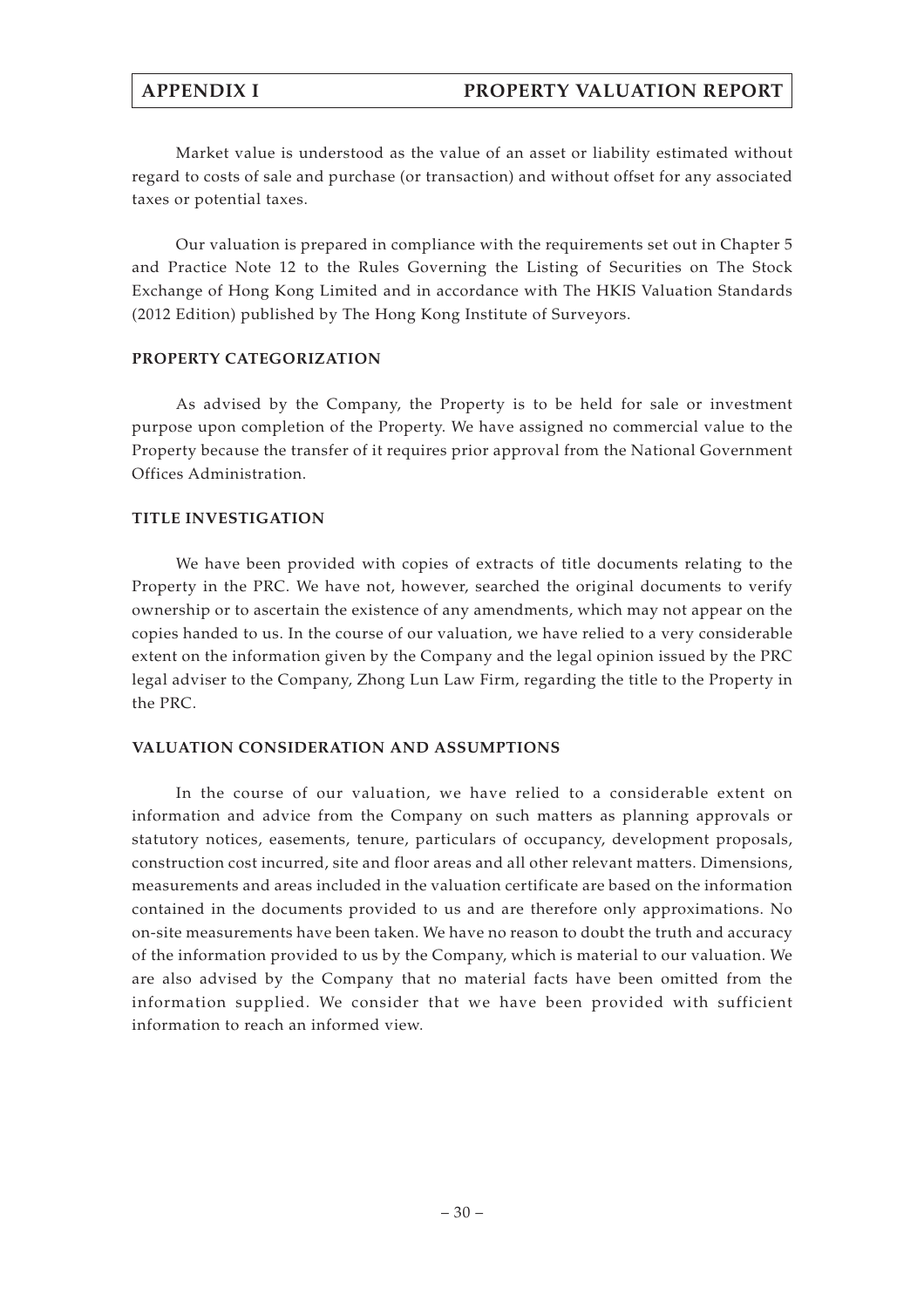No allowance has been made in our valuation for any charges, mortgages or amounts owing on the Property nor for any expenses or taxation which may be incurred in effecting a sale. Unless otherwise stated, it is assumed that the Property is free from encumbrances, restrictions and outgoings of an onerous nature which could affect its value.

## **SITE INSPECTION**

We have inspected the Property. Site inspection of the Property was carried out in April 2016 by our Mr. Zhang Gang, who is a Chartered Member of the Chartered Institute of Housing. During the course of our inspection, we have not carried out investigations on site to determine the suitability of the ground conditions and the services for any future development. Our valuation is prepared on the assumption that these aspects are satisfactory and that no extraordinary expenses or delay will be incurred during the development period.

## **REMARKS**

Unless otherwise stated, all money amounts are stated in Renminbi ("**RMB**").

We enclose herewith our valuation certificate.

Yours faithfully, For and on behalf of **Savills Valuation and Professional Services Limited Anthony C K Lau** *MRICS MHKIS RPS(GP) Director*

*Note:* Mr. Anthony C K Lau is an estate surveyor and has about 23 years' post-qualification experience in the valuation of properties in the PRC and Hong Kong.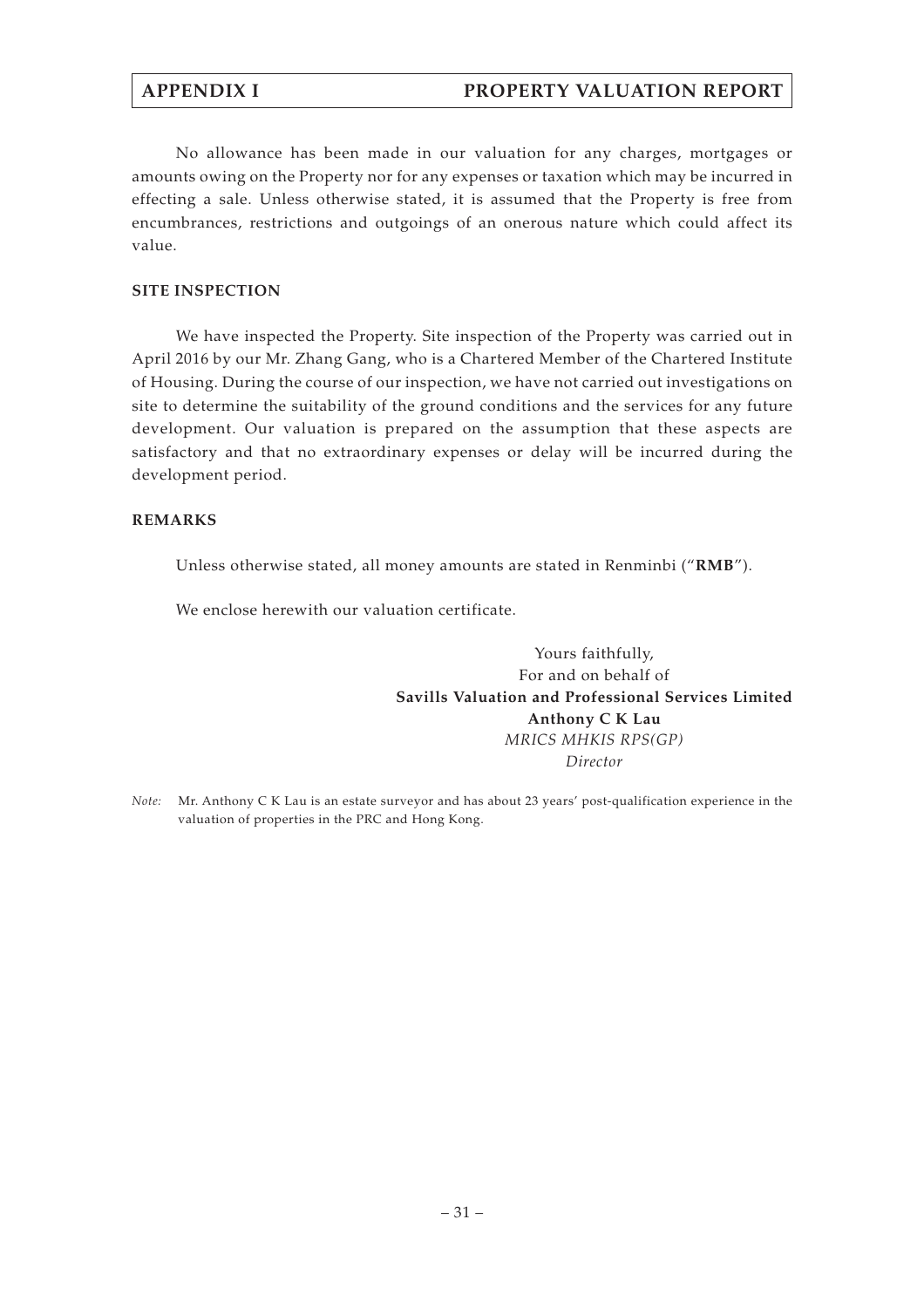## **VALUATION CERTIFICATE**

| Property                                                                                                            | Description and tenure                                                                                                                                                                                                                                                                                                                                                                                                                                                             | Particulars<br>of<br>occupancy                                                                              | Market value<br>as at 31 March<br>2016                  |
|---------------------------------------------------------------------------------------------------------------------|------------------------------------------------------------------------------------------------------------------------------------------------------------------------------------------------------------------------------------------------------------------------------------------------------------------------------------------------------------------------------------------------------------------------------------------------------------------------------------|-------------------------------------------------------------------------------------------------------------|---------------------------------------------------------|
| A parcel of land<br>located at<br>No. 208<br>Andingmenwai Main<br>Street,<br>Dongcheng District,<br>Beijing,<br>PRC | The Property comprises a<br>parcel of land with a site area<br>of approximately 13,030.28<br>sq.m., on which a commercial<br>project is proposed to be<br>erected.<br>The Property is located along                                                                                                                                                                                                                                                                                | As at the<br>date of our<br>inspection,<br>the Property<br>was in the<br>progress of<br>site<br>excavation. | No<br>commercial<br>value<br>(See Notes<br>$5$ and $6)$ |
|                                                                                                                     | Andingmenwai Main Street,<br>Dongcheng District, Beijing.<br>It is within 5-minute walking<br>to Andingmen Station of<br>Beijing Metro No. 2.<br>Developments in the vincinity<br>are dominated by commercial<br>developments, public<br>facilities and government<br>institutions of various ages. It<br>takes about 15 minutes' ride<br>and 30 minutes' ride to the<br>city centre of Beijing and<br>Beijing Capital International<br>Airport respectively from the<br>Property. |                                                                                                             |                                                         |
|                                                                                                                     | As informed by the Company,<br>a commercial and office<br>development is proposed to<br>be erected on the Property.<br>Upon completion, the<br>proposed development will<br>comprise a 13-storey office<br>and commercial building over<br>a 3-storey basement<br>(commercial/car park uses)<br>with a total gross floor area of<br>approximately 81,697.94<br>sq.m                                                                                                                |                                                                                                             |                                                         |
|                                                                                                                     | The land use rights of the<br>Property have been granted<br>for two concurrent terms<br>expiring on 7 September 2050<br>and 7 September 2060 for<br>wholesale & retail and<br>commercial services &<br>financial uses respectively.                                                                                                                                                                                                                                                |                                                                                                             |                                                         |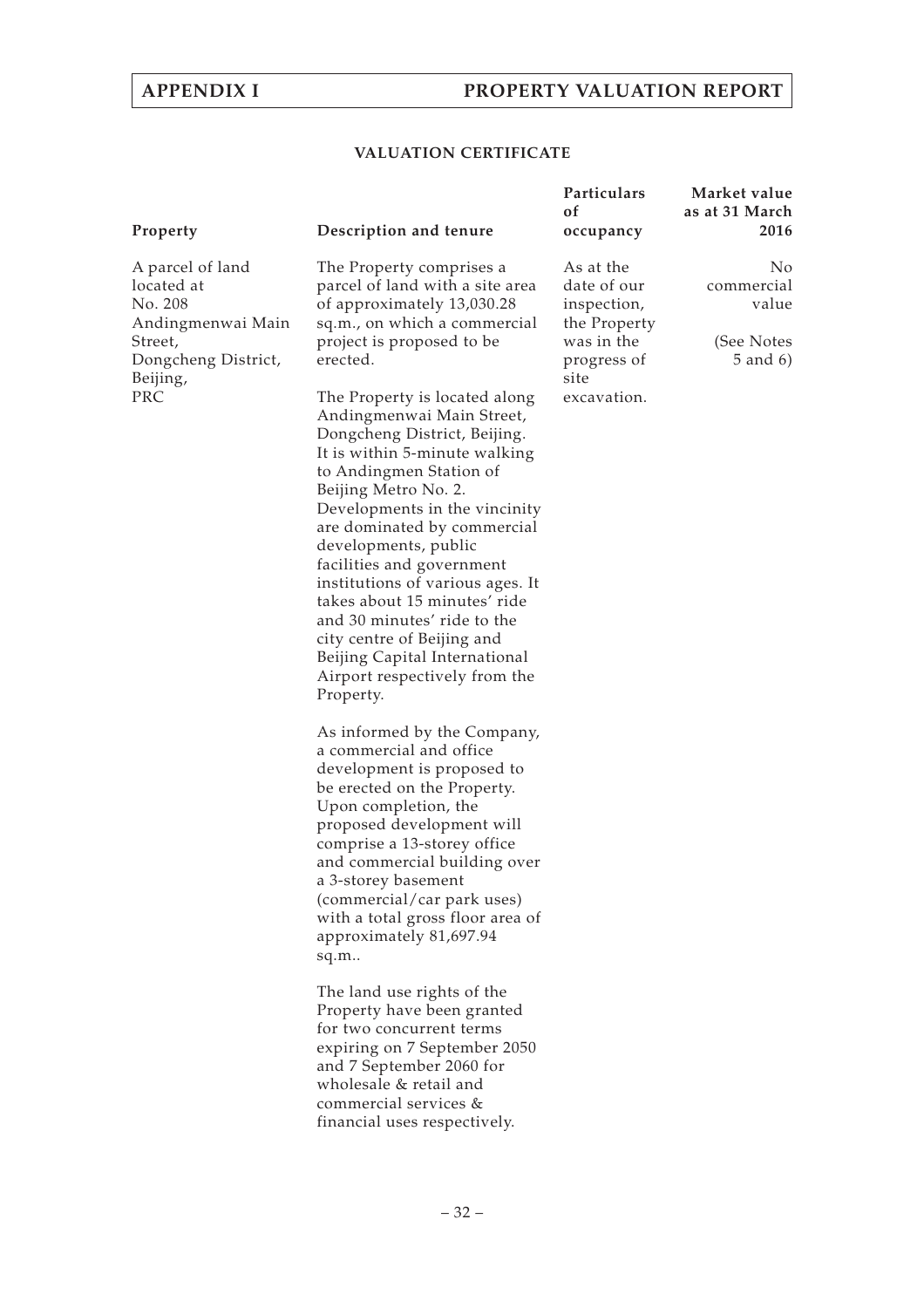# **APPENDIX I PROPERTY VALUATION REPORT**

#### *Notes:*

- 1. Pursuant to the Letter, namely "The Consent Letter to handle the change of registration of the land use rights of No. 208 Andingmenwai Main Street, Dongcheng District, Beijing"〈關於同意辦理北京東城區安定 門外大街208號土地使用權變更登記的函〉, issued by National Government Offices Administration (國家機 關事務管理局) (the "**Offices**") dated 9 May 2014, the Offices permitted to transfer the land use rights of a parcel of land with site area of approximately 13,030.28 sq.m. from China Native Produce and Animal By-Products lmport & Export Corporation to Beijing Kunting Assets Management Co., Ltd. (the "**Target Company**") (Re: State-owned Land Use Rights Certificate – No. Jing Dong Guo Yong (2014) Chu Di 00247).
- 2. Pursuant to the State-owned Land Use Rights Certificate No. Jing Dong Guo Yong (2014) Chu Di 00268 dated 25 September 2014, the land use rights of a parcel of land with a site area of approximately 13,030.28 sq.m. have been granted to the Target Company, a 65%-owned subsidiary of the Company, for two concurrent terms expiring on 7 September 2050 and 7 September 2060 for wholesale & retail and commercial services & financial uses respectively.
- 3. As advised by the Company, the total construction cost expended as at the valuation date was approximately RMB83,000,000 and we have taken into account the aforesaid cost in our valuation.
- 4. We have been provided with a legal opinion on the title to the Property issued by the Company's PRC legal adviser, which contains, inter alia, the following information:
	- i. the Target Company is in possession of a legal and complete title to the Property;
	- ii. the Property is currently free from any mortgages and seizures;
	- iii. the Target Company has the rights to let the Property when it is completed legally and after the obtaining of Real Estate Title Certificate; and
	- iv. the Target Company has the rights to transfer the Property in the market after the permission from the Offices has been obtained. Subject to the compliance of the laws and regulations and the requests from the relevant government authority, there are no legal impediments for the Company to obtain the approval for the transfer of the Property.
- 5. As advised by the Company, the Property will be subject to an estimated outstanding premium of RMB355,000,000 (as estimated by the Company and to be confirmed by the relevant government authority to be payable to the relevant government authority).
- 6. In the course of our valuation, we have assigned no commercial value to the Property since the transfer of it requires prior approval from the Offices. For reference purpose, the market value of the Property as at the valuation date after deducting the estimated outstanding premium as mentioned in Note 5 would be in the sum of RMB1,450,000,000 (65% interest attributable to the Company: RMB942,500,000) on the assumption that prior approval has been obtained from the Offices at no additional charges.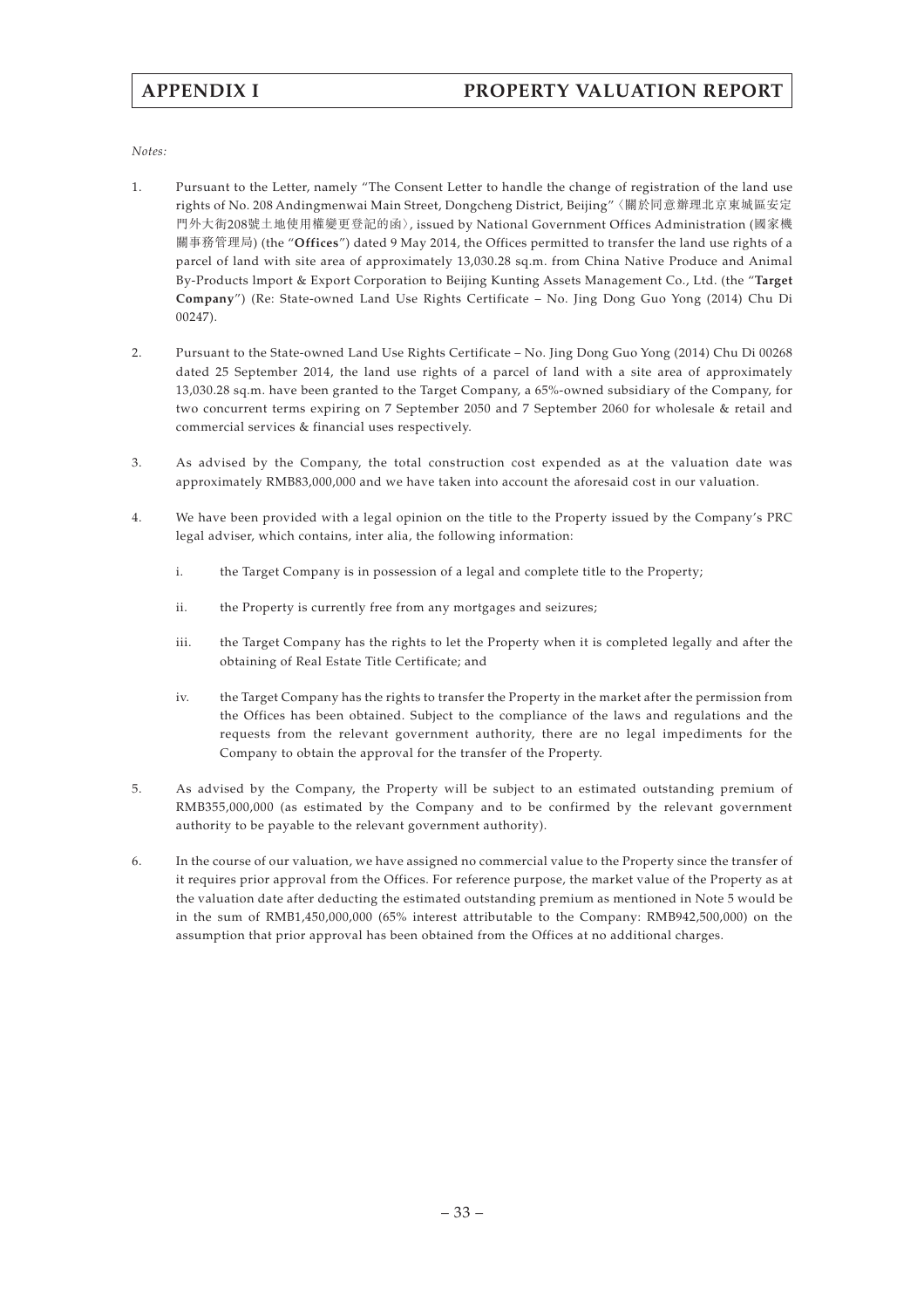## **A. RESPONSIBILITY STATEMENT**

This circular, for which the Directors collectively and individually accept full responsibility, includes particulars given in compliance with the Listing Rules for the purpose of giving information with regard to the Company. The Directors, having made all reasonable enquiries, confirm that to the best of their knowledge and belief, the information contained in this circular is accurate and complete in all material respects and not misleading or deceptive, and there are no other matters the omission of which would make any statement herein or this circular misleading.

## **B. DIRECTORS' INTERESTS**

As at the Latest Practicable Date, the interests or short positions, if any, of each Directors and chief executive of the Company in the Shares, underlying Shares and debentures of the Company or any of its associated corporations (within the meaning of Part XV of the SFO) which are (i) required to be notified to the Company and the Stock Exchange pursuant to Divisions 7 and 8 of Part XV of the SFO (including interests and short positions which he/she is taken or deemed to have under such provisions of the SFO); (ii) required to be or are recorded in the register required to be kept by the Company pursuant to section 352 of the SFO; or (iii) required, pursuant to the Model Code for Securities Transactions by Directors of Listed Companies as set out in Appendix 10 to the Listing Rules (the "**Model Code**"), to be notified to the Company and the Stock Exchange, were as follows:

| Name of Director/<br><b>Chief Executive</b> | Company/<br>Name of associated<br>corporation | Capacity            | Number of<br>issued<br>ordinary<br>shares held<br>(Note 1) | Number of<br>underlying<br>shares held | Approximate<br>percentage<br>of the<br>issued share<br>capital |
|---------------------------------------------|-----------------------------------------------|---------------------|------------------------------------------------------------|----------------------------------------|----------------------------------------------------------------|
| Ma Jianping                                 | China Foods Limited                           | Beneficial<br>owner |                                                            | 600,000<br>(Note 2)                    | 0.0214%<br>(Note 4)                                            |
| Ma Wangjun                                  | China<br>Agri-Industries<br>Holdings Limited  | Beneficial<br>owner |                                                            | 583,000<br>(Note 3)                    | $0.0111\%$<br>(Note 5)                                         |
| Lam Kin Ming, Lawrence                      | The Company                                   | Beneficial<br>owner | 6,000                                                      | $\qquad \qquad -$                      | $0.00004\%$<br>(Note 6)                                        |

# **Long Position(s) in the Shares, underlying Shares and debentures of the Company and its associated corporations**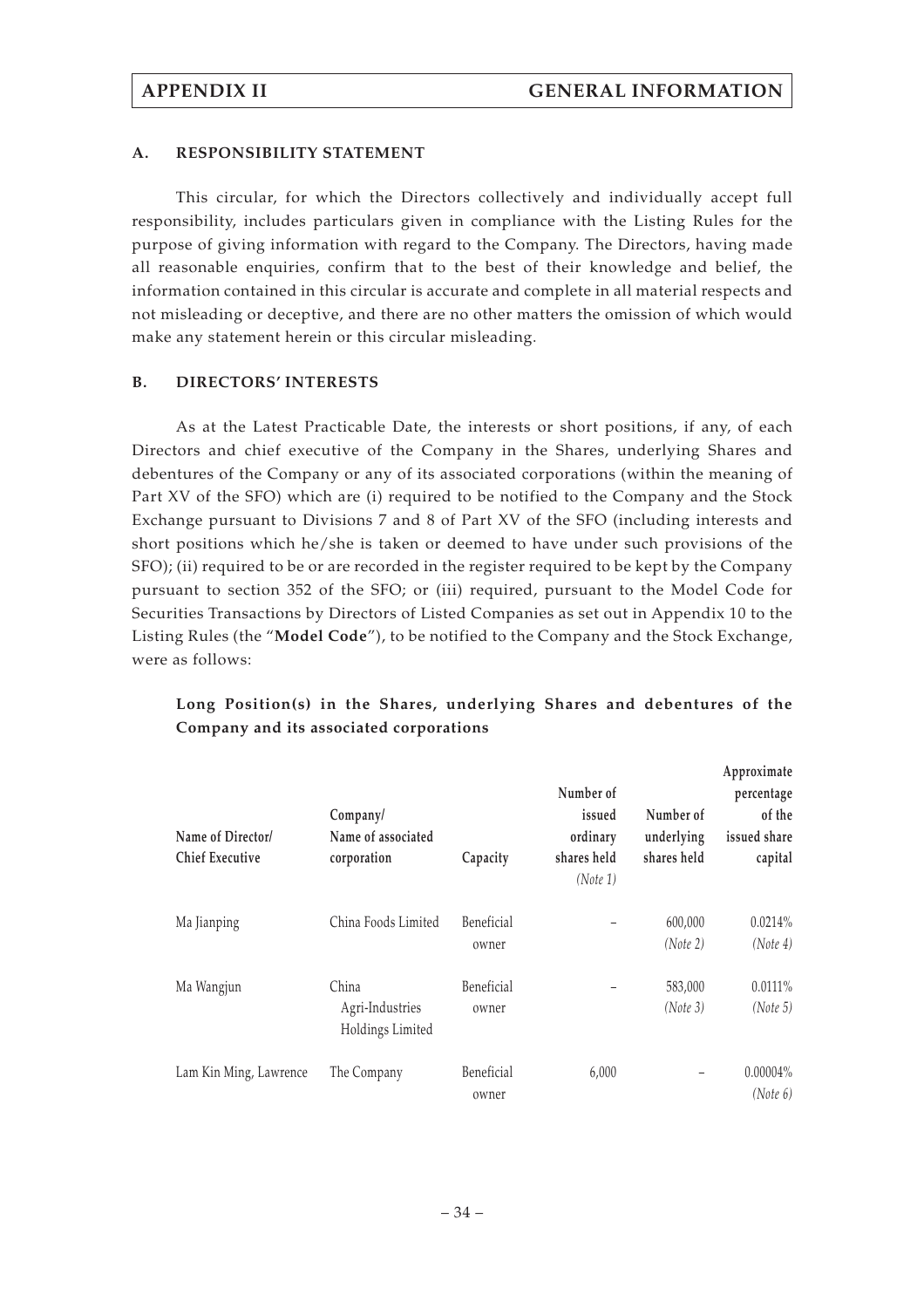*Notes:*

- 1. Long positions in the shares of the Company and its associated corporations, other than equity derivatives such as share options, warrants or convertible bonds.
- 2. Long positions in the underlying shares of China Foods Limited under share options granted to Mr. Ma Jianping pursuant to the share option scheme of China Foods Limited.
- 3. Long positions in the underlying shares of China Agri-Industries Holdings Limited under share options granted to Mr. Ma Wangjun pursuant to the share option scheme of China Agri-Industries Holdings Limited.
- 4. The percentage (rounded up to four decimal places) was calculated based on the total number of shares of China Foods Limited in issue as at the Latest Practicable Date, i.e. 2,797,223,396 shares.
- 5. The percentages (rounded up to four decimal places) were calculated based on the total number of shares of China Agri-Industries Holdings Limited in issue as at the Latest Practicable Date, i.e. 5,249,880,788 shares.
- 6. The percentage (rounded up to five decimal places) was calculated based on the total number of Shares of the Company in issue as at the Latest Practicable Date, i.e. 14,231,124,858 shares.

Save for those disclosed above, as at the Latest Practicable Date, none of the Directors or chief executive of the Company had any other interest or short positions in the Shares, underlying Shares and debentures of the Company or any of its associated corporations (within the meaning of Part XV of the SFO) which were (i) required to be notified to the Company and the Stock Exchange pursuant to Divisions 7 and 8 of Part XV of the SFO (including interests and short positions which he was taken or deemed to have under such provisions of the SFO); (ii) required, pursuant to section 352 of the SFO, to be entered in the register referred to therein; or (iii) required, pursuant to the Model Code, to be notified to the Company and the Stock Exchange.

As at the Latest Practicable Date, (1) Achieve Bloom was interested in 9,510,837,644 Shares (being more than 5% of the total number of Shares in issue as at the Latest Practicable Date) and 1,095,300,778 CPS (being 100% of the total number of CPS in issue as at the Latest Practicable Date), respectively (as disclosed to the Company under the provisions of Division 2 and 3 of Part XV of the SFO); and (2) COFCO Corporation, being the indirect sole shareholder of Achieve Bloom, was deemed to be interested in the Shares and CPS held by Achieve Bloom reported above.

As at the Latest Practicable Date, each of Mr. Ma Jianping and Mr. Ma Wangjun was a director of Achieve Bloom, while Ms. Jiang Hua was a director of COFCO Corporation.

Save as disclosed above, as at the Latest Practicable Date, none of the Directors or any proposed director of the Company was a director or employee of a company which had an interest or short position in the Shares and underlying Shares of the Company which would fall to be disclosed to the Company under the provisions of Division 2 and 3 of Part XV of the SFO.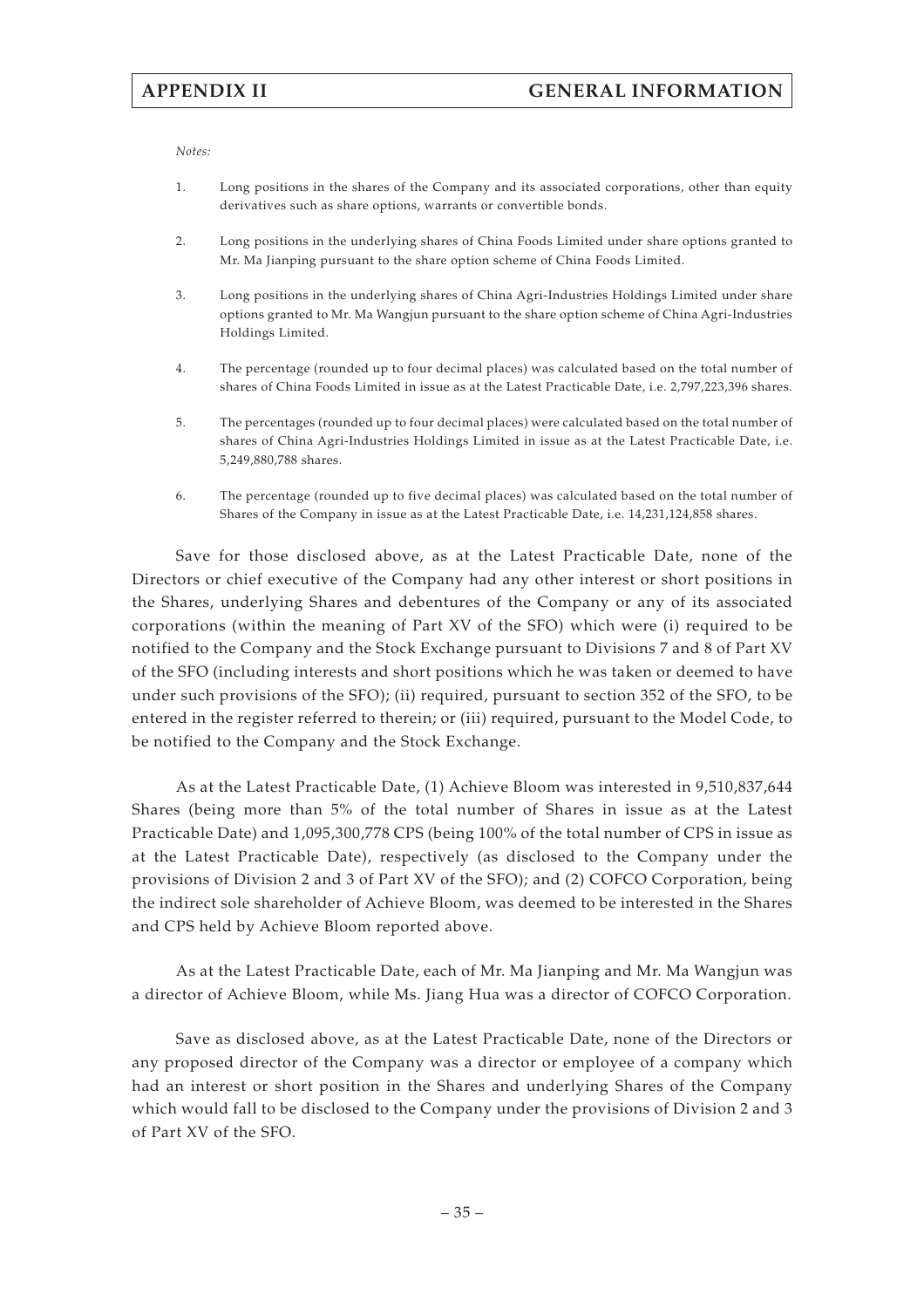## **C. DIRECTORS' SERVICE CONTRACTS**

As at the Latest Practicable Date, none of the Directors had any existing or proposed service contract with any member of the Group (excluding contracts expiring or determinable by the employer within one year without payment of compensation (other than statutory compensation)).

## **D. DIRECTORS' INTERESTS IN ASSETS OR CONTRACTS OR ARRANGEMENT**

As at the Latest Practicable Date, none of the Directors had any direct or indirect interest in any assets which have since 31 December 2015, being the date to which the latest published audited consolidated financial statements of the Group were made up, been acquired or disposed of by, or leased to any member of the Group, or were proposed to be acquired or disposed of by or leased to any member of the Group.

As at the Latest Practicable Date, none of the Directors were materially interested, directly or indirectly, in any subsisting contract or arrangement entered into by any member of the Group which was significant in relation to the business of the Group.

## **E. COMPETING INTERESTS**

As at the Latest Practicable Date, none of the Directors and their respective associates were interested in any business, apart from the business of the Group, which competed or was likely to compete, either directly or indirectly, with that of the Group and which require disclosure under Rule 8.10 of the Listing Rules.

## **F. EXPERT'S CONSENT AND QUALIFICATIONS**

Each of Somerley and Savills has given and has not withdrawn its written consent to the issue of this circular with the inclusion of its letter(s), report(s), valuation certificate(s) and/or opinion(s) and the references to their names included herein in the form and context in which it is respectively included.

The following are the qualifications of the experts who have given opinions or advices which are contained in this circular:

| Name     | Qualifications                                                                                                                                                    |
|----------|-------------------------------------------------------------------------------------------------------------------------------------------------------------------|
| Somerley | a corporation licensed to carry out type 1 (dealing in<br>securities) and type 6 (advising on corporate finance)<br>regulated activities as defined under the SFO |
| Savills  | independent property valuer                                                                                                                                       |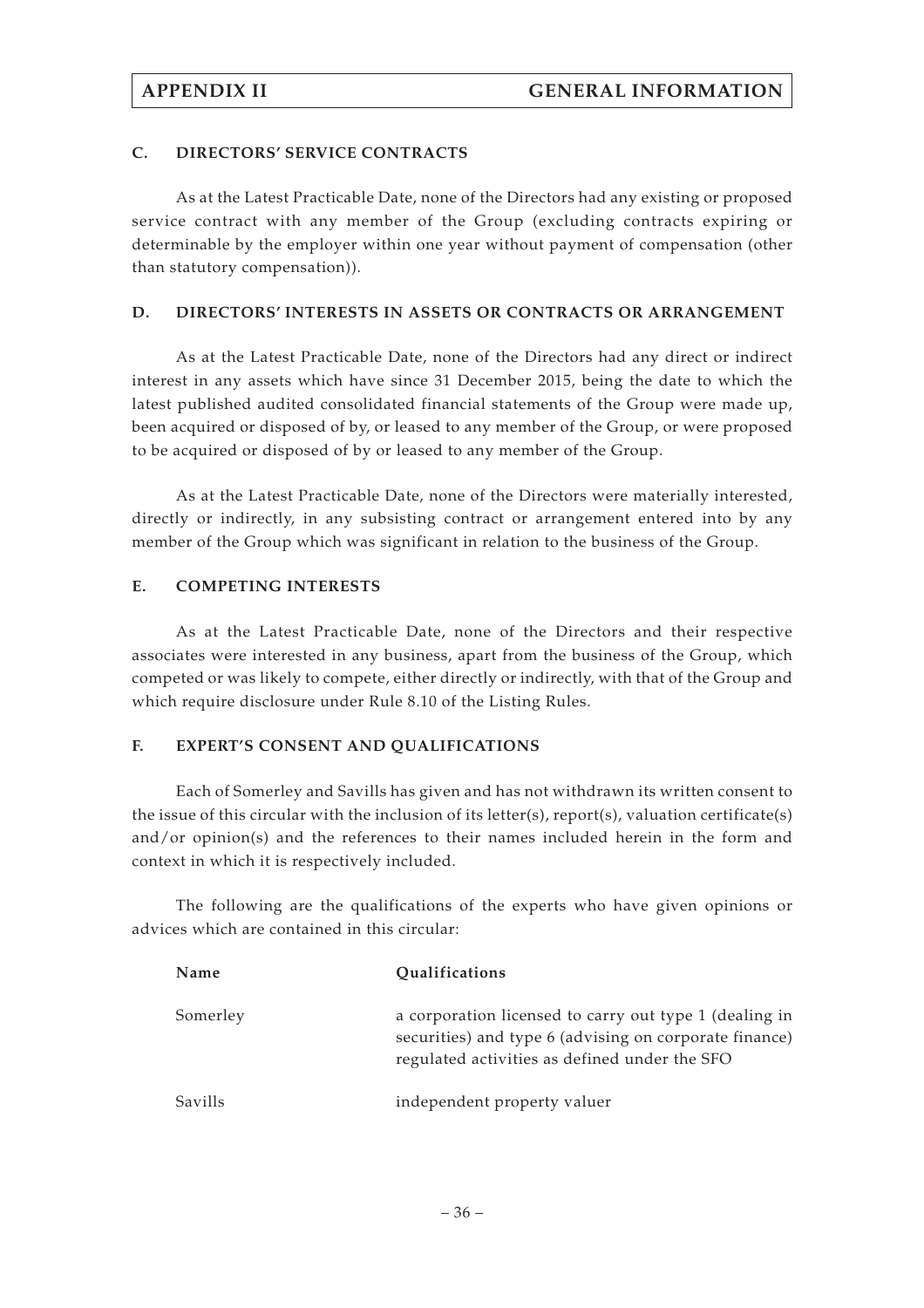Each of the experts named above confirmed that as at the Latest Practicable Date, it did not have any beneficial shareholding in any member of the Group or the right (whether legally enforceable or not) to subscribe for or to nominate persons to subscribe for securities in any member of the Group, nor did it have any direct or indirect interests in any assets which have since 31 December 2015 (being the date to which the latest published audited consolidated financial statements of the Group were made up) been acquired or disposed of by or leased to any member of the Group, or were proposed to be acquired or disposed of by or leased to any member of the Group.

# **G. MATERIAL ADVERSE CHANGE**

The Directors confirm that, as at the Latest Practicable Date, they were not aware of any material adverse change in the financial or trading position of the Group since 31 December 2015, being the date to which the latest audited consolidated financial statements of the Group were made up.

## **H. LEGAL PROCEEDINGS**

As at the Latest Practicable Date, none of the members of the Group was engaged in any litigation, arbitrations or claims of material importance, and no litigations or claims of material importance was known to the Directors to be pending or threatened against the Company or any member of the Group.

## **I. GENERAL**

- (a) The registered office of the Company is located at Clarendon House, 2 Church Street, Hamilton HM 11, Bermuda.
- (b) The head office and principal place of business of the Company in Hong Kong is 33/F., COFCO Tower, 262 Gloucester Road, Causeway Bay, Hong Kong.
- (c) The company secretary of the Company is Ms. Ng Chi Man, who is an associate member of the Hong Kong Institute of Chartered Secretaries and The Institute of Chartered Secretaries and Administrators.
- (d) The Company's principal share registrar and transfer office is MUFG Fund Services (Bermuda) Limited at The Belvedere Building, 69 Pitts Bay Road, Pembroke HM08, Bermuda. The Company's branch share registrar and transfer office in Hong Kong is Tricor Progressive Limited at Level 22, Hopewell Centre, 183 Queen's Road East, Hong Kong.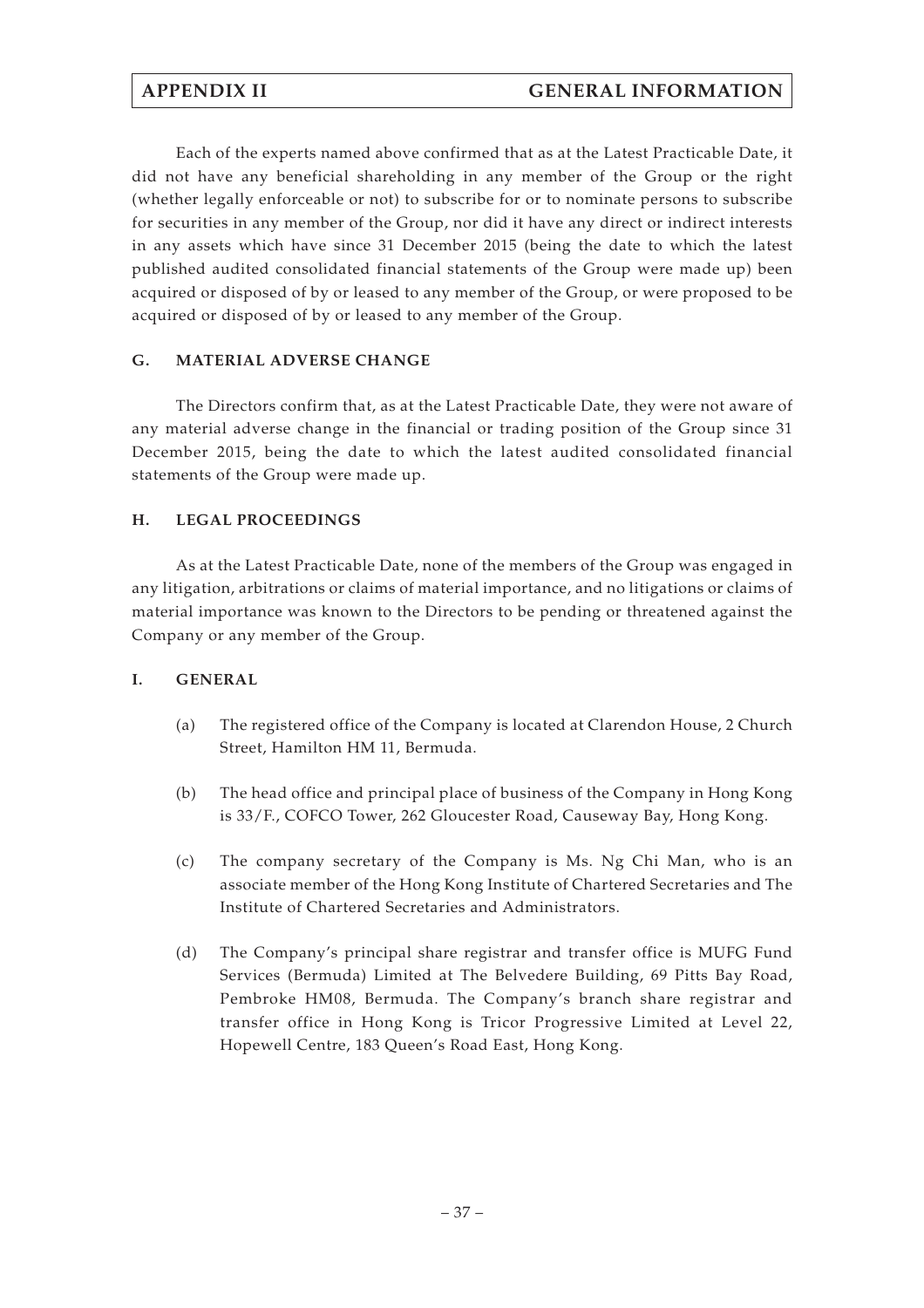## **J. DOCUMENTS AVAILABLE FOR INSPECTION**

Copies of the following documents are available for inspection during normal business hours, Monday to Friday (other than public holidays) at the principal place of business of the Company at 33/F, COFCO Tower, 262 Gloucester Road, Causeway Bay, Hong Kong from the date of this circular up to and including 2 June 2016 (Thursday):

- (a) the Equity Transfer Agreement;
- (b) the letter of recommendation from the Independent Board Committee, the text of which is set out on pages 13 to 14 of this circular;
- (c) the letter from the Independent Financial Adviser containing its advice and recommendation to the Independent Board Committee and the Independent Shareholders, the text of which is set out on pages 15 to 28 of this circular;
- (d) the valuation report in relation to the Property from Savills, the text of which is set out in Appendix I to this circular;
- (e) the consent letters referred to in the paragraph headed "Expert's consent and qualifications" in this Appendix; and
- (f) this circular.

## **K. MISCELLANEOUS**

The English text of this circular shall prevail over the Chinese text, in the event of inconsistency.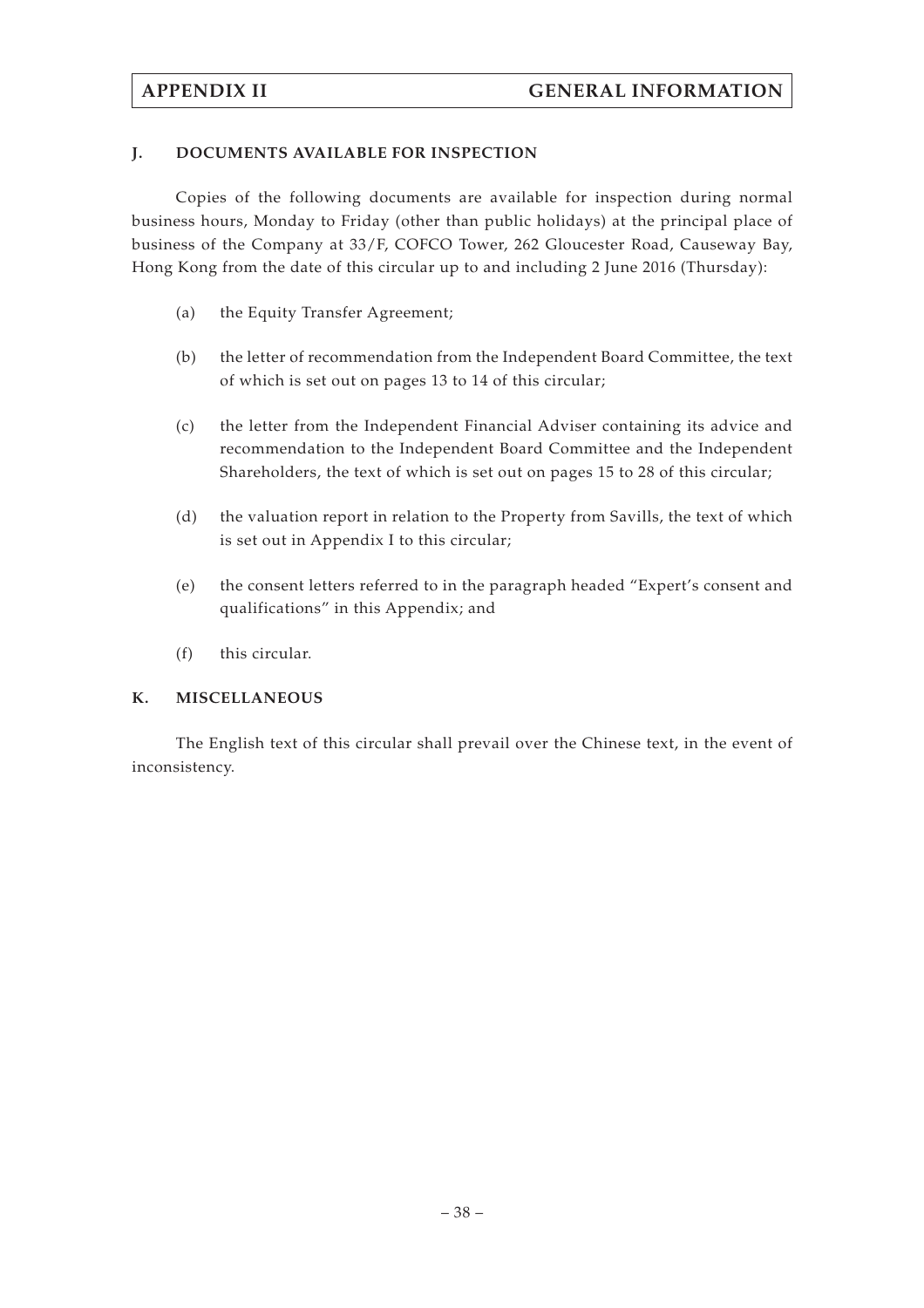# **NOTICE OF SGM**



**(Stock Code: 207)**

# **NOTICE OF SPECIAL GENERAL MEETING**

**NOTICE IS HEREBY GIVEN** that a special general meeting (the "**SGM**") of Joy City Property Limited (the "**Company**") will be held at President Suite, World Trade Centre Club Hong Kong, 38th Floor, World Trade Centre, 280 Gloucester Road, Causeway Bay, Hong Kong, on 2 June 2016, at 10:45a.m. (or immediately following the annual general meeting of the Company convened on the same day) for the purposes of considering and, if thought fit, passing the following resolution as an ordinary resolution of the Company, with or without amendments. Capitalised terms contained in the circular dated 18 May 2016 issued by the Company (the "**Circular**") shall have the same meanings when used herein unless otherwise specified.

# **ORDINARY RESOLUTION**

## "**THAT**:

- (a) the Equity Transfer Agreement and the Acquisition be and are hereby approved, confirmed and ratified; and
- (b) the Directors be and are hereby authorised to do all such acts and things and to sign and execute all such documents, instruments and agreements for and on behalf of the Company as they may consider necessary, appropriate, desirable or expedient to give effect to or in connection with paragraph (a) of this resolution."

By order of the Board **Joy City Property Limited ZHOU Zheng** *Chairman*

The PRC, 18 May 2016